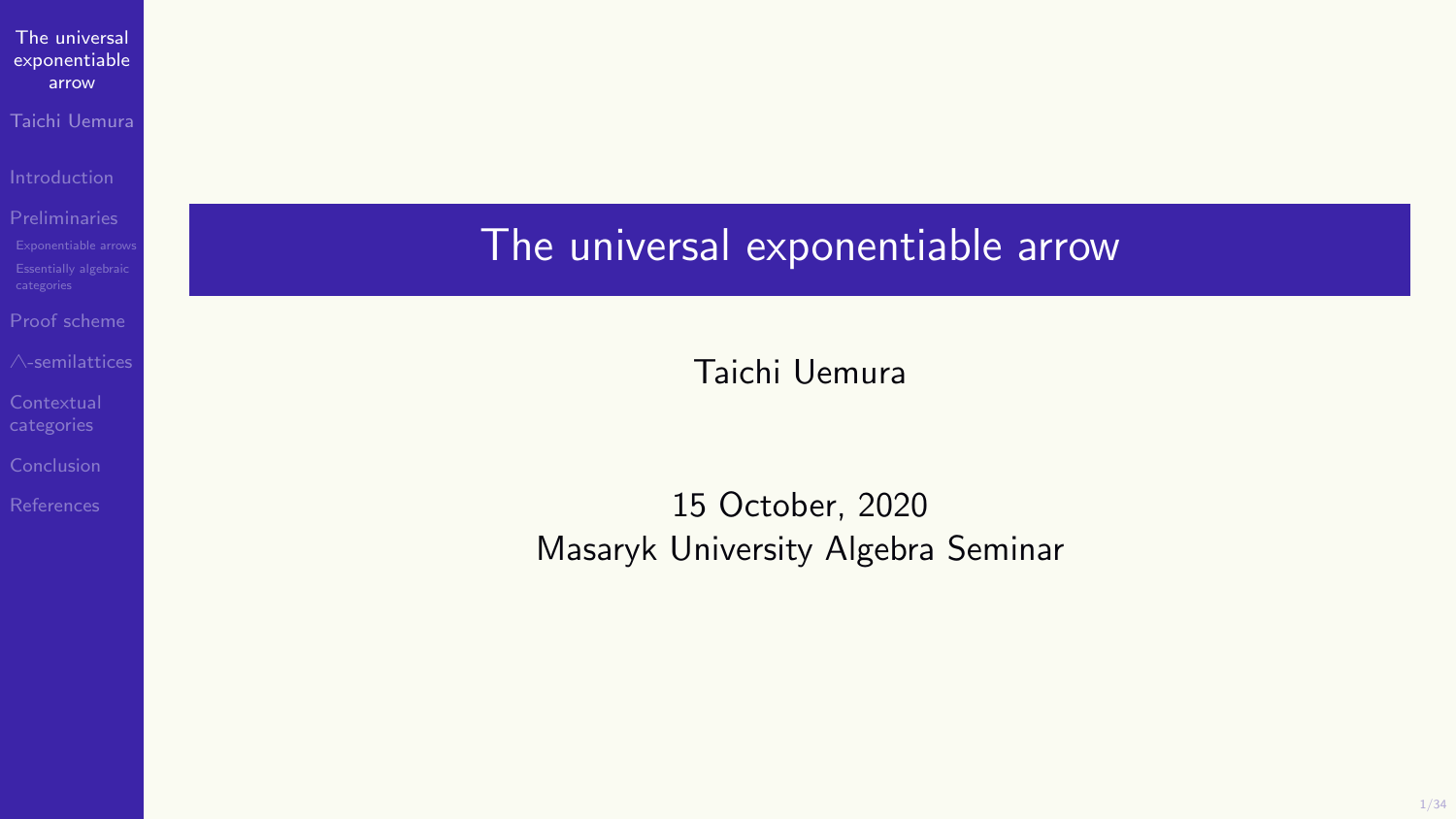Goal

#### Taichi Uemura

[Preliminaries](#page-9-0)

[Proof scheme](#page-14-0)

**[Contextual](#page-30-0)** [Conclusion](#page-47-0)

#### To construct a universal exponentiable arrow.

- It is a pair  $(\mathbb{G}, \partial)$  of a category with finite limits  $\mathbb{G}$  and an exponentiable arrow ∂ in G;
- It has the universal property that, for any such a pair  $(\mathcal{C}, \mathfrak{u})$ , there exists a unique structure-preserving functor  $\mathbb{G} \to \mathcal{C}$ .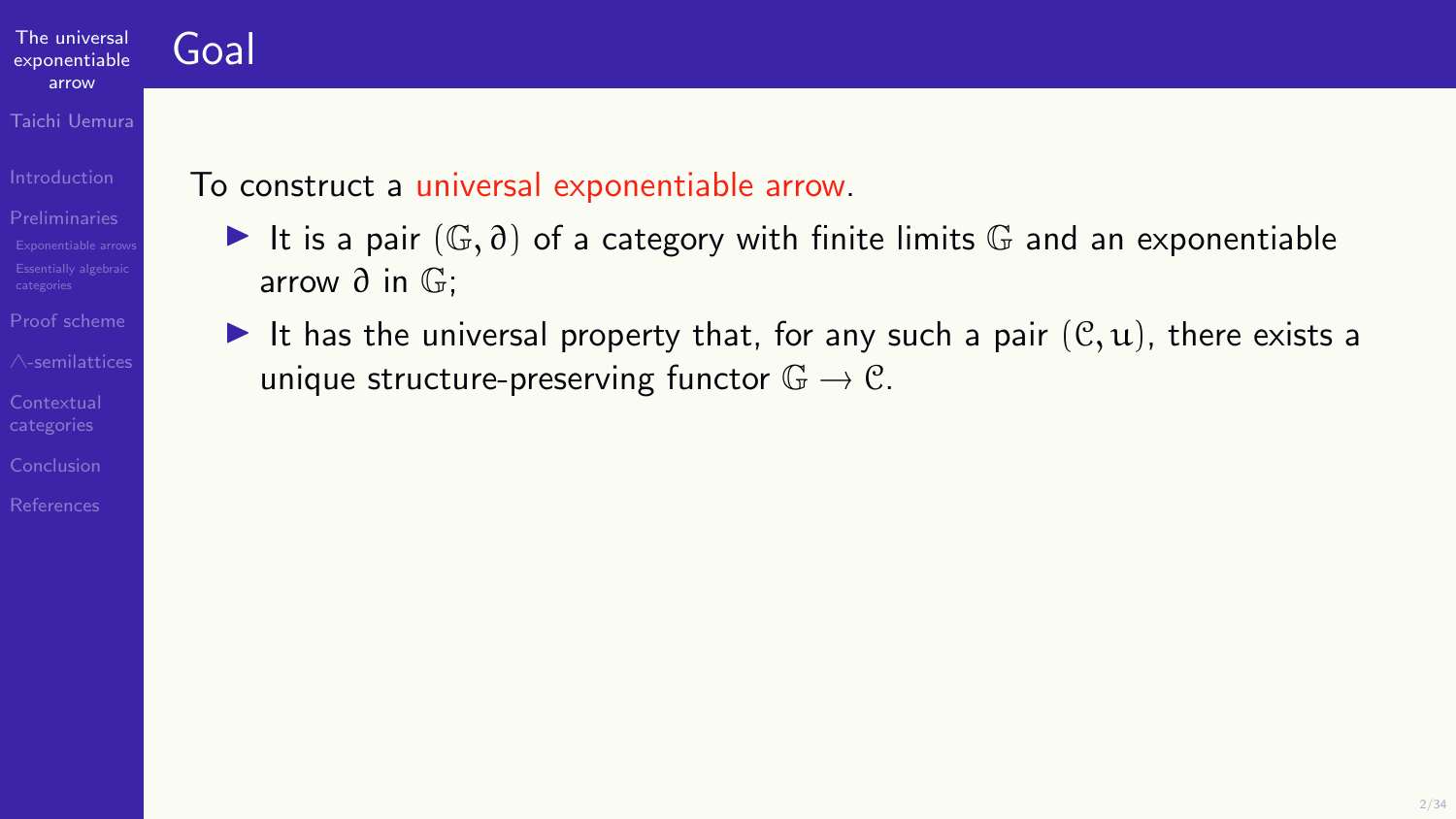### Goal

#### Taichi Uemura

[Proof scheme](#page-14-0)

**[Contextual](#page-30-0)** [Conclusion](#page-47-0)

### To construct a universal exponentiable arrow.

- It is a pair  $(\mathbb{G}, \partial)$  of a category with finite limits  $\mathbb{G}$  and an exponentiable arrow ∂ in G;
- It has the universal property that, for any such a pair  $(\mathcal{C}, \mathbf{u})$ , there exists a unique structure-preserving functor  $\mathbb{G} \to \mathcal{C}$ .

Moreover, G is the category with finite limits such that

Lex(G, Set)  $\simeq$  GAT

where GAT is the category of generalized algebraic theories.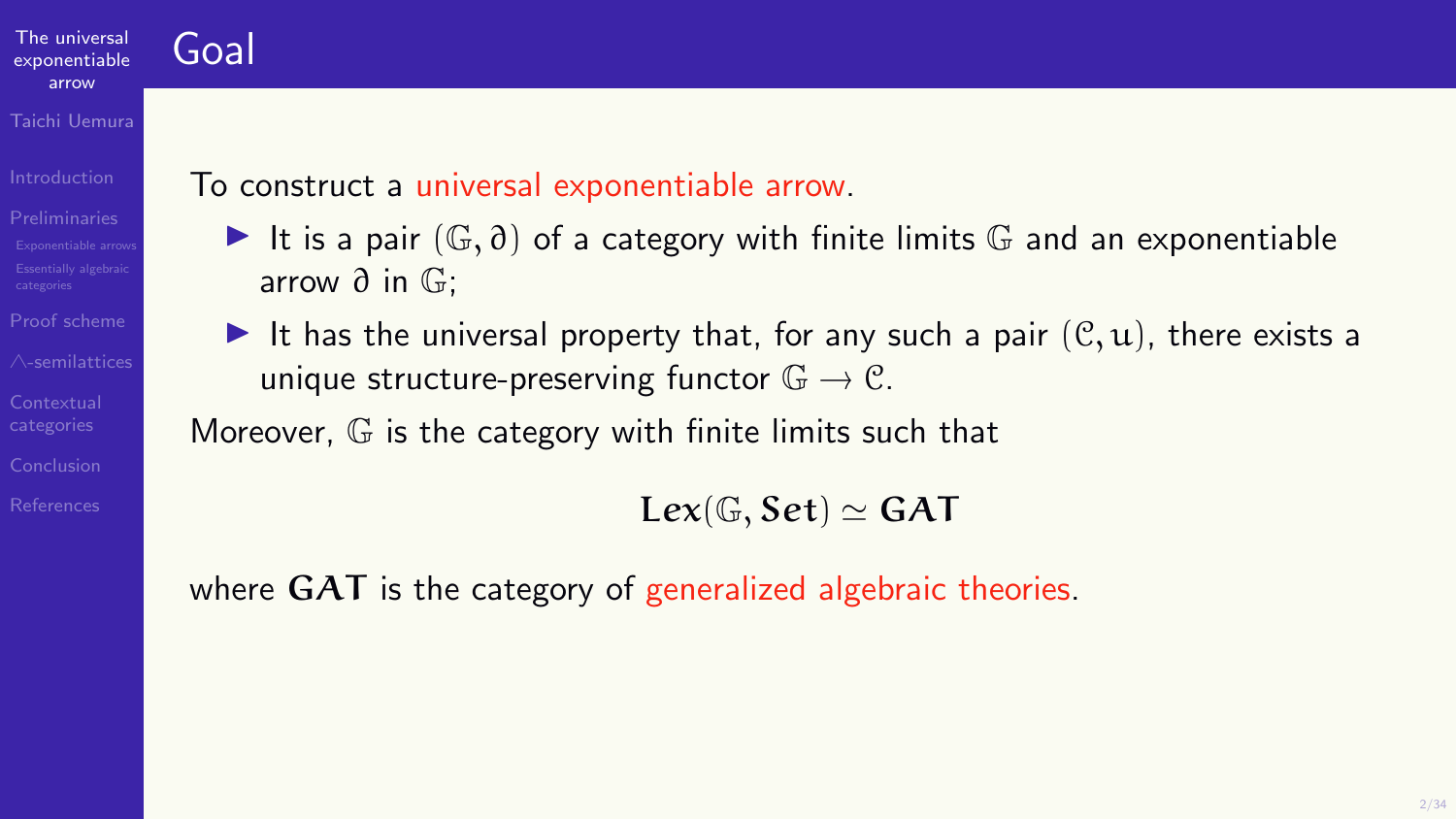### Goal

#### Taichi Uemura

[Proof scheme](#page-14-0)

[Conclusion](#page-47-0)

### To construct a universal exponentiable arrow.

- It is a pair  $(\mathbb{G}, \partial)$  of a category with finite limits  $\mathbb{G}$  and an exponentiable arrow ∂ in G;
- It has the universal property that, for any such a pair  $(\mathcal{C}, \mathbf{u})$ , there exists a unique structure-preserving functor  $\mathbb{G} \to \mathcal{C}$ .

Moreover, G is the category with finite limits such that

Lex(G, Set)  $\simeq$  GAT

where GAT is the category of generalized algebraic theories.

- $\blacktriangleright$  A syntactic proof is found in my preprint [arXiv:2001.09940.](https://arxiv.org/abs/2001.09940)
- $\triangleright$  Today I give a semantic proof, working with contextual categories.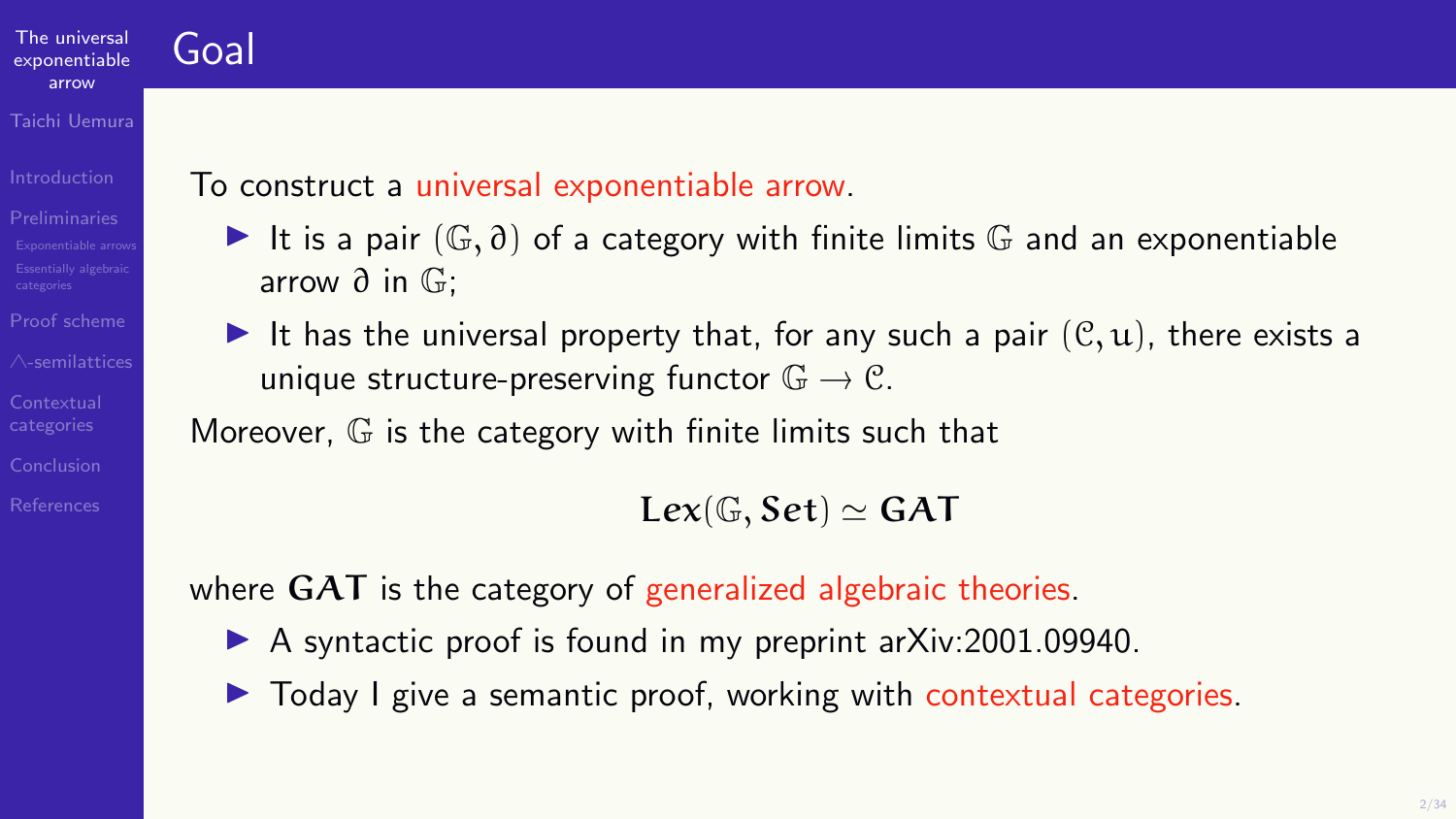# <span id="page-4-0"></span>Categories of theories

#### Taichi Uemura

#### **[Introduction](#page-4-0)**

- 
- [Proof scheme](#page-14-0)
- 
- [Contextual](#page-30-0) [Conclusion](#page-47-0)
- 

### Consider ( $\infty$ -)categories of theories, e.g.

- $\triangleright$  of  $\wedge$ -semilattices (propositional theories with  $\top$  and  $\wedge$ );
- $\triangleright$  of clones (single-sorted algebraic theories);
- $\triangleright$  of categories with finite products (many-sorted algebraic theories);
- $\triangleright$  of categories with finite limits (essentially algebraic theories);
- $\triangleright$  of contextual categories (generalized algebraic theories);
- $\triangleright$  of  $\infty$ -categories with finite limits (dependent type theories with 1,  $\Sigma$  and =);
- of yet-to-be-defined elementary  $\infty$ -toposes (univalent type theories).

### Question

What properties do categories of theories have in common?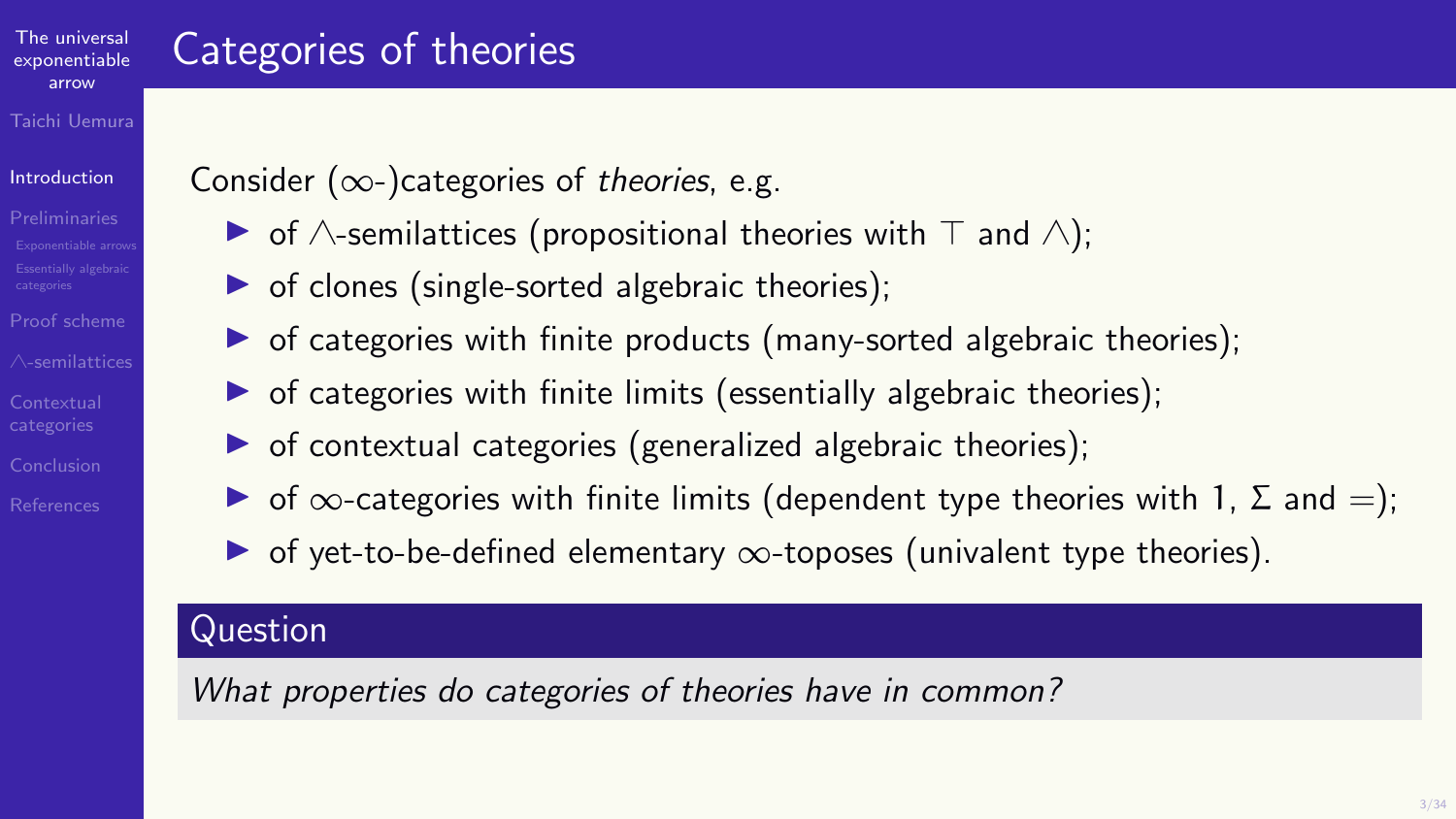# Theories are essentially algebraic

#### Taichi Uemura

#### **[Introduction](#page-4-0)**

[Proof scheme](#page-14-0)

[Contextual](#page-30-0) [Conclusion](#page-47-0)

### **Observation**

A lot of categories of theories are essentially algebraic (equivalently, locally finitely presentable or compactly generated).

Then, by the Gabriel-Ulmer duality, for a category of theories  $\mathfrak X$ , one can find a category with finite limits  $\mathbb{T}_{\Upsilon}$  such that

 $\mathfrak{X} \simeq \mathbf{Lex}(\mathbb{T}_\Upsilon, \mathbf{Set})$ 

#### Question

What can we say about  $\mathbb{T}_Y$ ?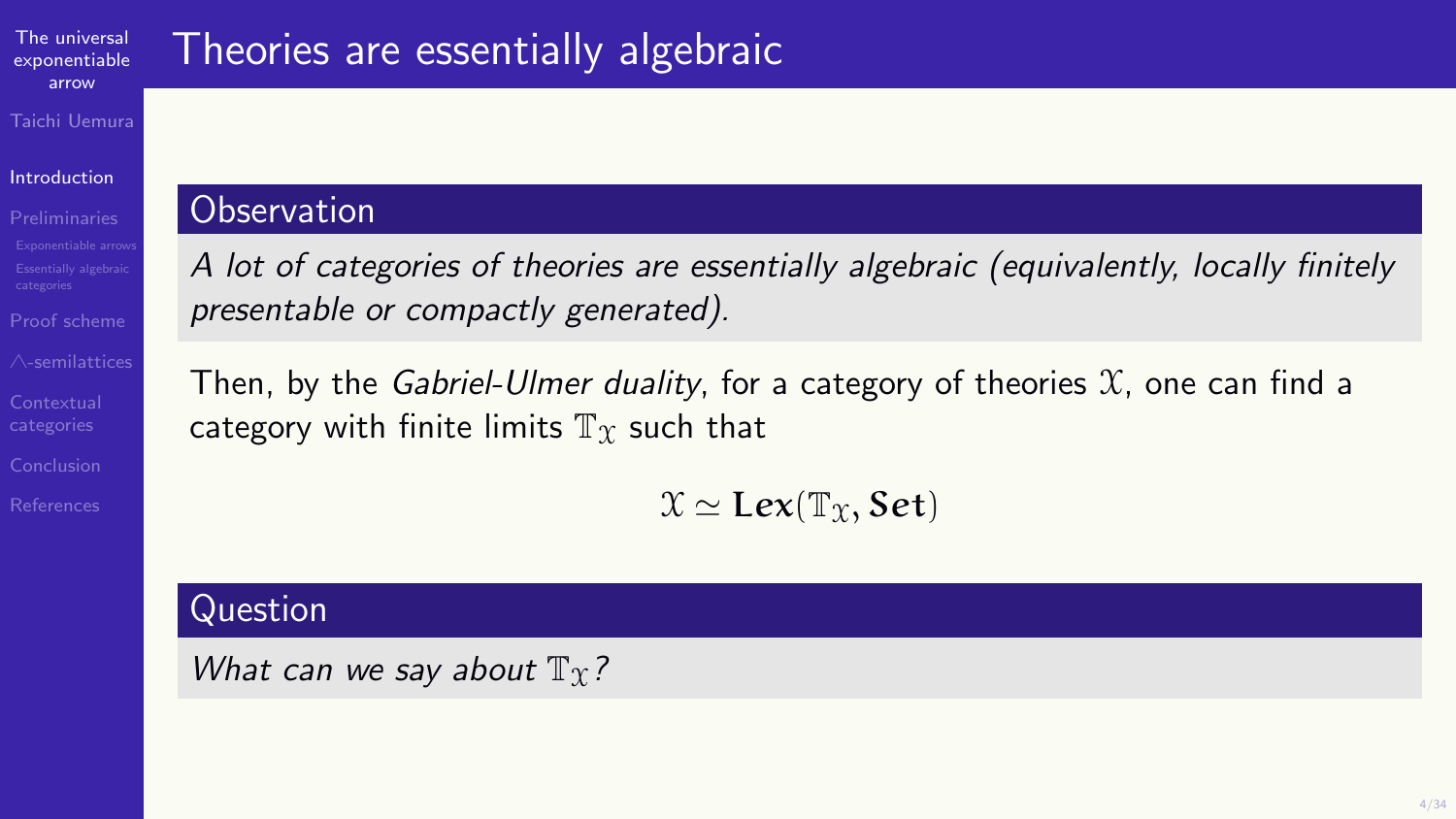#### **[Introduction](#page-4-0)**

- [Preliminaries](#page-9-0)
- [Proof scheme](#page-14-0)
- 
- **[Contextual](#page-30-0)** [Conclusion](#page-47-0)

### Exponentiable arrows from categories of theories

#### Claim

Let X be a category of theories. Then  $\mathbb{T}_X$  is the free category with finite limits, with a special exponentiable arrow, and with some other arrows.

In this talk we see some selected cases: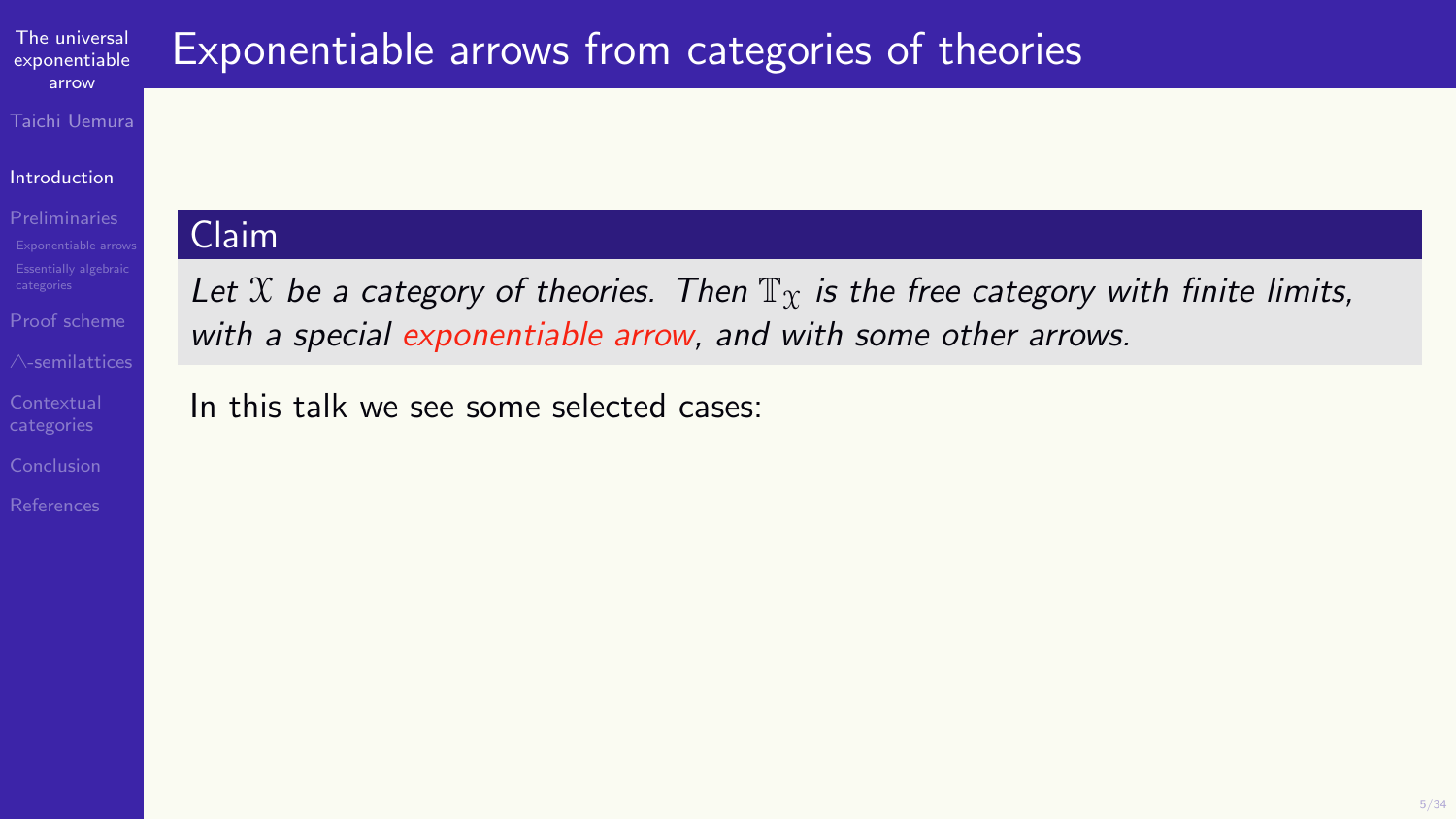#### **[Introduction](#page-4-0)**

- 
- [Proof scheme](#page-14-0)
- 
- [Contextual](#page-30-0) [Conclusion](#page-47-0)

### Exponentiable arrows from categories of theories

#### Claim

Let X be a category of theories. Then  $\mathbb{T}_{Y}$  is the free category with finite limits, with a special exponentiable arrow, and with some other arrows.

#### In this talk we see some selected cases:

 $\triangleright$  when X is the category of  $\wedge$ -semilattices,  $\mathbb{T}_{\Upsilon}$  is the free category with finite limits and with an exponentiable monomorphism whose associated internal preorder is an internal ∧-semilattice;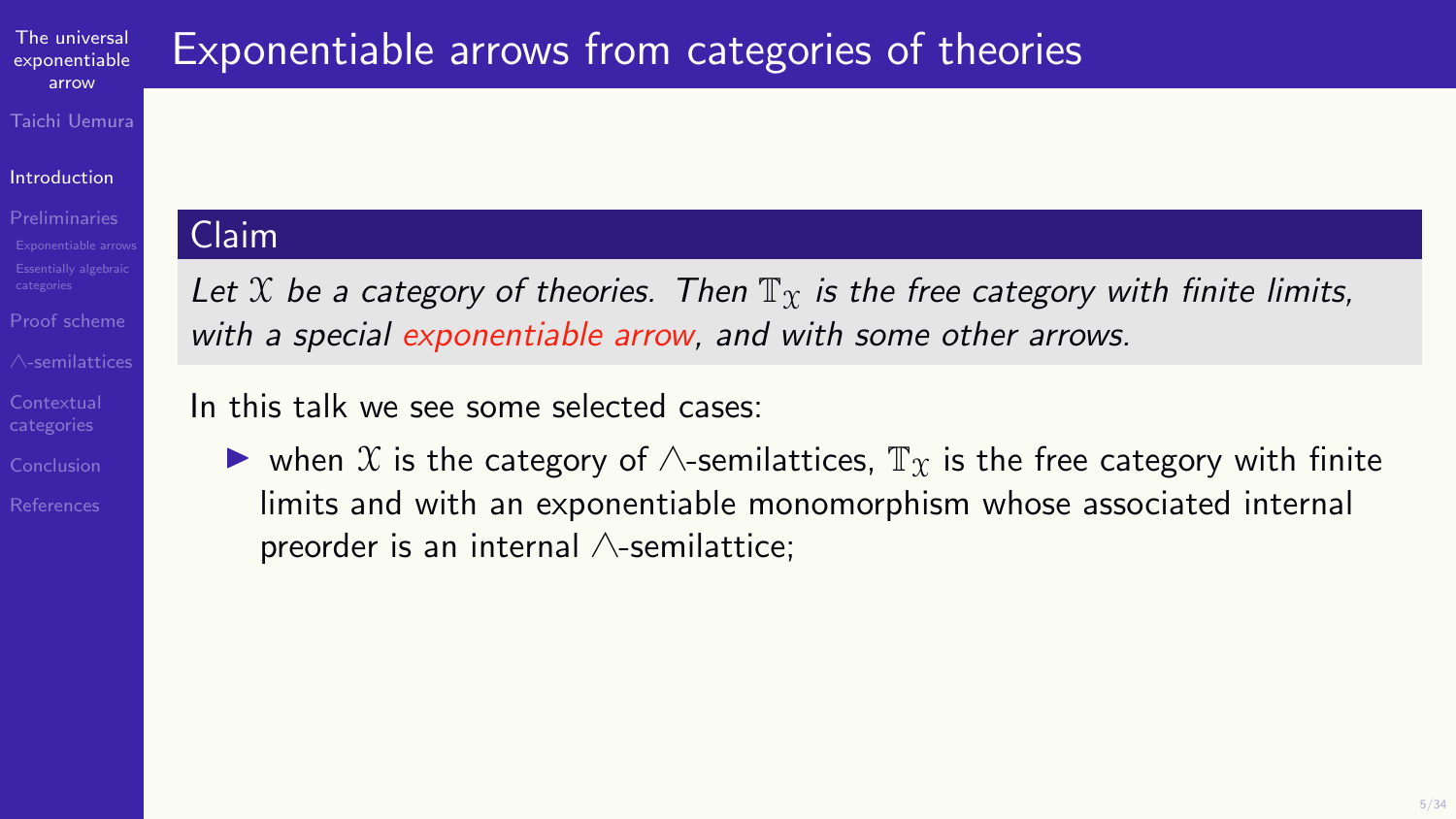#### **[Introduction](#page-4-0)**

- 
- [Proof scheme](#page-14-0)
- 
- [Contextual](#page-30-0) [Conclusion](#page-47-0)

### Exponentiable arrows from categories of theories

#### Claim

Let X be a category of theories. Then  $\mathbb{T}_{Y}$  is the free category with finite limits, with a special exponentiable arrow, and with some other arrows.

#### In this talk we see some selected cases:

- $\triangleright$  when X is the category of  $\wedge$ -semilattices,  $\mathbb{T}_{\Upsilon}$  is the free category with finite limits and with an exponentiable monomorphism whose associated internal preorder is an internal ∧-semilattice;
- In when X is the category of contextual categories,  $\mathbb{T}_\Upsilon$  is the free category with finite limits and with an exponentiable arrow.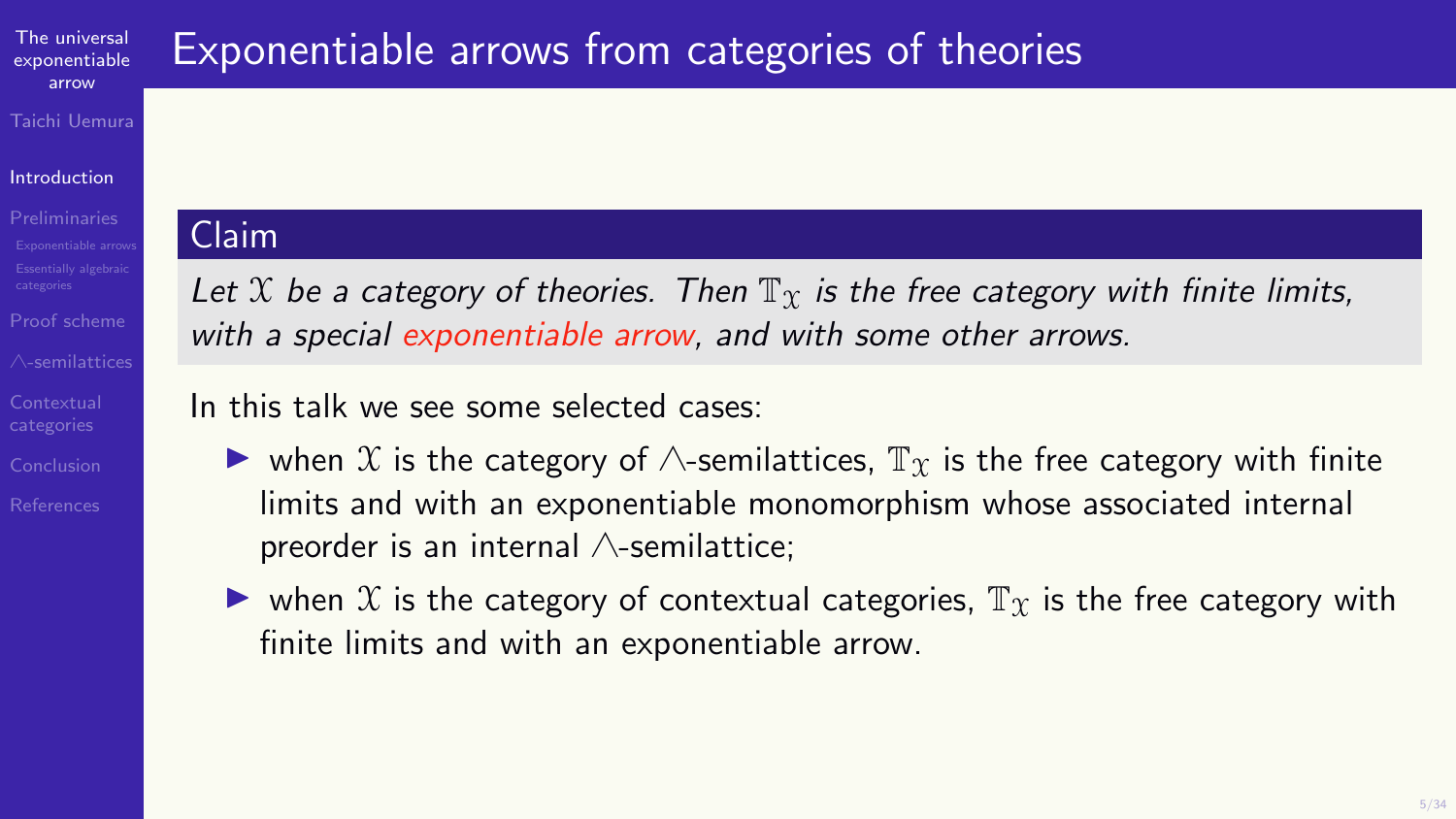### <span id="page-9-0"></span>**Outline**

#### Taichi Uemura

# [Preliminaries](#page-9-0) [Exponentiable arrows](#page-9-0)

[Proof scheme](#page-14-0)

[Conclusion](#page-47-0)

### [Introduction](#page-4-0)

### **[Preliminaries](#page-9-0)**

[Exponentiable arrows](#page-9-0) [Essentially algebraic categories](#page-13-0)

### [Proof scheme](#page-14-0)

### ∧[-semilattices](#page-23-0)

### [Contextual categories](#page-30-0)

### [Conclusion](#page-47-0)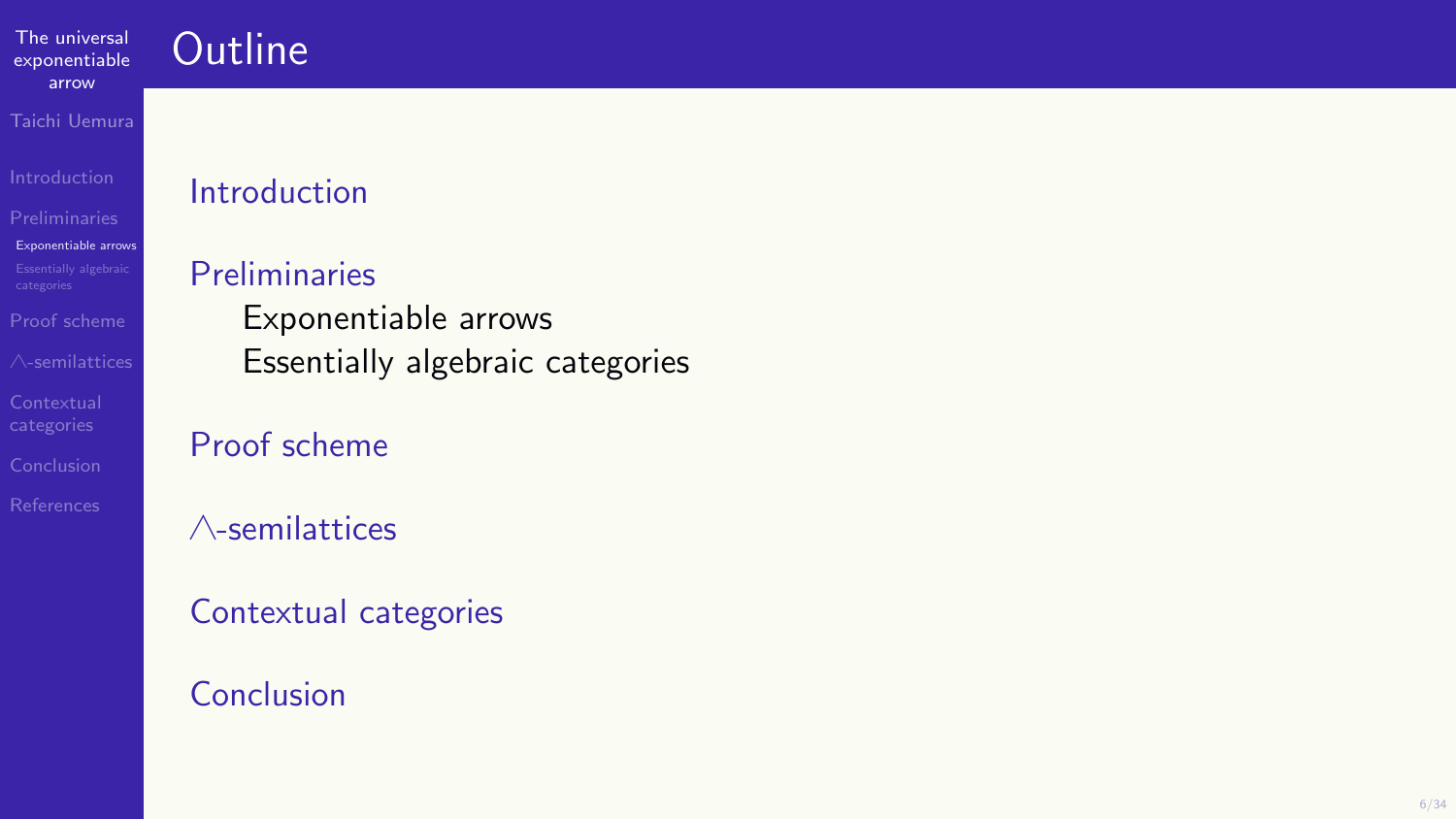### **Outline**

#### Taichi Uemura

[Exponentiable arrows](#page-9-0)

[Proof scheme](#page-14-0)

[Conclusion](#page-47-0)

### [Introduction](#page-4-0)

### [Preliminaries](#page-9-0)

[Exponentiable arrows](#page-9-0) [Essentially algebraic categories](#page-13-0)

### [Proof scheme](#page-14-0)

∧[-semilattices](#page-23-0)

[Contextual categories](#page-30-0)

**[Conclusion](#page-47-0)**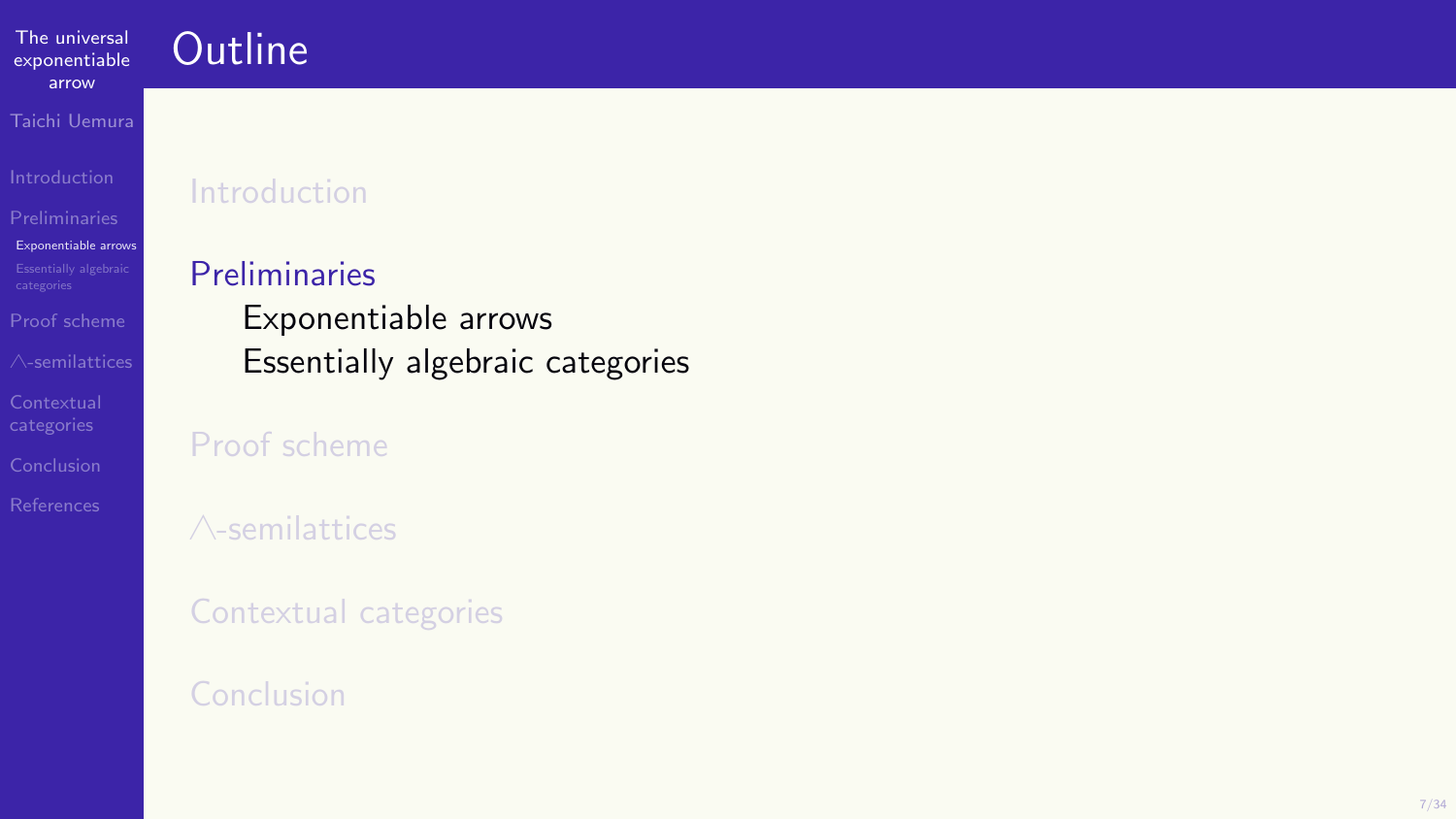### Exponentiable arrows

# Taichi Uemura

[Preliminaries](#page-9-0) [Exponentiable arrows](#page-9-0)

[Proof scheme](#page-14-0)

[Contextual](#page-30-0) [Conclusion](#page-47-0)

### Definition

An arrow  $u : a \rightarrow b$  in a category C with finite limits is exponentiable if the pullback functor  $u^*: C/b \to C/a$  has a right adjoint  $u_*: C/a \to C/b$  called the pushforward along u.

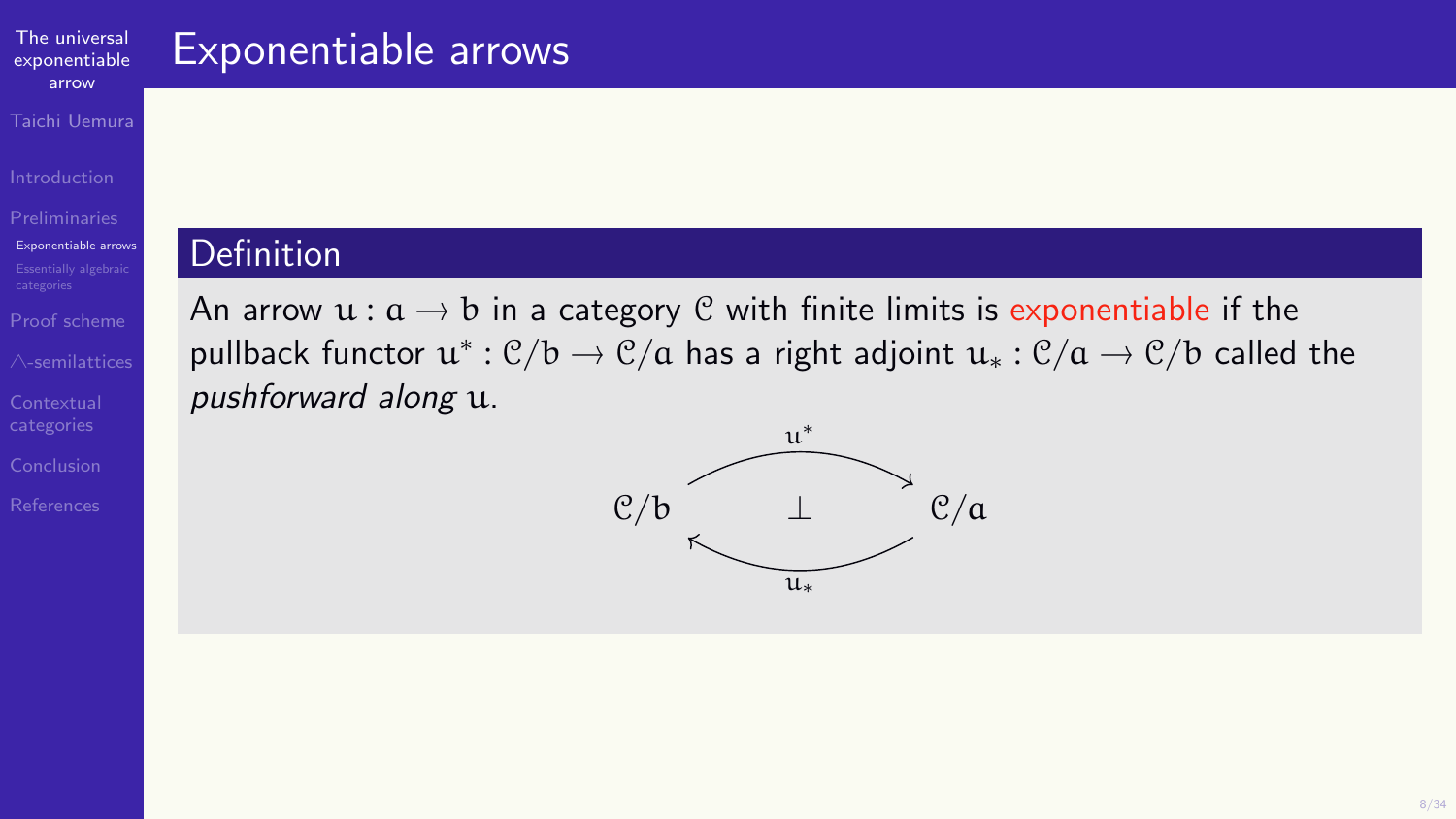#### Taichi Uemura

# [Exponentiable arrows](#page-9-0)

[Proof scheme](#page-14-0)

[Contextual](#page-30-0) [Conclusion](#page-47-0)

### Exponentiable arrows

### Proposition

For an arrow  $u : \mathfrak{a} \to \mathfrak{b}$  in a category C with finite limits, the following are equivalent:

- 1. u is exponentiable;
- 2. the pushout functor

$$
y_{\mathfrak{C}^\mathrm{op}}(u)_! : y_{\mathfrak{C}^\mathrm{op}}(b)/Lex(\mathfrak{C},\mathfrak{Set}) \to y_{\mathfrak{C}^\mathrm{op}}(a)/Lex(\mathfrak{C},\mathfrak{Set})
$$

has a left adjoint;

3. the pushout functor  $\mathbf{y}_{\mathfrak{C}^\mathrm{op}}(u)_!$  preserves limits, where  $y_{\mathcal{C}^{\mathrm{op}}} : \mathcal{C}^{\mathrm{op}} \to \mathbf{Lex}(\mathcal{C}, \mathbf{Set})$  is the Yoneda embedding.

#### Proof.

The equivalence of Items 2 and 3 follows from the adjoint functor theorem.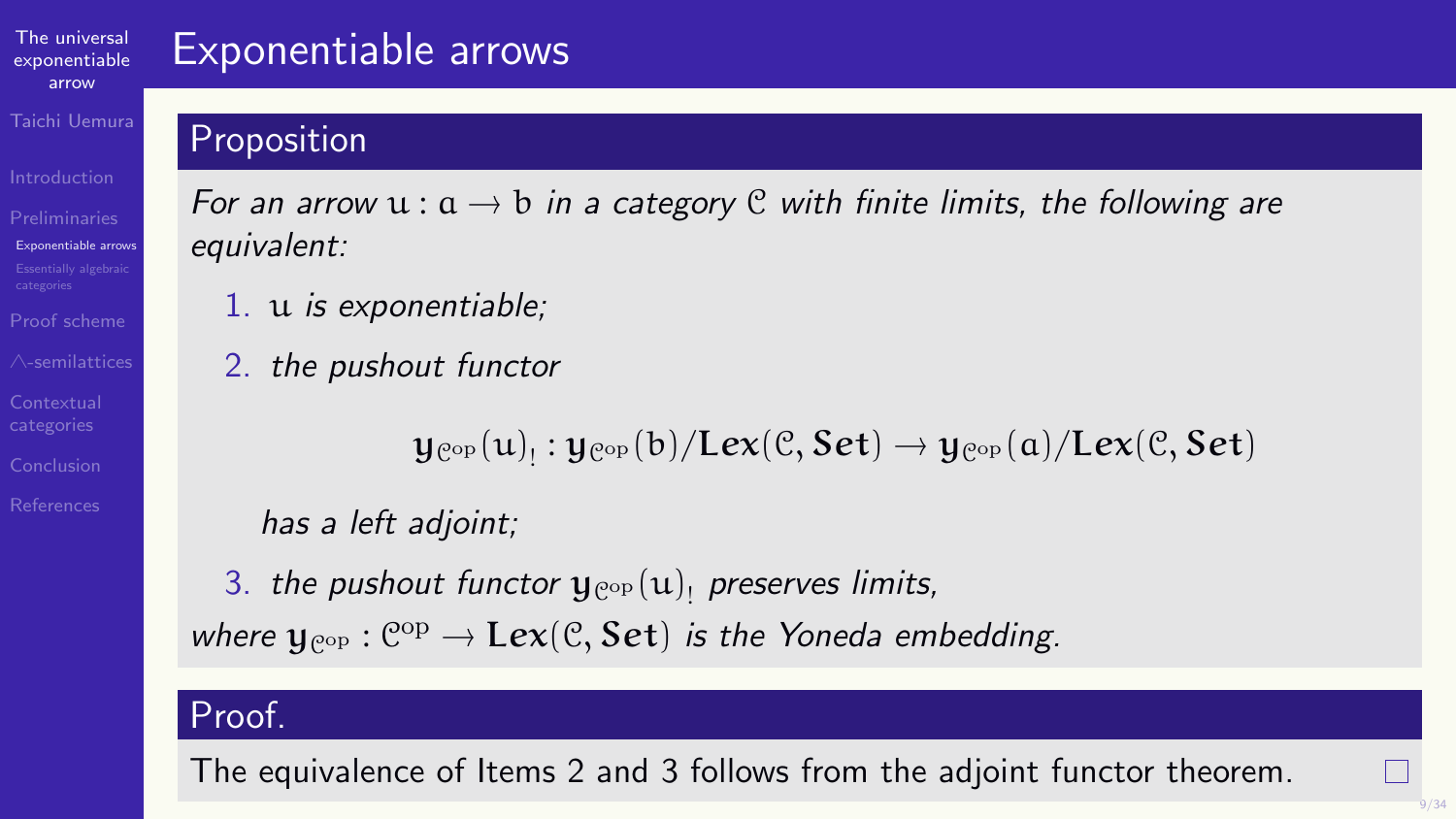### <span id="page-13-0"></span>Essentially algebraic categories

Taichi Uemura

[Essentially algebraic](#page-13-0) categories [Proof scheme](#page-14-0)

[Contextual](#page-30-0) [Conclusion](#page-47-0)

A category X is essentially algebraic if it is the category of  $\Sigma$ -algebras for some essentially algebraic theory  $\Sigma$ . This is equivalent to that  $\mathcal X$  is locally finitely presentable (Adámek and Rosický [1994\)](#page-50-1), so we have

 $\mathcal{X} \simeq \text{Lex}(\mathbb{T}_X, \text{Set})$ 

where  $\mathbb{T}^\mathrm{op}_\mathfrak{X}\subset \mathfrak{X}$  is the full subcategory spanned by the *finitely presentable objects*.  $\mathbb{T}_{\Upsilon}$  contains the *universal internal* Σ-algebra: for any category with finite limits  $\mathcal{D}$ , we have

{internal  $\Sigma$ -algebras in  $\mathcal{D}$   $\simeq$  Lex( $\mathbb{T}_{\Upsilon}$ ,  $\mathcal{D}$ ).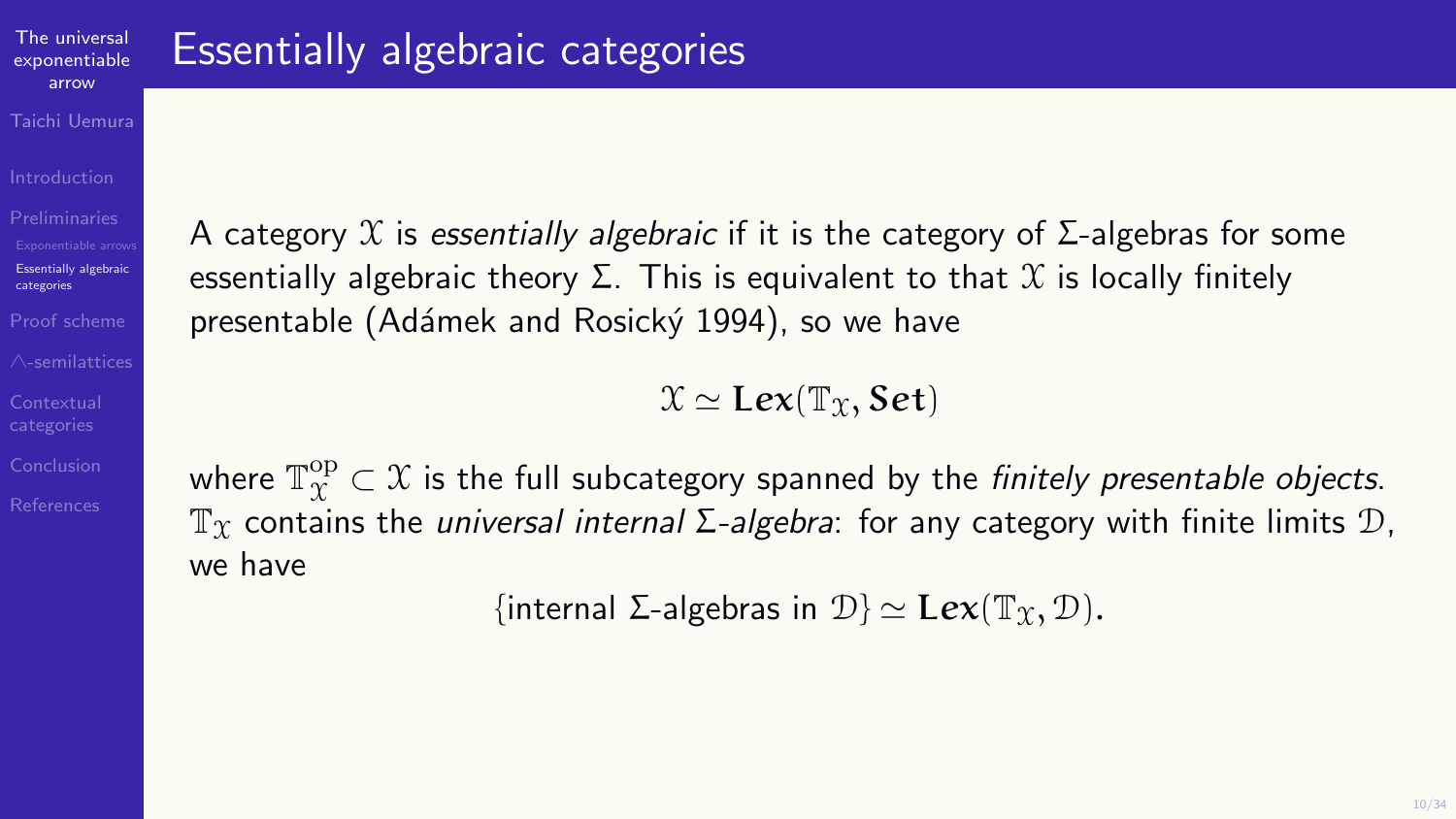#### Taichi Uemura

# [Preliminaries](#page-9-0)

#### [Proof scheme](#page-14-0)

[Conclusion](#page-47-0)

### Let  $\mathcal{X} \simeq \mathbf{Lex}(\mathbb{T}_{\mathcal{X}}, \mathbf{Set})$  be a category of theories. To construct an exponentiable arrow in  $\mathbb{T}_{\Upsilon}$ :

<span id="page-14-0"></span>Proof scheme for exponentiability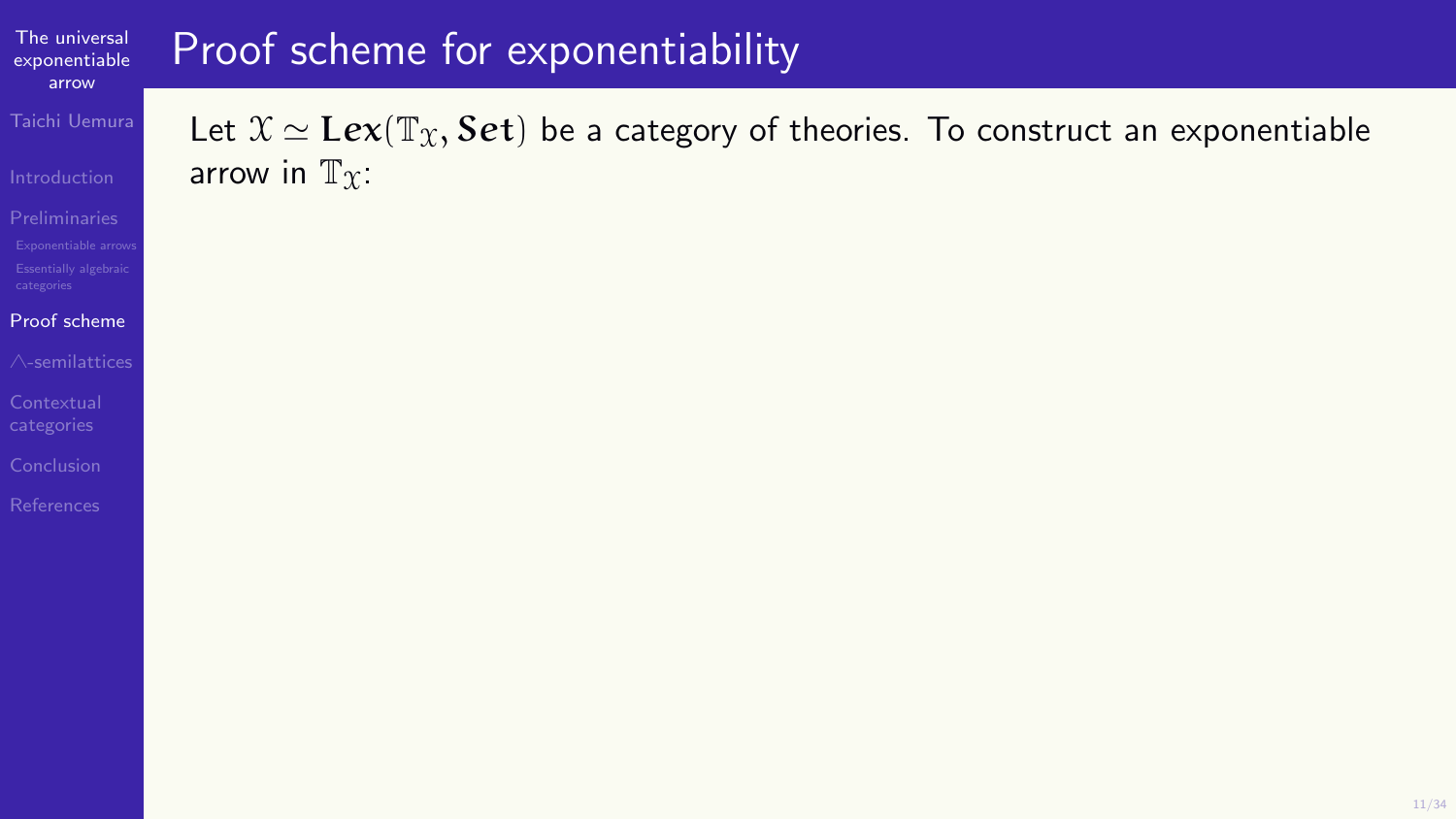#### Taichi Uemura

[Preliminaries](#page-9-0)

[Proof scheme](#page-14-0)

**[Contextual](#page-30-0)** [Conclusion](#page-47-0)

### Proof scheme for exponentiability

Let  $\mathcal{X} \simeq \mathbf{Lex}(\mathbb{T}_X, \mathbf{Set})$  be a category of theories. To construct an exponentiable arrow in  $\mathbb{T}_{\Upsilon}$ :

1. construct an object  $\langle \sigma \rangle \in \mathcal{X}$  freely generated by a "type" σ;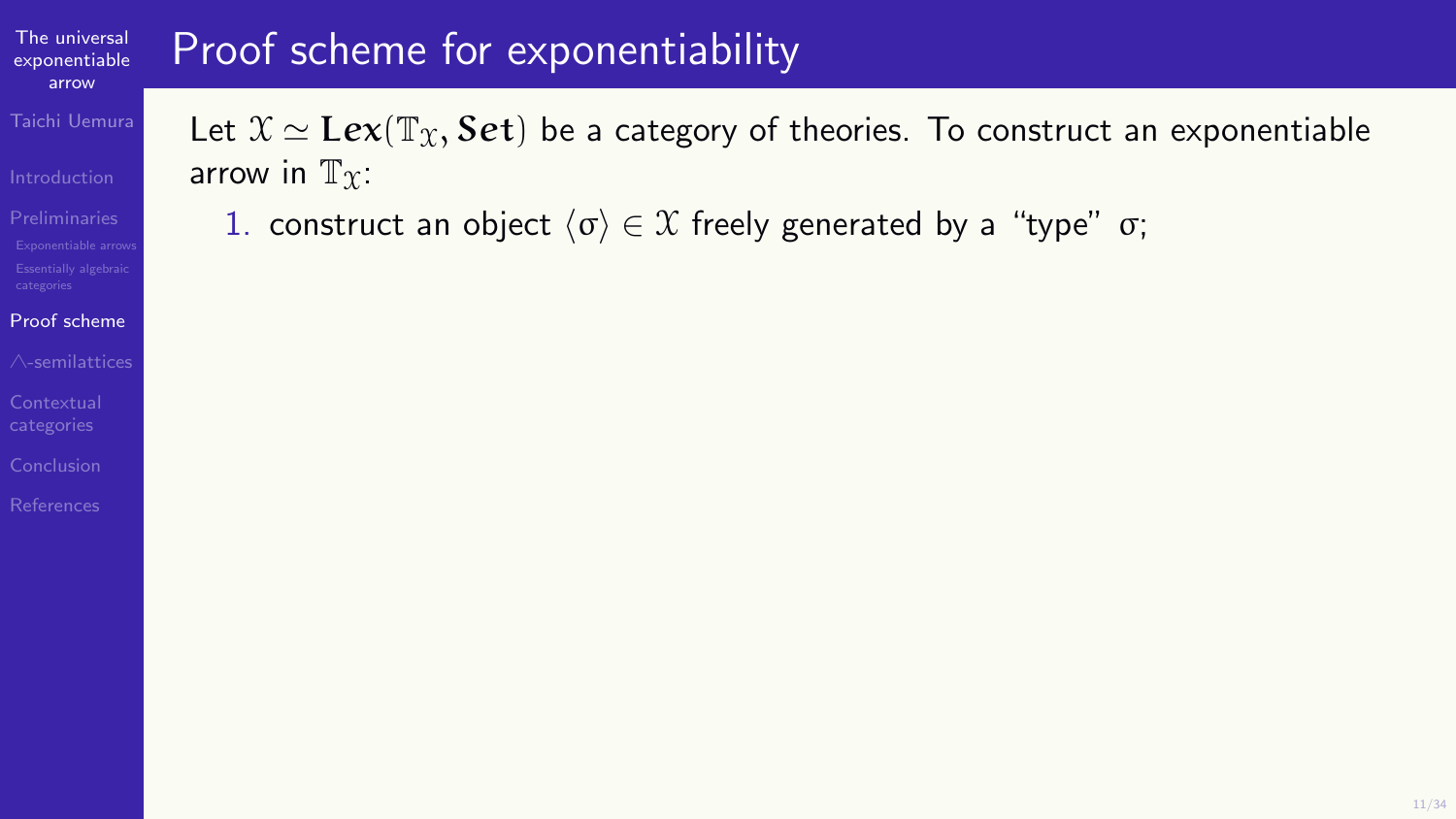#### Taichi Uemura

[Preliminaries](#page-9-0)

[Proof scheme](#page-14-0)

**[Contextual](#page-30-0)** [Conclusion](#page-47-0)

# Proof scheme for exponentiability

Let  $\mathcal{X} \simeq \mathbf{Lex}(\mathbb{T}_\Upsilon, \mathbf{Set})$  be a category of theories. To construct an exponentiable arrow in  $\mathbb{T}_{\Upsilon}$ :

1. construct an object  $\langle \sigma \rangle \in \mathcal{X}$  freely generated by a "type" σ;

2. construct  $\iota : \langle \sigma \rangle \to \langle \sigma, \theta : \top \to \sigma \rangle$  by freely adjoining to  $\langle \sigma \rangle$  a "global element" θ;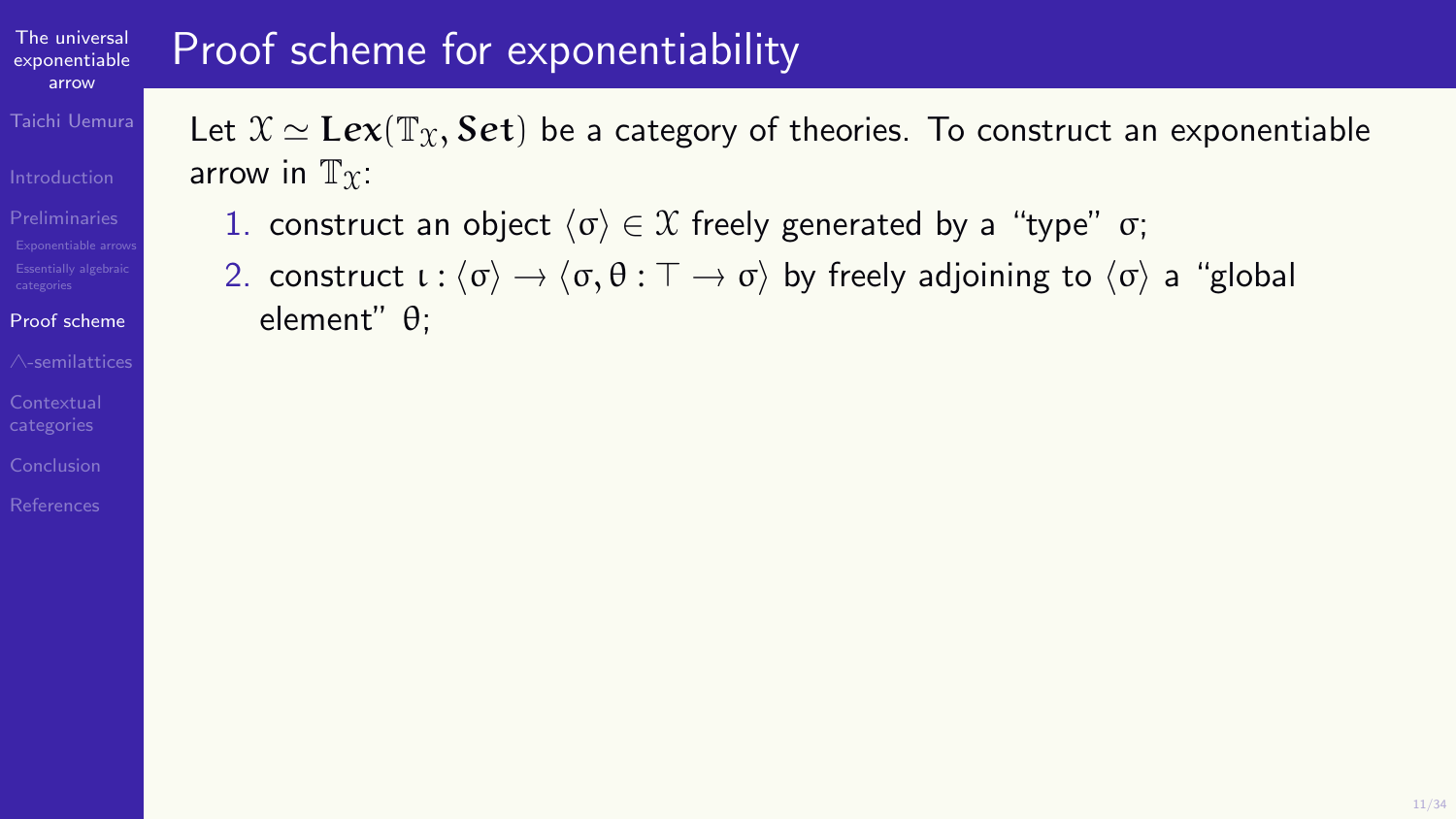#### Taichi Uemura

[Proof scheme](#page-14-0)

**[Contextual](#page-30-0)** [Conclusion](#page-47-0)

# Proof scheme for exponentiability

Let  $\mathcal{X} \simeq \mathbf{Lex}(\mathbb{T}_\Upsilon, \mathbf{Set})$  be a category of theories. To construct an exponentiable arrow in  $\mathbb{T}_{\Upsilon}$ :

- 1. construct an object  $\langle \sigma \rangle \in \mathcal{X}$  freely generated by a "type" σ;
- 2. construct  $\iota : \langle \sigma \rangle \to \langle \sigma, \theta : \top \to \sigma \rangle$  by freely adjoining to  $\langle \sigma \rangle$  a "global element" θ;
- 3. show that a "slice construction" fits into a pushout diagram in  $\mathfrak X$

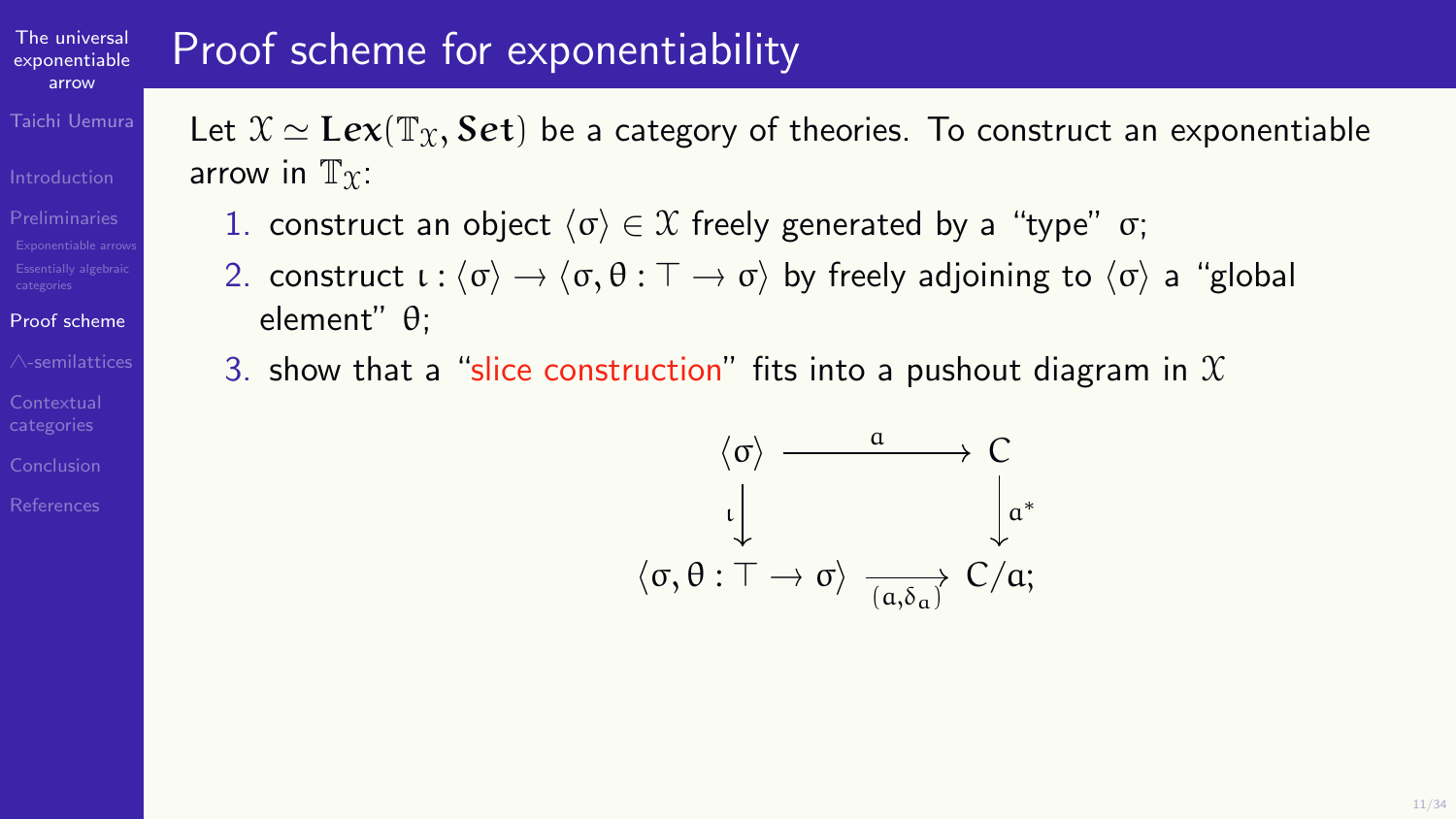#### Taichi Uemura

[Proof scheme](#page-14-0)

**[Contextual](#page-30-0)** 

[Conclusion](#page-47-0)

# Proof scheme for exponentiability

Let  $\mathcal{X} \simeq \mathbf{Lex}(\mathbb{T}_\Upsilon, \mathbf{Set})$  be a category of theories. To construct an exponentiable arrow in  $\mathbb{T}_{\Upsilon}$ :

- 1. construct an object  $\langle \sigma \rangle \in \mathcal{X}$  freely generated by a "type" σ;
- 2. construct  $\iota : \langle \sigma \rangle \to \langle \sigma, \theta : \top \to \sigma \rangle$  by freely adjoining to  $\langle \sigma \rangle$  a "global element" θ;
- 3. show that a "slice construction" fits into a pushout diagram in  $\mathfrak X$

$$
\begin{array}{ccc} \langle \sigma \rangle & \xrightarrow{\quad \ a \quad \quad \ } C \\ \downarrow \downarrow & & \downarrow \alpha^* \\ \langle \sigma, \theta : \top \rightarrow \sigma \rangle & \xrightarrow[\quad \quad (a, \delta_{\alpha}) \quad \end{array} C/a;
$$

4. since  $\langle \sigma \rangle$  and  $\langle \sigma, \theta : \top \to \sigma \rangle$  are finitely presentable and since the slice construction preserves limits,  $\iota$  determines an exponentiable arrow  $\partial : E \to U$ in  $\mathbb{T}_{\Upsilon}$ .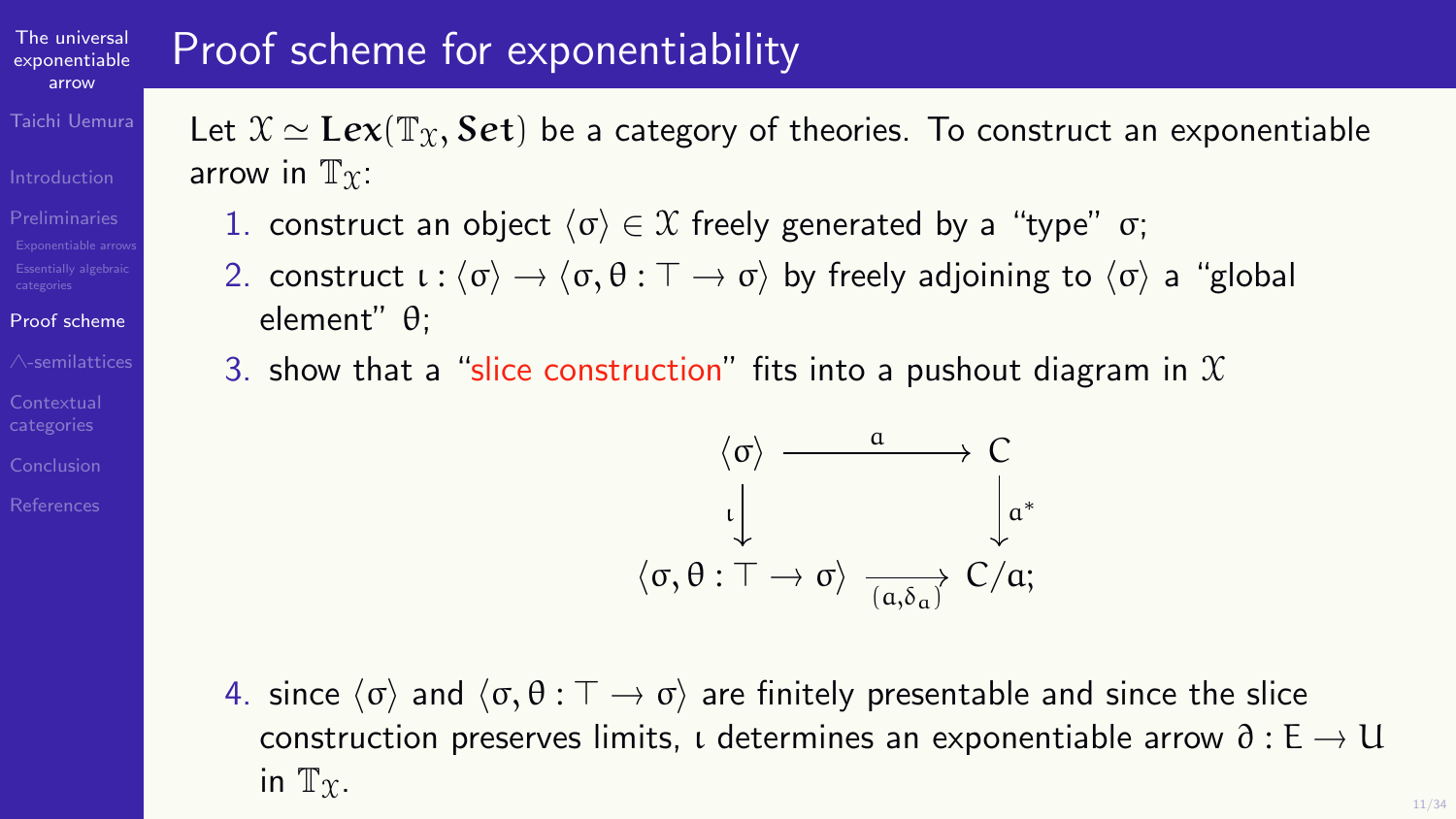[Proof scheme](#page-14-0)

[Conclusion](#page-47-0)

### Proof scheme for universality

To show that the exponentiable arrow  $\partial : E \to U$  in  $\mathbb{T}_{\mathfrak{X}}$  has a certain universal property: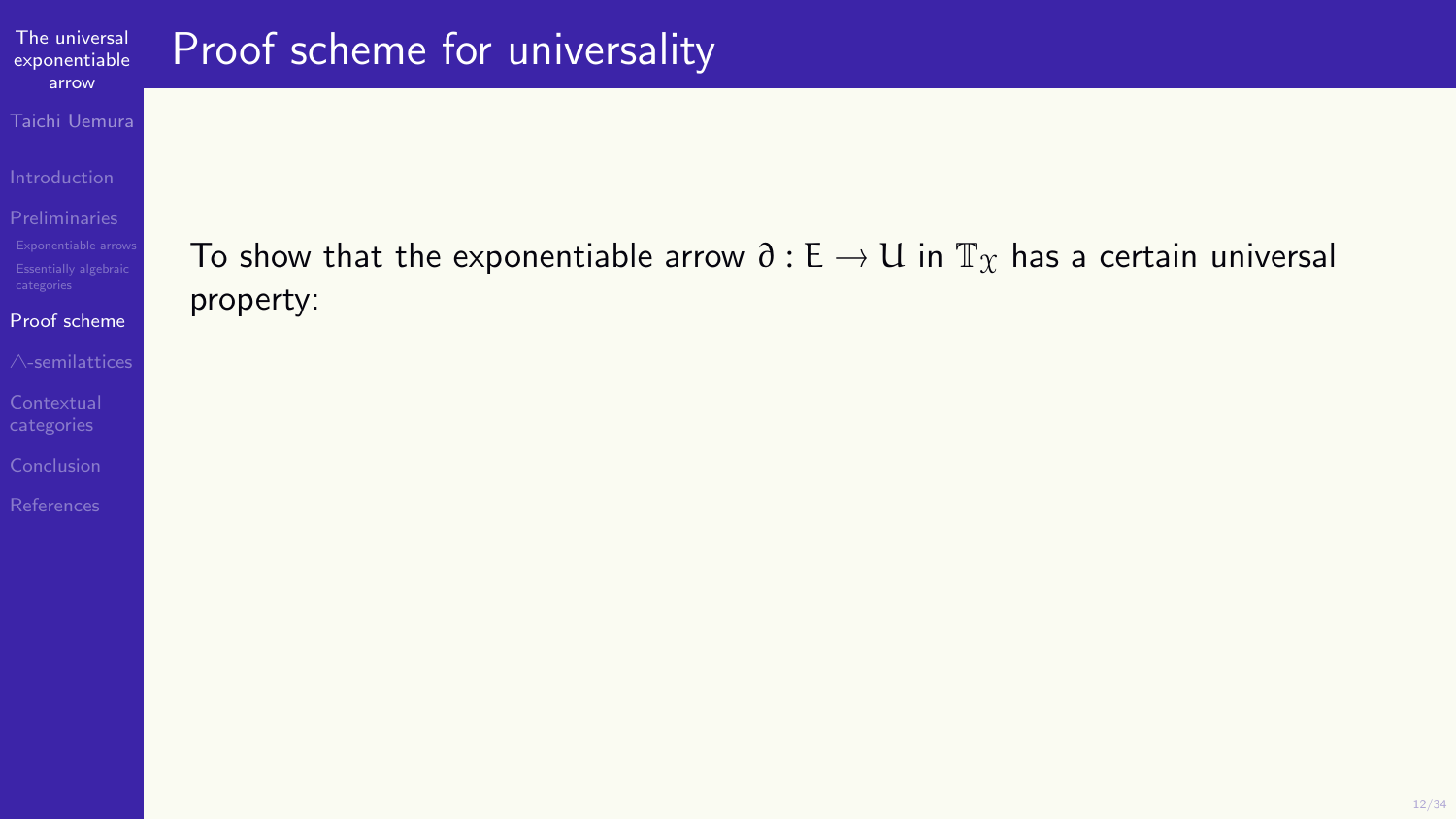### Proof scheme for universality

# Taichi Uemura

[Preliminaries](#page-9-0)

[Proof scheme](#page-14-0)

- 
- **[Contextual](#page-30-0)** [Conclusion](#page-47-0)

To show that the exponentiable arrow  $\partial : E \to U$  in  $\mathbb{T}_Y$  has a certain universal property:

1. observe that any exponentiable arrow  $\mu$  in  $\mathcal{D}$  (with some extra structure) induces an internal Σ-algebra in D;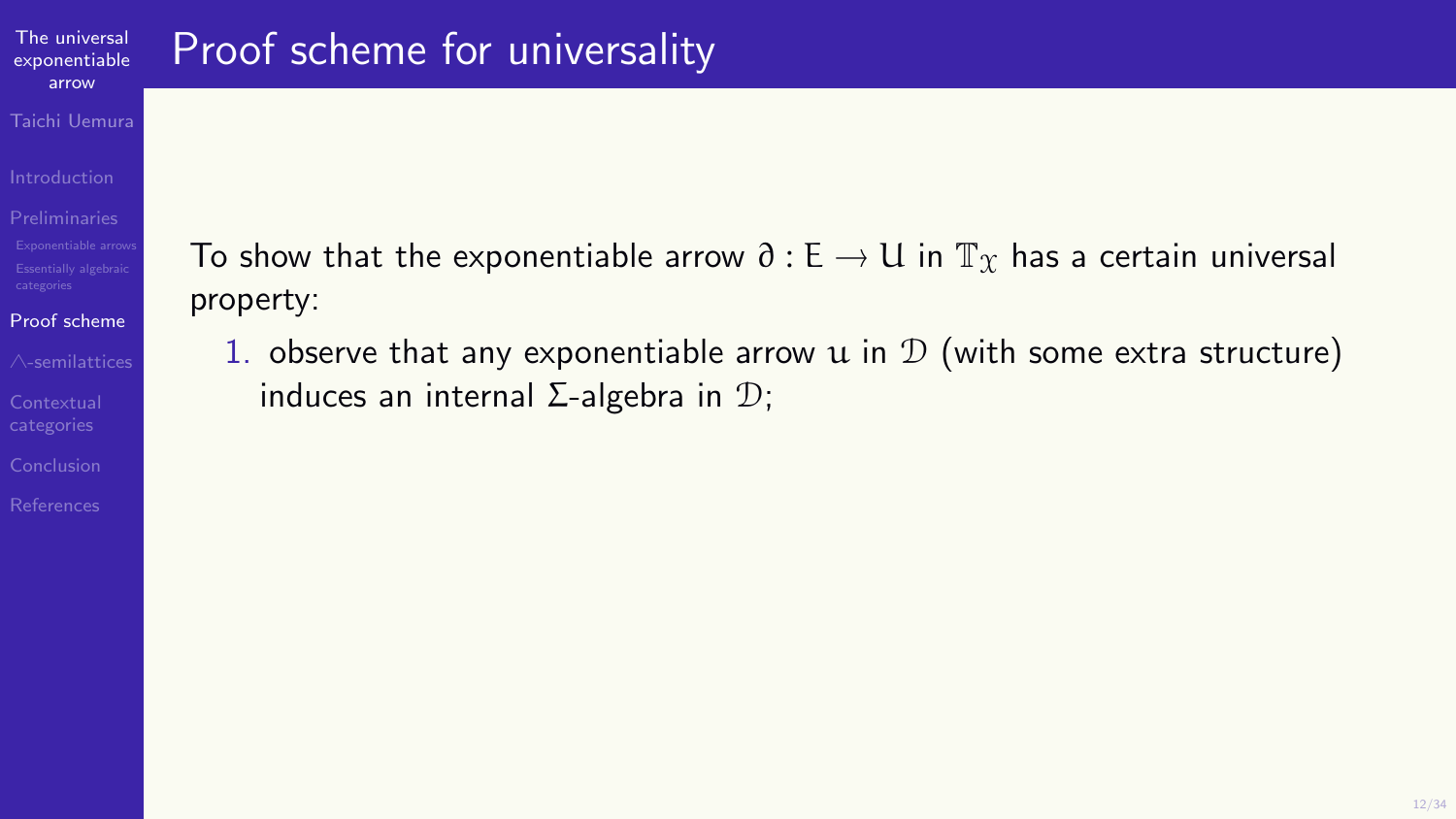### Proof scheme for universality

- 
- [Preliminaries](#page-9-0)
- [Proof scheme](#page-14-0)
- 
- [Contextual](#page-30-0) [Conclusion](#page-47-0)
- To show that the exponentiable arrow  $\partial : E \to U$  in  $\mathbb{T}_\Upsilon$  has a certain universal property:
	- 1. observe that any exponentiable arrow  $\mu$  in  $\mathcal{D}$  (with some extra structure) induces an internal Σ-algebra in D;
	- 2. observe that the internal  $\Sigma$ -algebra associated to  $\partial$  coincides with the universal internal Σ-algebra;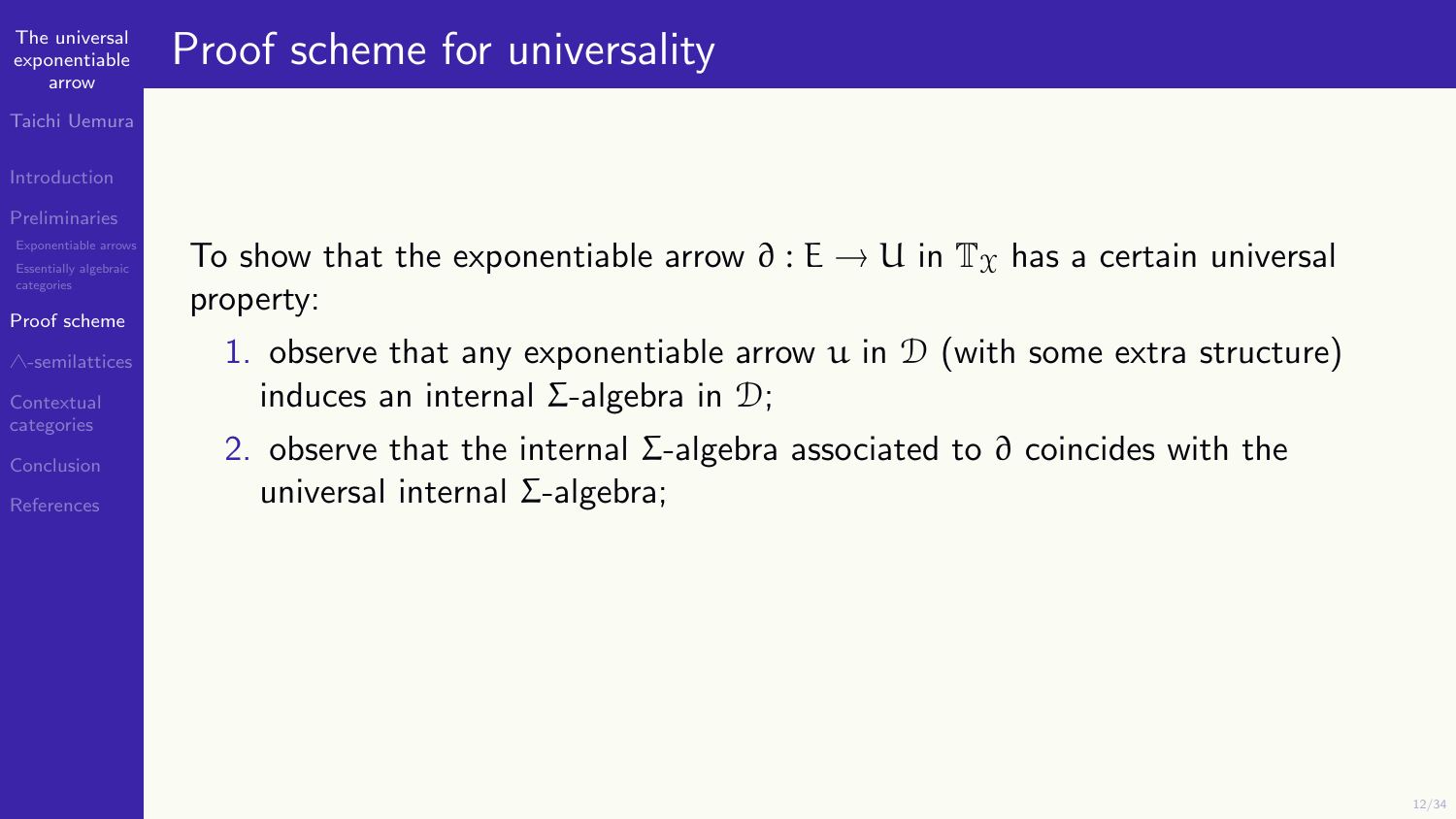### Proof scheme for universality

- 
- [Preliminaries](#page-9-0)
- [Proof scheme](#page-14-0)
- 
- [Contextual](#page-30-0) [Conclusion](#page-47-0)
- 
- To show that the exponentiable arrow  $\partial : E \to U$  in  $\mathbb{T}_\Upsilon$  has a certain universal property:
	- 1. observe that any exponentiable arrow  $\mu$  in  $\mathcal{D}$  (with some extra structure) induces an internal Σ-algebra in D;
	- 2. observe that the internal  $\Sigma$ -algebra associated to  $\partial$  coincides with the universal internal Σ-algebra;
	- 3. then it follows that the lex functor  $\mathbb{T}_{\Upsilon} \to \mathcal{D}$  corresponding to the internal Σ-algebra associated to u commutes with pushforwards.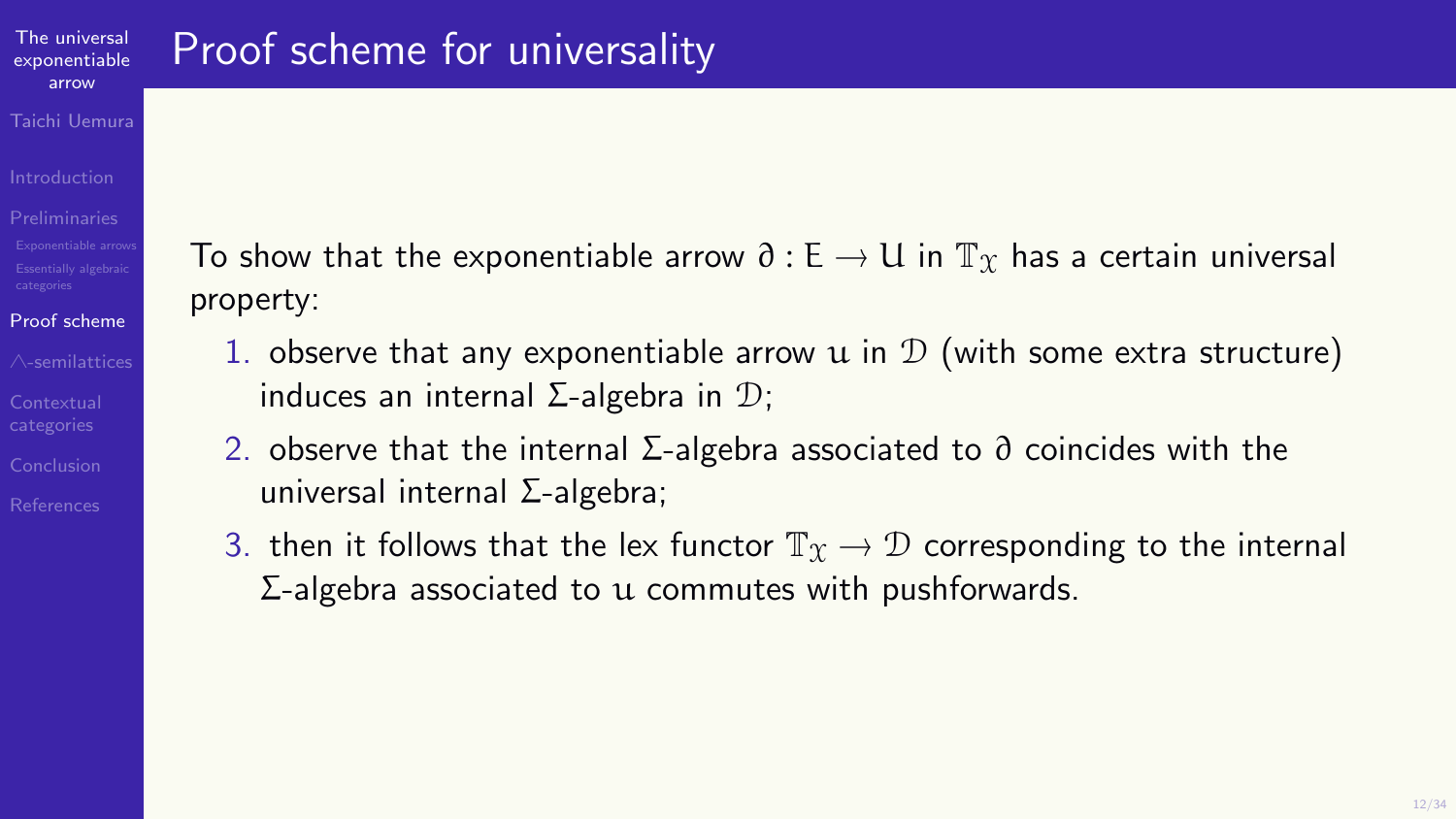### <span id="page-23-0"></span>**Outline**

#### Taichi Uemura

[Proof scheme](#page-14-0)

#### ∧[-semilattices](#page-23-0)

**[Contextual](#page-30-0)** [Conclusion](#page-47-0)

### [Introduction](#page-4-0)

#### **[Preliminaries](#page-9-0)**

[Exponentiable arrows](#page-9-0) [Essentially algebraic categories](#page-13-0)

#### [Proof scheme](#page-14-0)

### ∧[-semilattices](#page-23-0)

#### [Contextual categories](#page-30-0)

#### **[Conclusion](#page-47-0)**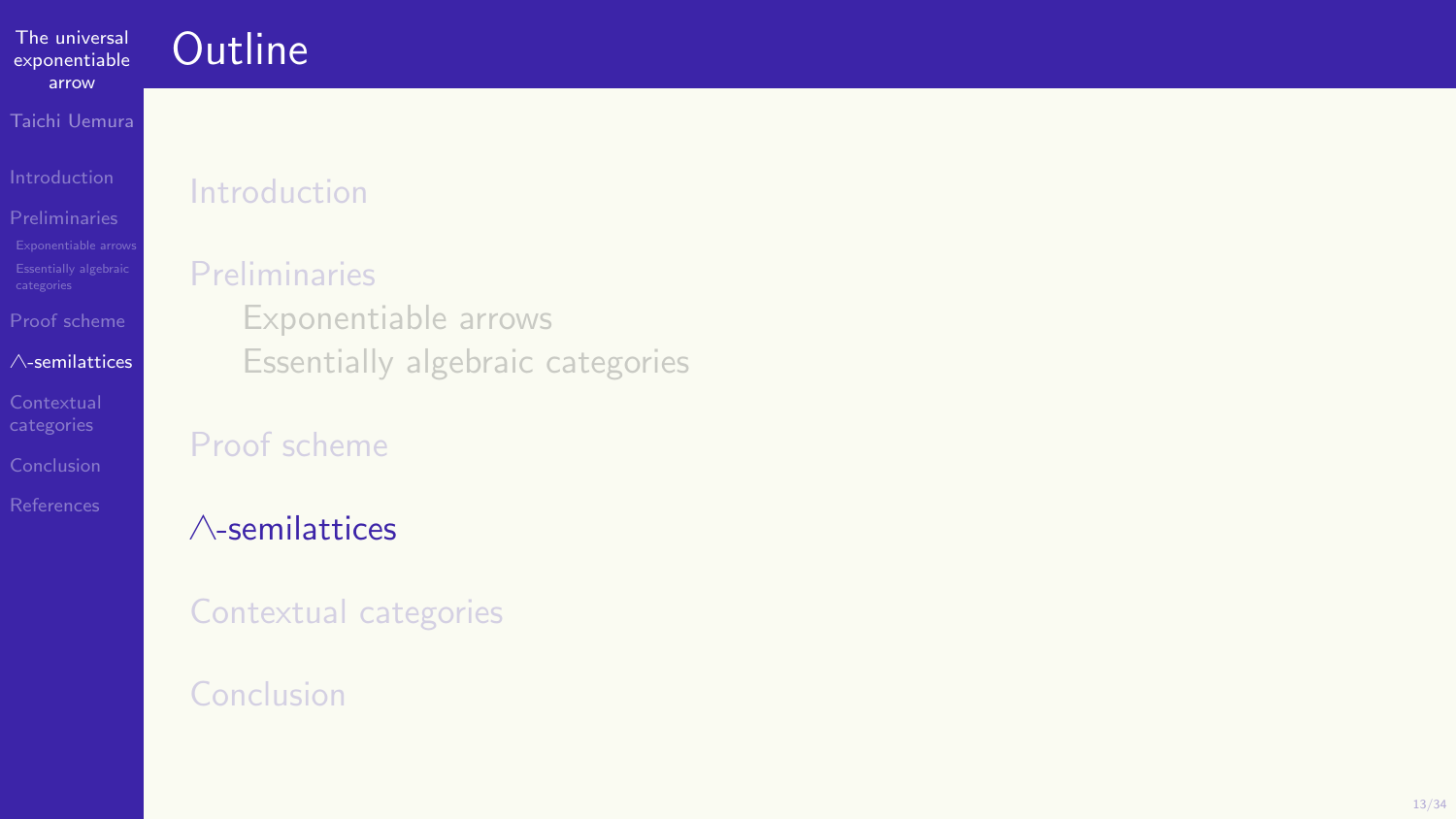#### Taichi Uemura

- 
- [Proof scheme](#page-14-0)

#### ∧[-semilattices](#page-23-0)

**[Contextual](#page-30-0)** [Conclusion](#page-47-0)

### ∧-semilattices

#### Definition

A  $\wedge$ -semilattice is a poset that has finite limits as a category.

Let Lat<sub>∧</sub> denote the category of  $\wedge$ -semilattices and let L be such that Lat<sub>∧</sub>  $\simeq$  Lex(L, Set).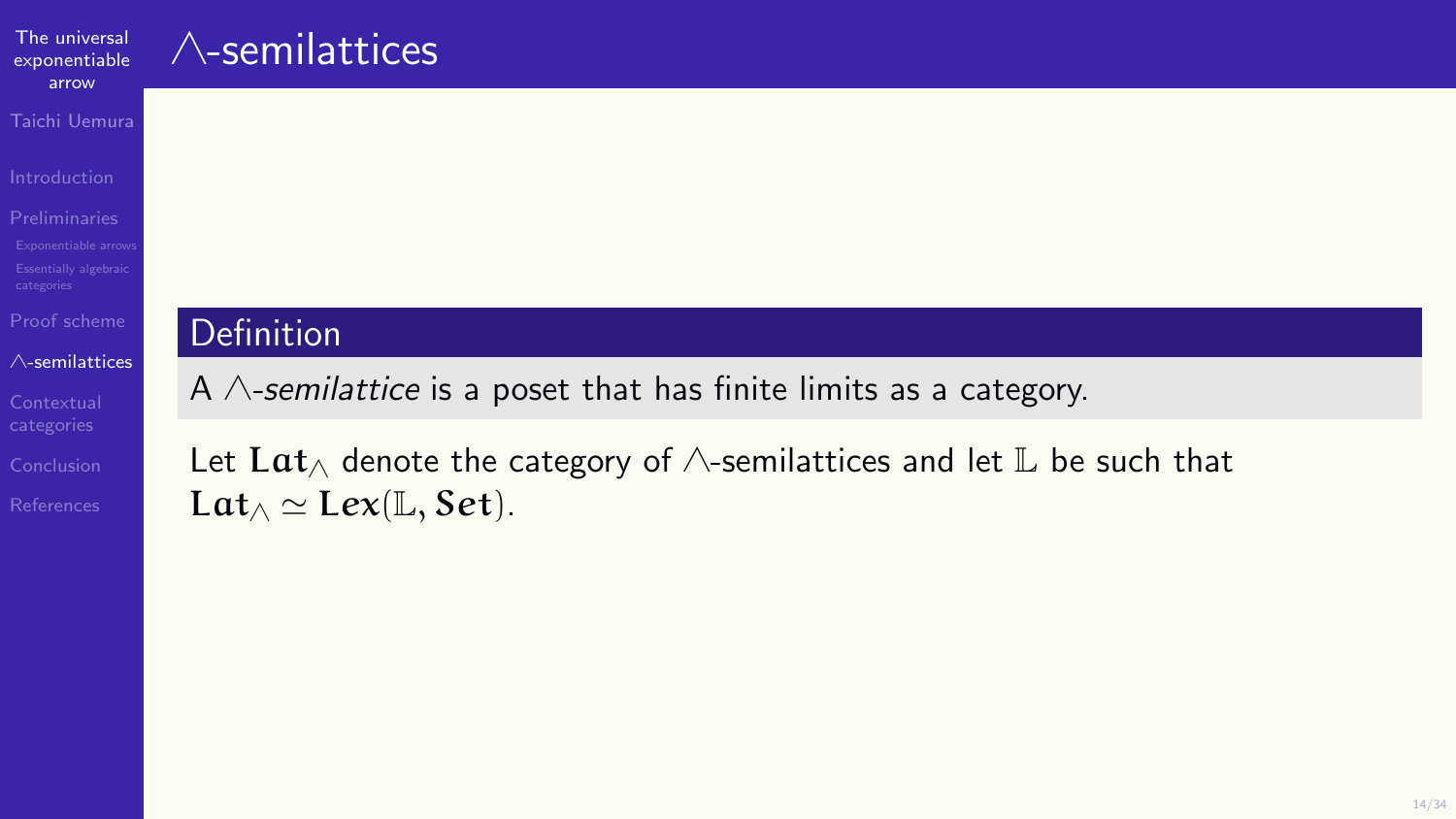### Some free ∧-semilattices

- 
- [Proof scheme](#page-14-0)
- ∧[-semilattices](#page-23-0)
- [Contextual](#page-30-0) [Conclusion](#page-47-0)

### We define some free ∧-semilattices:

- $\triangleright$   $\langle \sigma \rangle$  the  $\wedge$ -semilattice freely generated by an object  $\sigma$ ;
- $\triangleright$   $\langle \sigma, \top \leq \sigma \rangle$  the ∧-semilattice obtained from  $\langle \sigma \rangle$  by forcing  $\top \leq \sigma$  (so it is just the trivial ∧-semilattice).

### We will show the following.

### Proposition

The canonical morphism  $\iota : \langle \sigma \rangle \to \langle \sigma, \tau \leq \sigma \rangle$  determines an exponentiable arrow in L.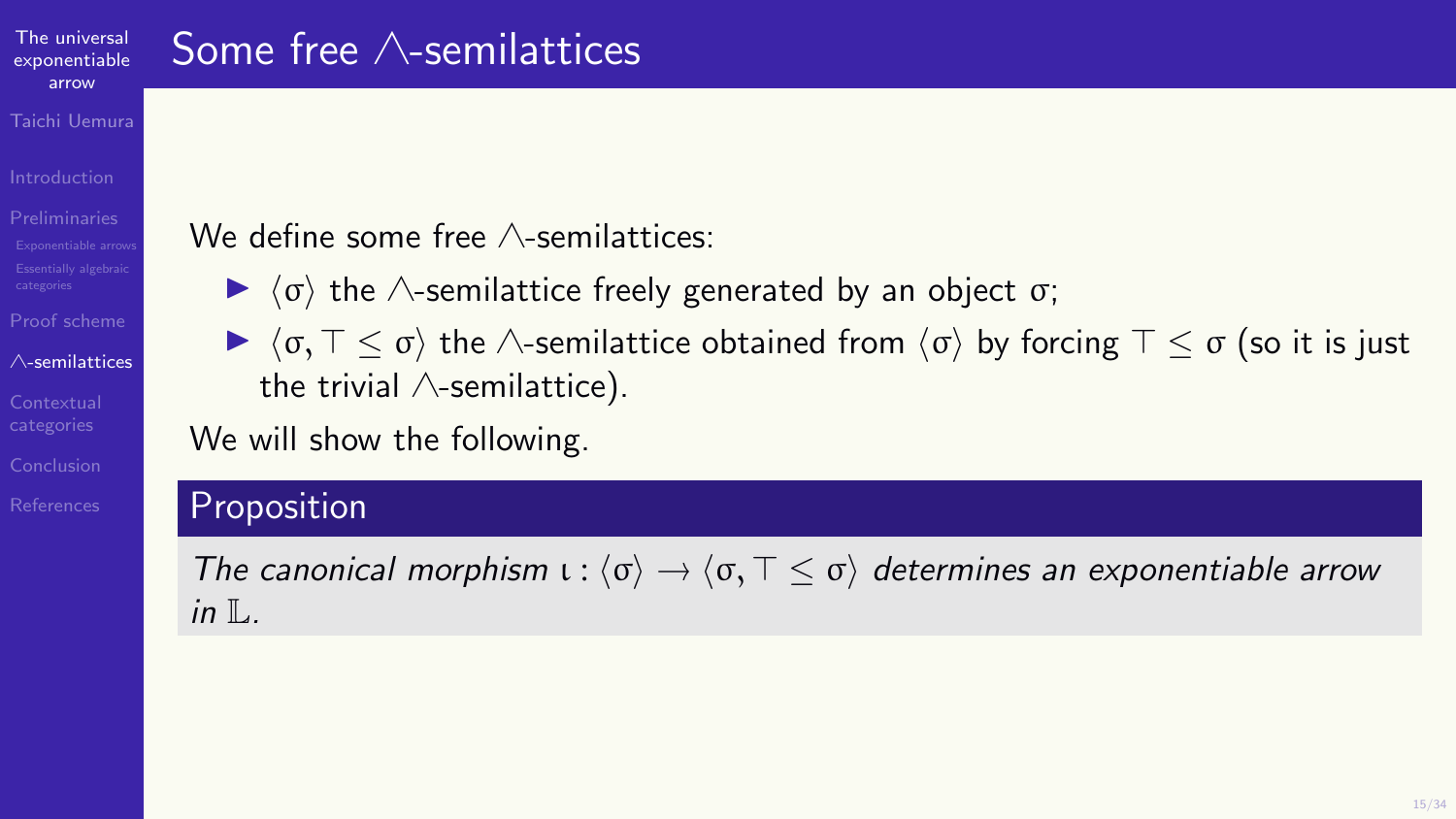#### Taichi Uemura

[Preliminaries](#page-9-0)

[Proof scheme](#page-14-0)

```
∧-semilattices
```
[Contextual](#page-30-0) [Conclusion](#page-47-0)

### Slice ∧-semilattices

For a  $\wedge$ -semilattice C and an object  $a \in C$ , let

$$
C/a=\{b\in C\mid b\leq a\}.
$$

We define a morphism  $a^*$  :  $C \to C/a$  by  $b \mapsto b \wedge a$  such that  $\top \le a^*a$  in  $C/a$ .

### **Proposition**

The diagram

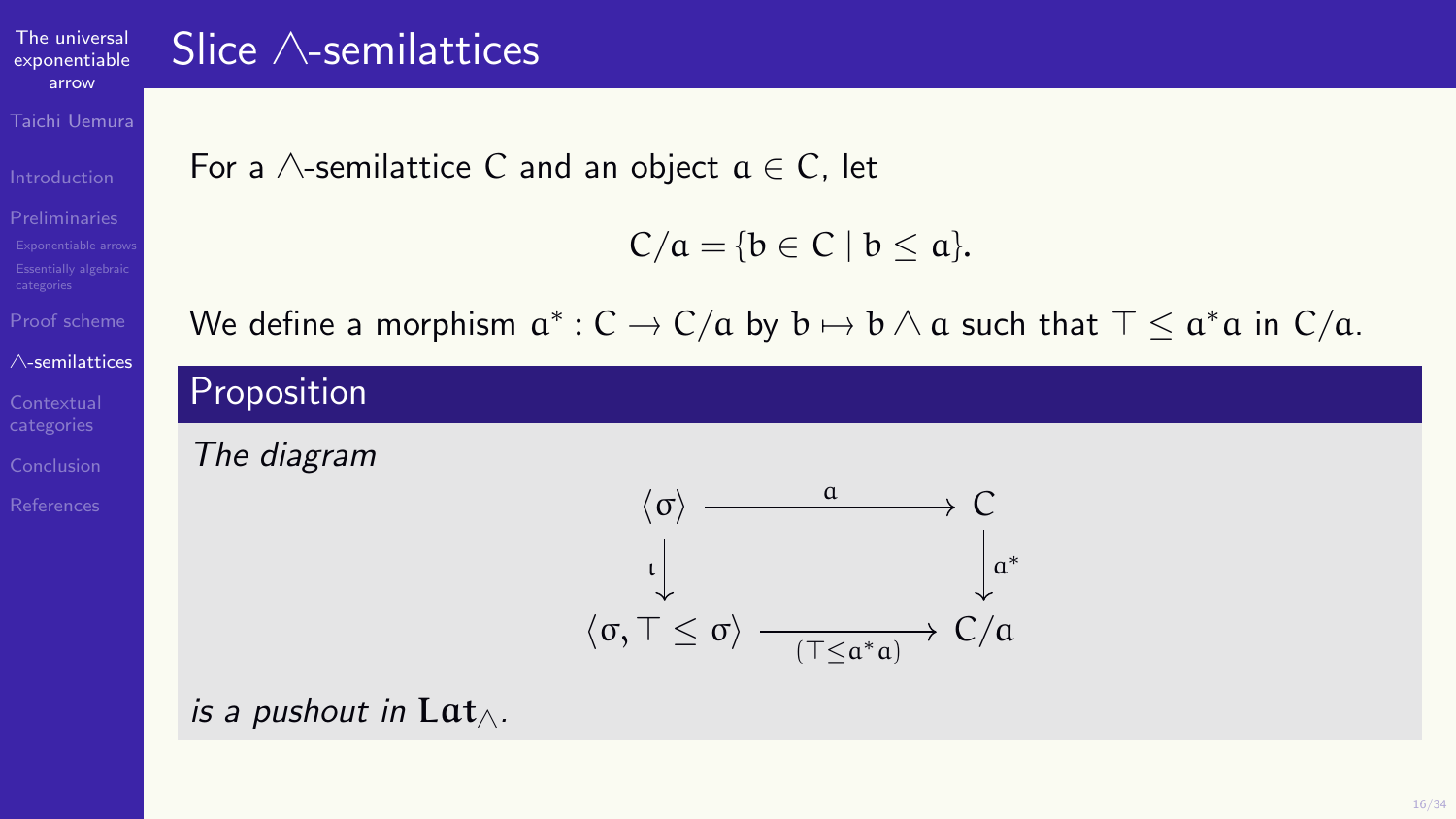### Universal property of a slice ∧-semilattice

#### Taichi Uemura

[Preliminaries](#page-9-0) [Proof scheme](#page-14-0)

∧[-semilattices](#page-23-0) [Contextual](#page-30-0) [Conclusion](#page-47-0)

#### A unique filler



is given by the restriction  $C/a \subset C \xrightarrow{f} D$ . (Since  $\top \leq f(a)$ , this restriction is indeed a morphism of ∧-semilattices.)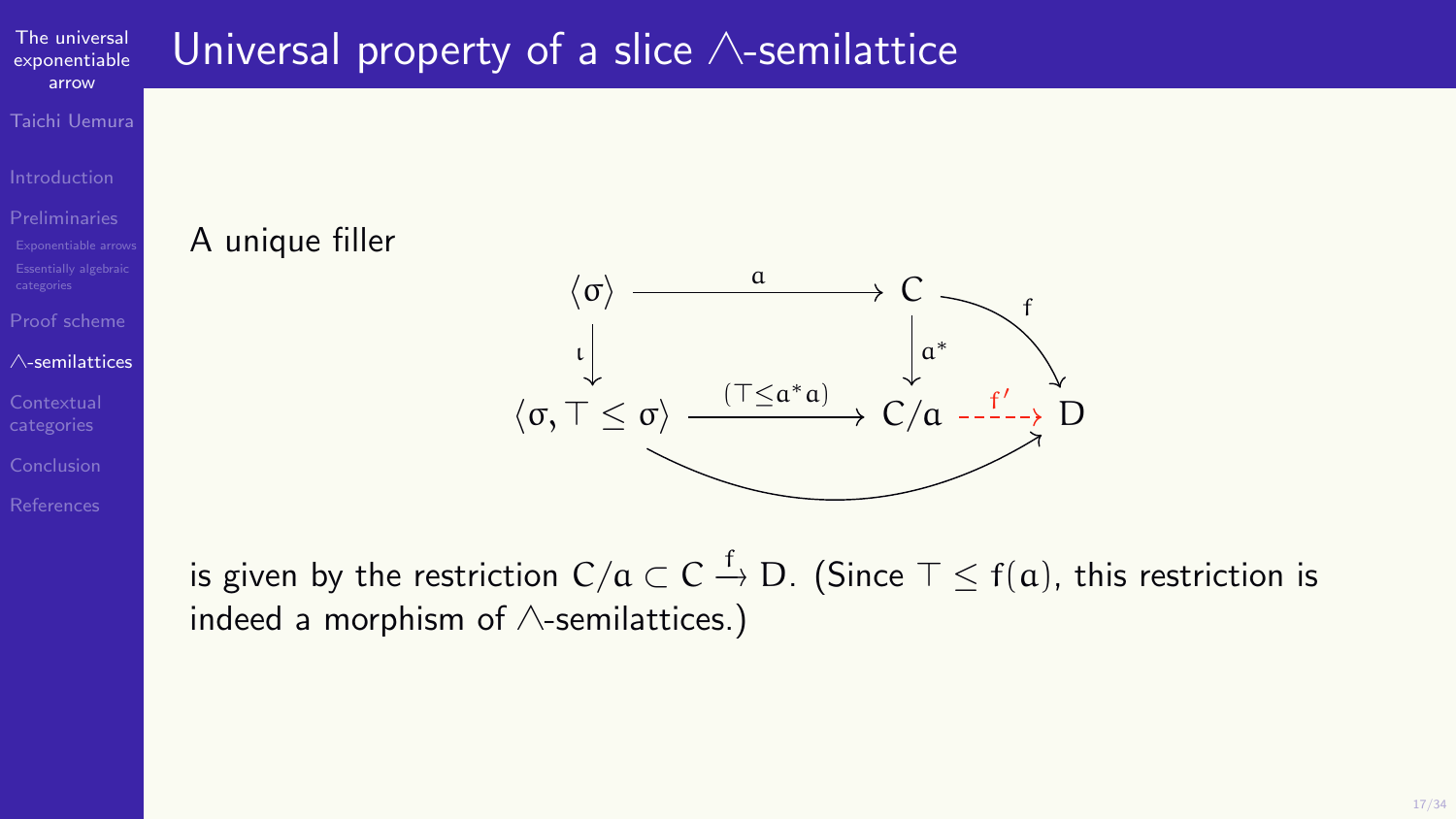### An exponentiable monomorphism

# Taichi Uemura

- [Preliminaries](#page-9-0)
- [Proof scheme](#page-14-0)
- ∧[-semilattices](#page-23-0)
- [Contextual](#page-30-0) [Conclusion](#page-47-0)

### Observe:

- $\blacktriangleright \langle \sigma \rangle$  and  $\langle \sigma, \top \leq \sigma \rangle$  are finitely presentable;
- $\blacktriangleright$  the slice construction preserves limits.

Then the morphism  $\iota : \langle \sigma \rangle \to \langle \sigma, \tau \leq \sigma \rangle$  determines an exponentiable arrow  $\partial : E \to U$  in L, where  $Lat_\wedge \simeq Lex(\mathbb{L}, Set)$ . Since  $\iota$  is epic,  $\partial$  is monic.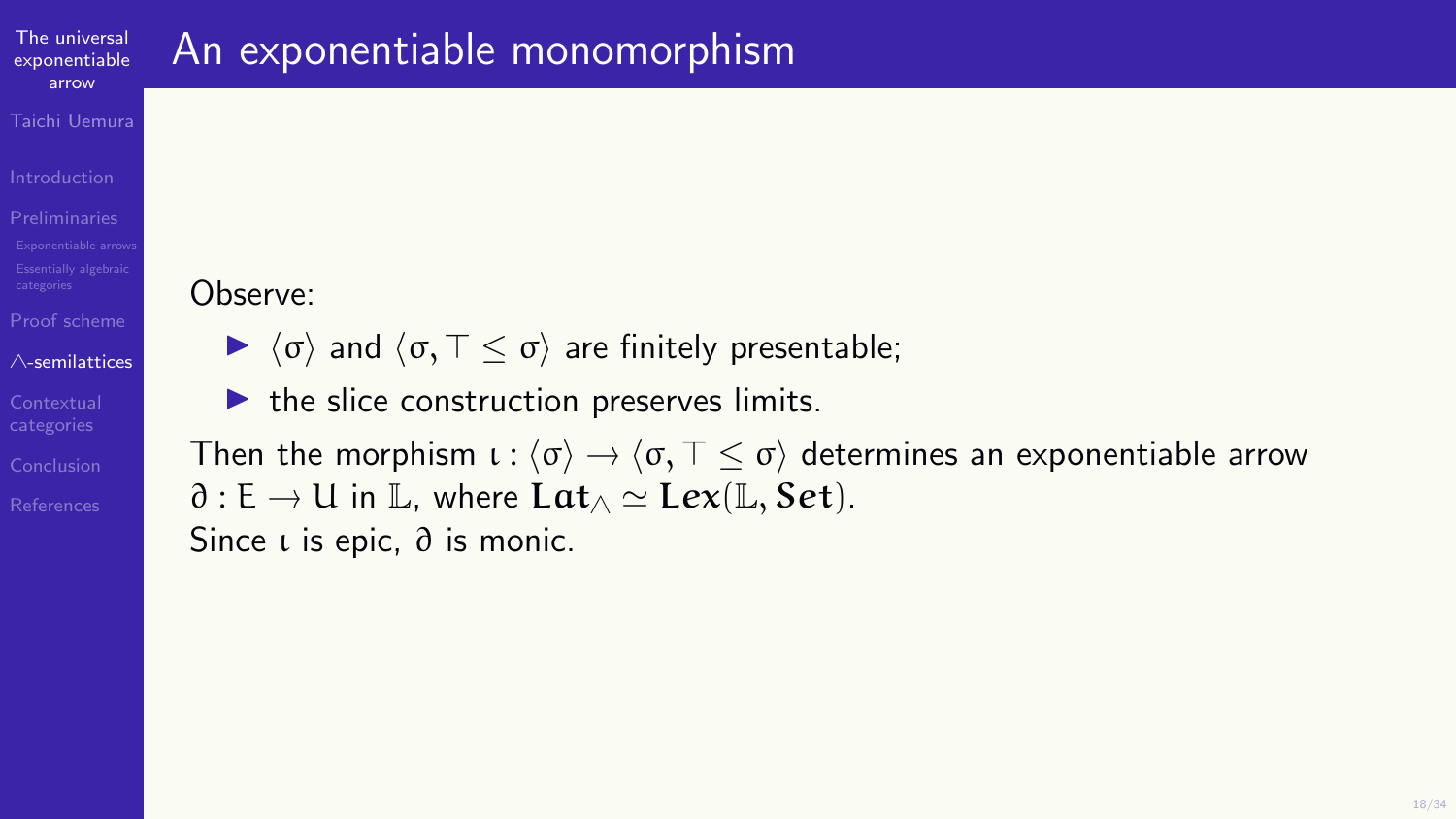### The associated internal preorder

#### Taichi Uemura

- 
- [Proof scheme](#page-14-0)
- ∧[-semilattices](#page-23-0)
- [Contextual](#page-30-0) [Conclusion](#page-47-0)

By the exponentiability of ∂, we can construct the associated internal preorder  $\leq \subset U \times U$ : an arrow  $(u, v) : x \to U \times U$  factors through  $\leq$  iff there exists a (necessarily unique) arrow  $u^*E \to v^*E$  over x. Observe:

### Proposition

The internal preorder associated to ∂ coincides with the universal internal ∧-semilattice.

Then we get:

### Theorem

 $\mathbb L$  is the free category with finite limits and with an exponentiable monomorphism whose associated internal preorder is an internal ∧-semilattice.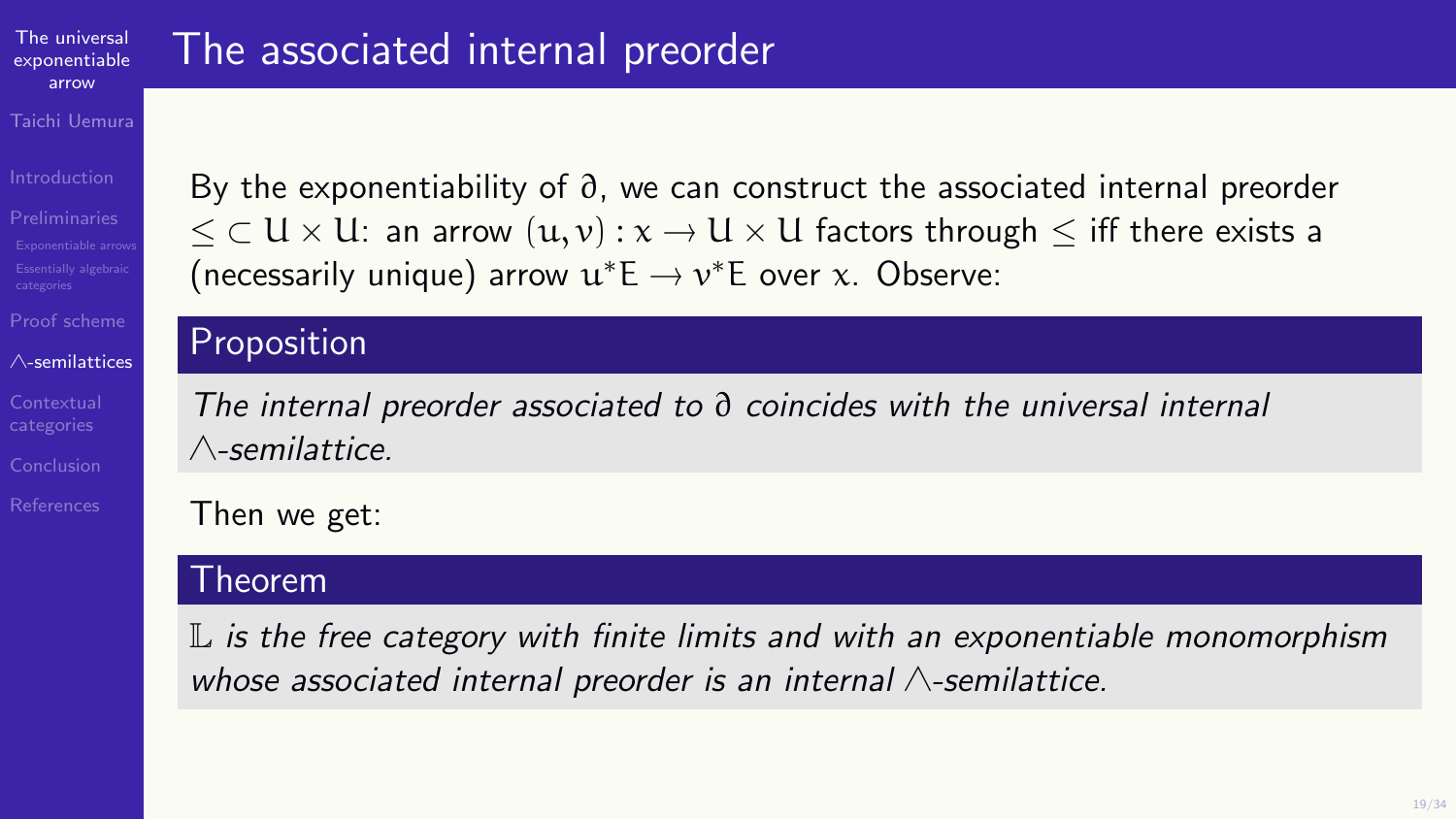### <span id="page-30-0"></span>**Outline**

#### Taichi Uemura

[Proof scheme](#page-14-0)

#### [Contextual](#page-30-0) categories

[Conclusion](#page-47-0)

### [Introduction](#page-4-0)

#### **[Preliminaries](#page-9-0)**

[Exponentiable arrows](#page-9-0) [Essentially algebraic categories](#page-13-0)

### [Proof scheme](#page-14-0)

∧[-semilattices](#page-23-0)

### [Contextual categories](#page-30-0)

#### **[Conclusion](#page-47-0)**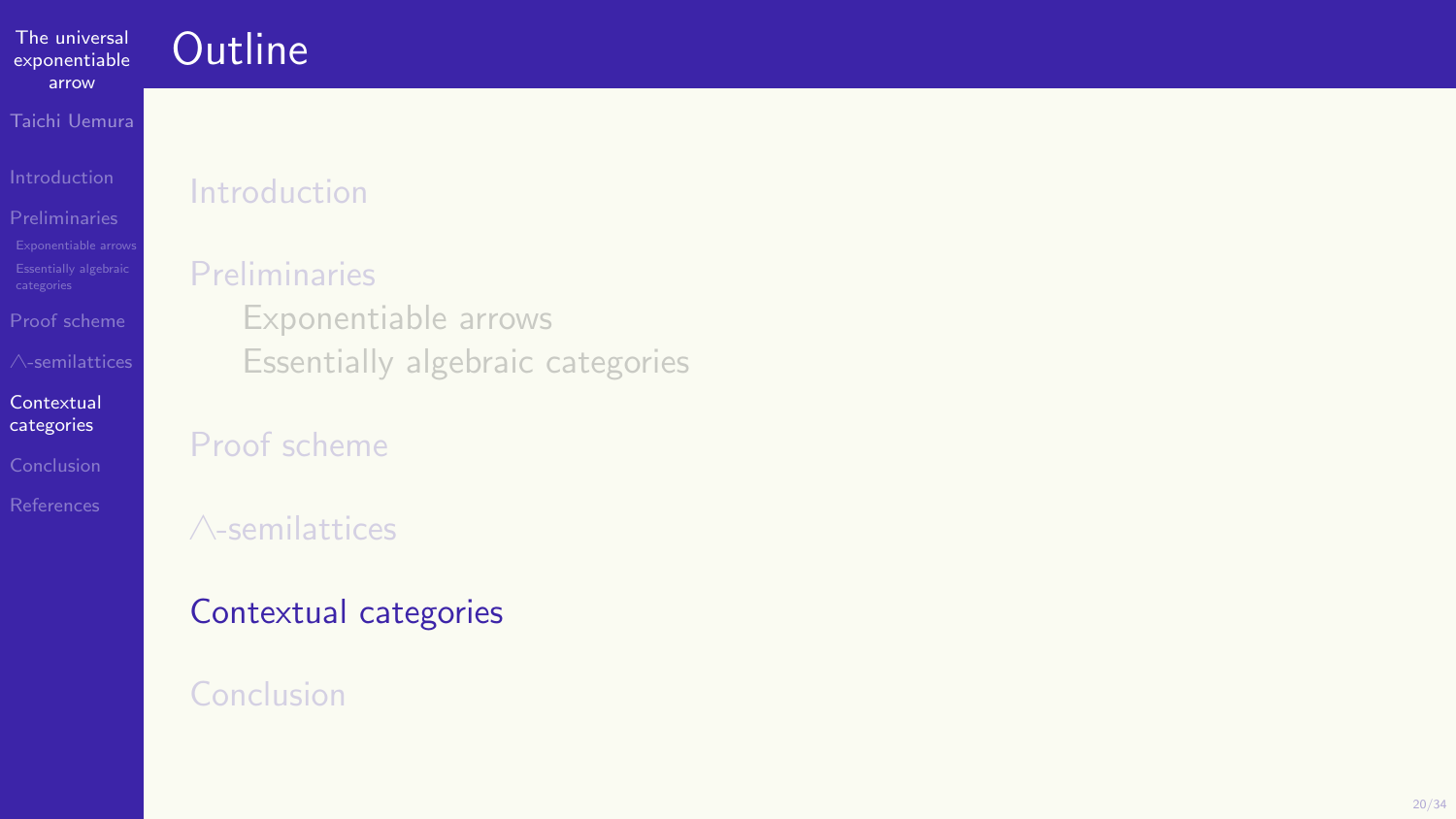#### Taichi Uemura

[Proof scheme](#page-14-0)

[Contextual](#page-30-0) categories

[Conclusion](#page-47-0)

# Contextual categories (Cartmell [1978\)](#page-50-2)

### A contextual category consists of the following data: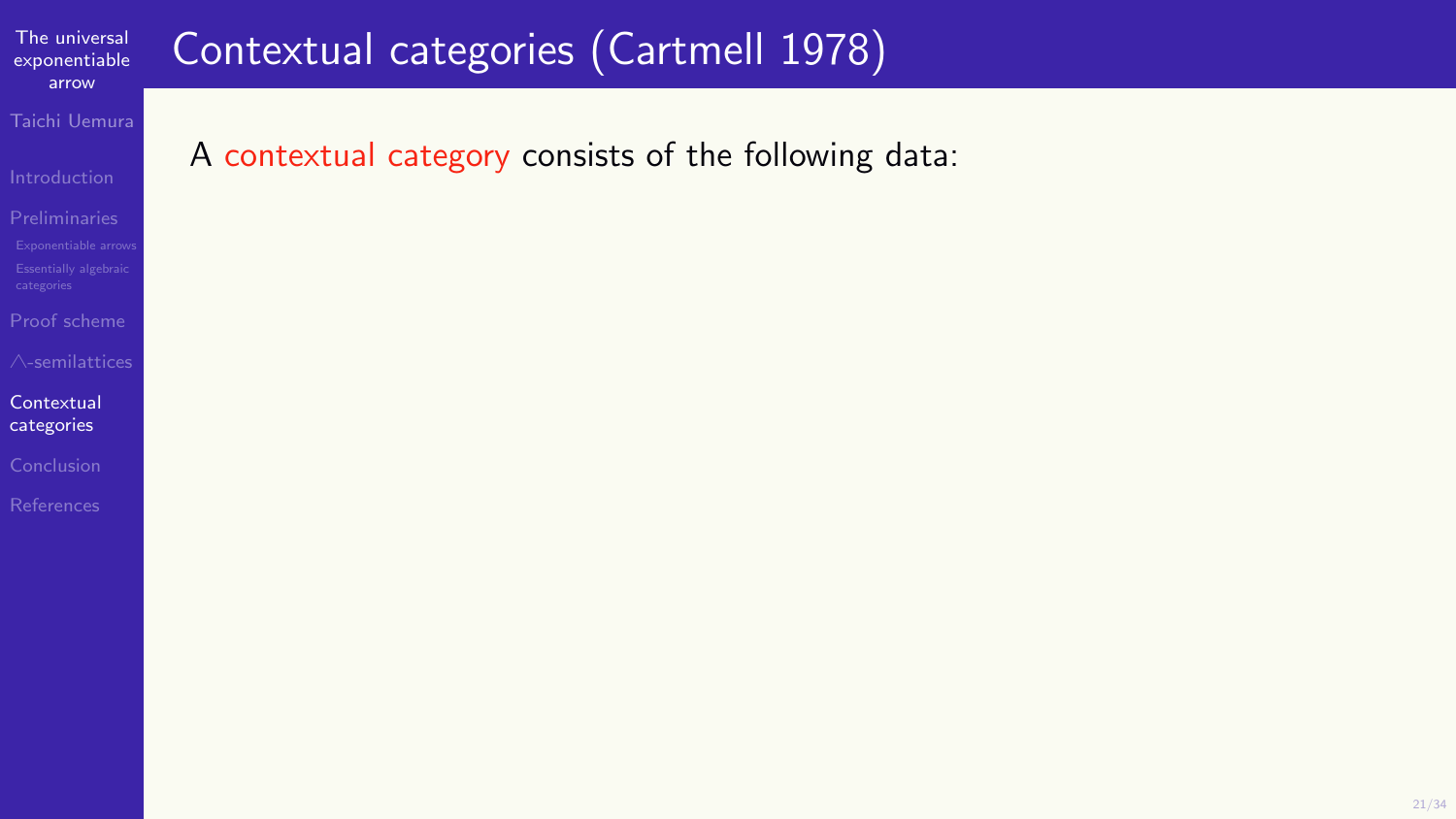#### Taichi Uemura

[Proof scheme](#page-14-0)

[Contextual](#page-30-0) categories

[Conclusion](#page-47-0)

# Contextual categories (Cartmell [1978\)](#page-50-2)

### A contextual category consists of the following data:

 $\blacktriangleright$  a category  $C$ ;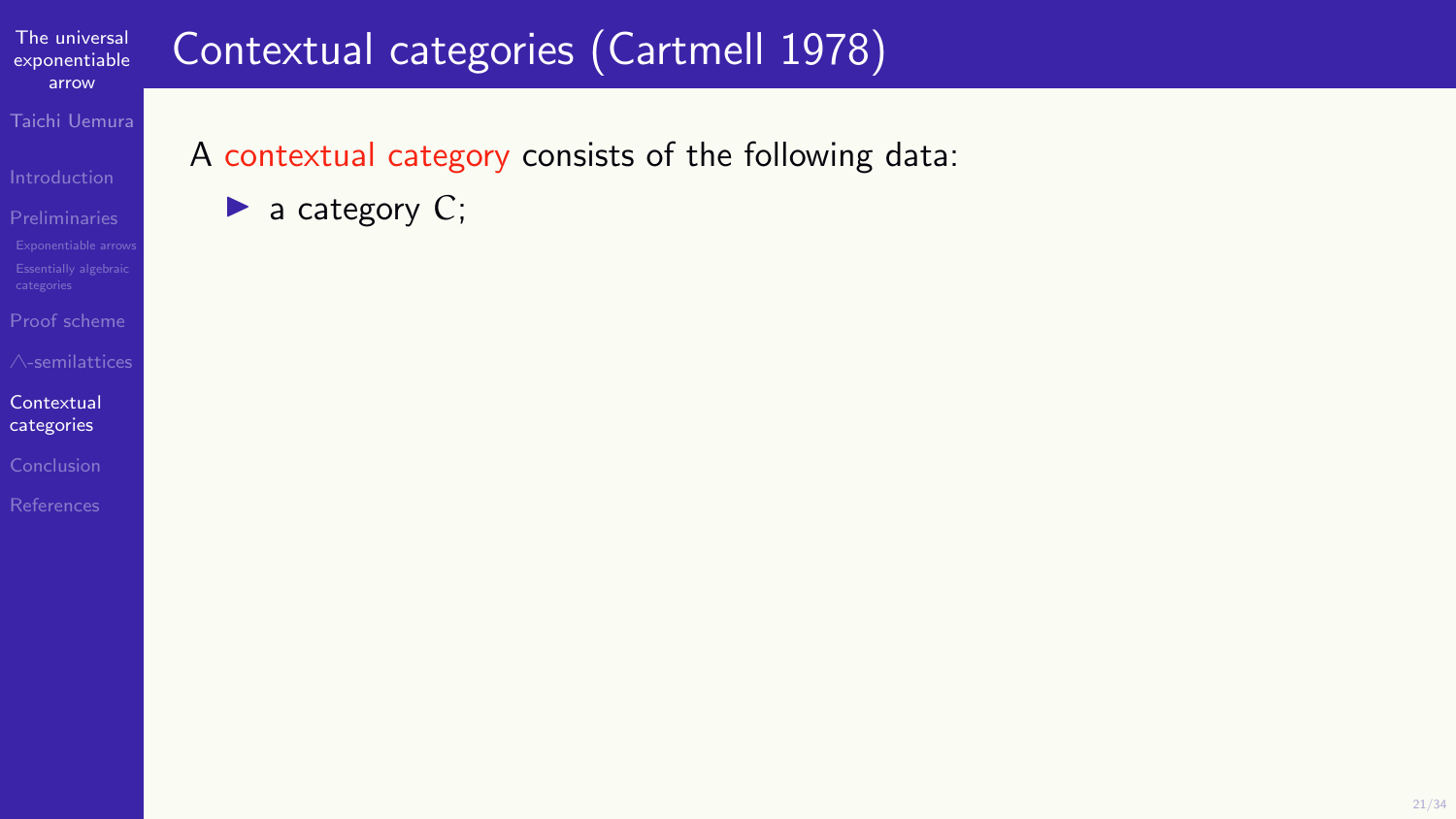#### Taichi Uemura

[Preliminaries](#page-9-0)

[Proof scheme](#page-14-0)

### A contextual category consists of the following data:

Contextual categories (Cartmell [1978\)](#page-50-2)

- $\blacktriangleright$  a category  $C$ ;
- $\blacktriangleright$  a tree structure  $\triangleleft$  on the set of objects;

[Contextual](#page-30-0) categories [Conclusion](#page-47-0)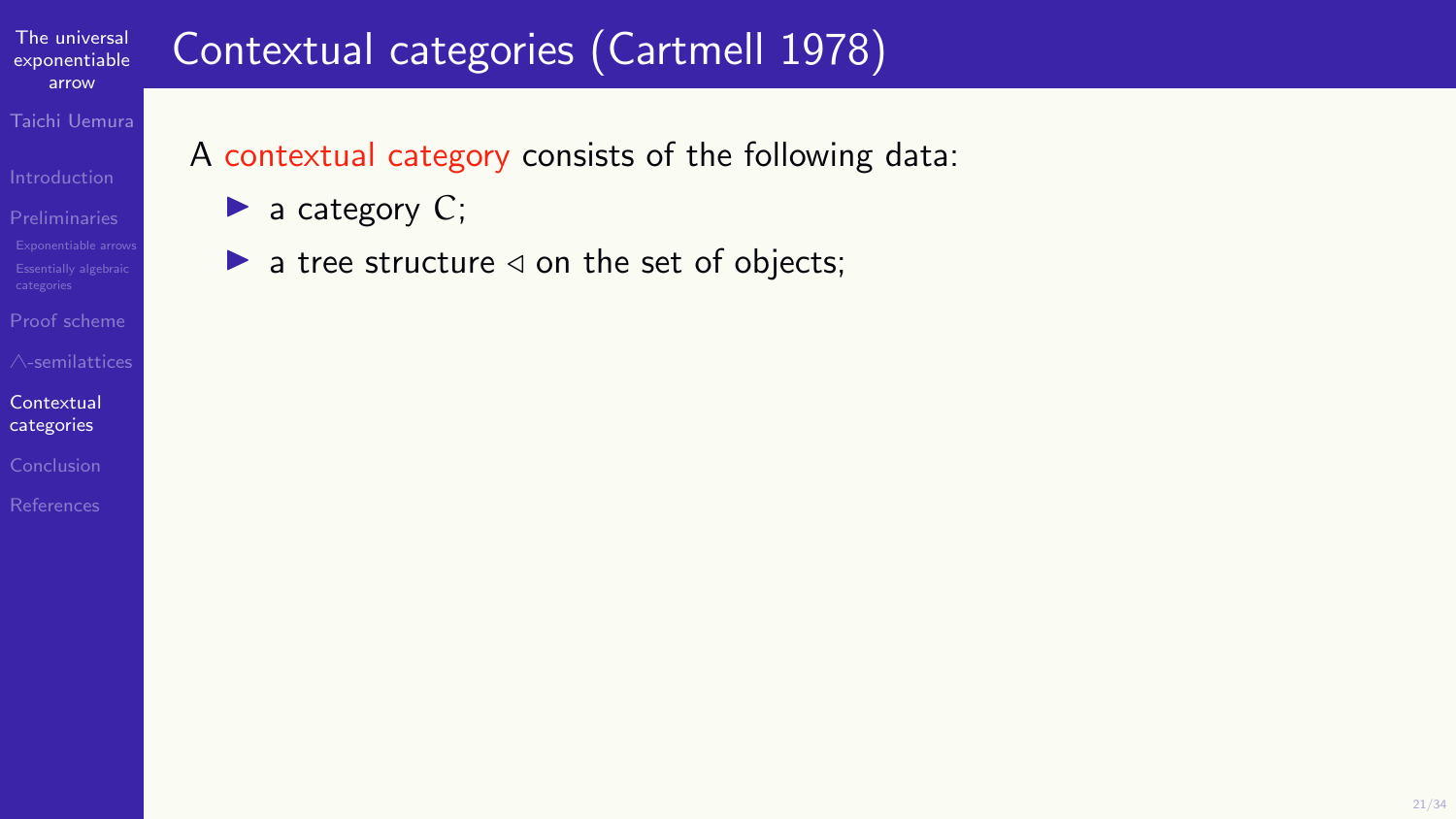#### Taichi Uemura

- [Preliminaries](#page-9-0)
- [Proof scheme](#page-14-0)
- 

#### [Contextual](#page-30-0) categories

- [Conclusion](#page-47-0)
- 

# Contextual categories (Cartmell [1978\)](#page-50-2)

### A contextual category consists of the following data:

- $\blacktriangleright$  a category  $C$ ;
- $\blacktriangleright$  a tree structure  $\triangleleft$  on the set of objects;
- **I** for any  $a \triangleleft b$ , an arrow  $p_b : b \rightarrow a$ ;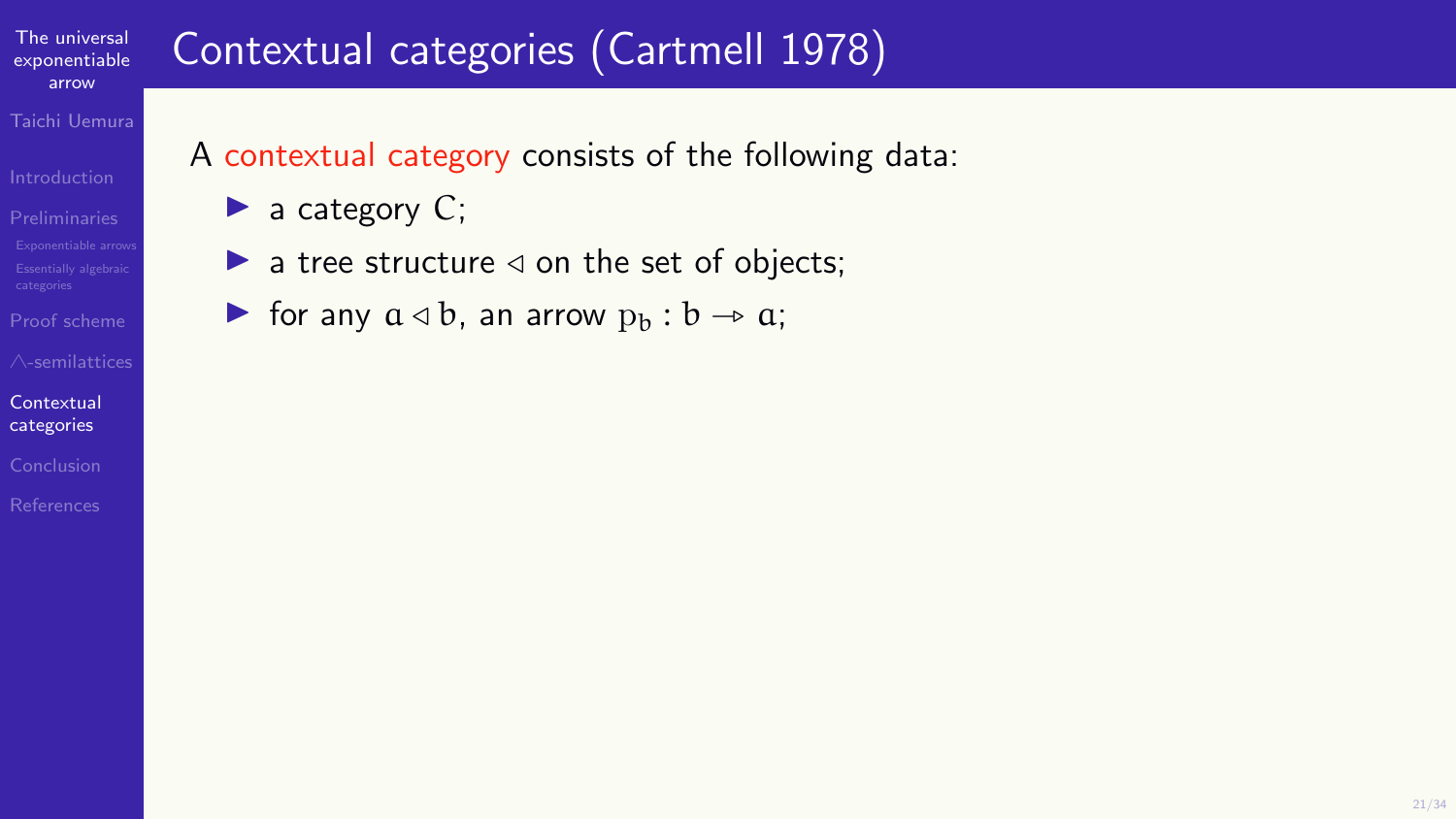# Contextual categories (Cartmell [1978\)](#page-50-2)

#### Taichi Uemura

- 
- [Proof scheme](#page-14-0)
- 

#### [Contextual](#page-30-0) categories

[Conclusion](#page-47-0)

### A contextual category consists of the following data:

- $\blacktriangleright$  a category  $C$ ;
- $\blacktriangleright$  a tree structure  $\triangleleft$  on the set of objects;
- **If** for any  $a \triangleleft b$ , an arrow  $p_b : b \rightarrow a$ ;
- **►** for any  $a \triangleleft b$  and arrow  $u : a' \rightarrow a$ , an object  $u^*b$  and an arrow  $q_{u,b}: u^*b \to b$  such that  $a' \triangleleft u^*b$  and the square

$$
\begin{array}{ccc} u^*b & \xrightarrow{q_{u,b}} & b \\ p_{u^*b} & & \downarrow p_b \\ a' & \xrightarrow{u} a \end{array}
$$

is a pullback satisfying ...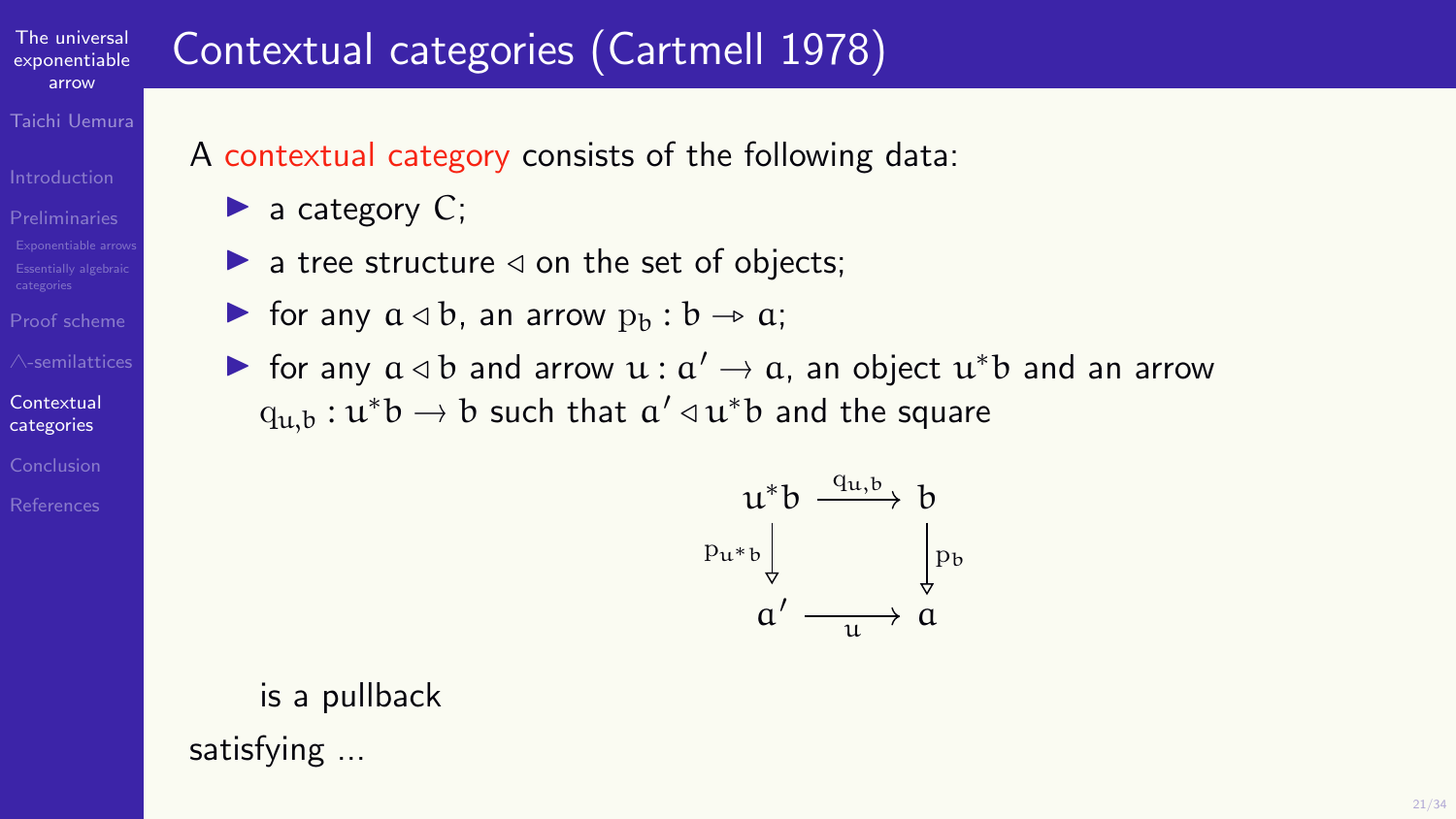### Contextual categories, continued

#### Taichi Uemura

[Proof scheme](#page-14-0)

[Contextual](#page-30-0) categories

[Conclusion](#page-47-0)

# A contextual category consists of ... satisfying:

- 1. the root  $\top$  of the tree is a terminal object;
- 2. the operator  $(u, b) \mapsto (u^*b, q_{u,b})$  is strictly functorial.

A morphism of contextual categories is a functor that strictly preserves the structure. Let  $CtxCat$  denote the category of contextual categories.

### Example

Given a dependent type theory, the category of contexts and context morphisms is a contextual category with the relation

 $\Gamma \triangleleft (\Gamma x : A).$ 

Cartmell showed that  $CtxCat \simeq GAT$ .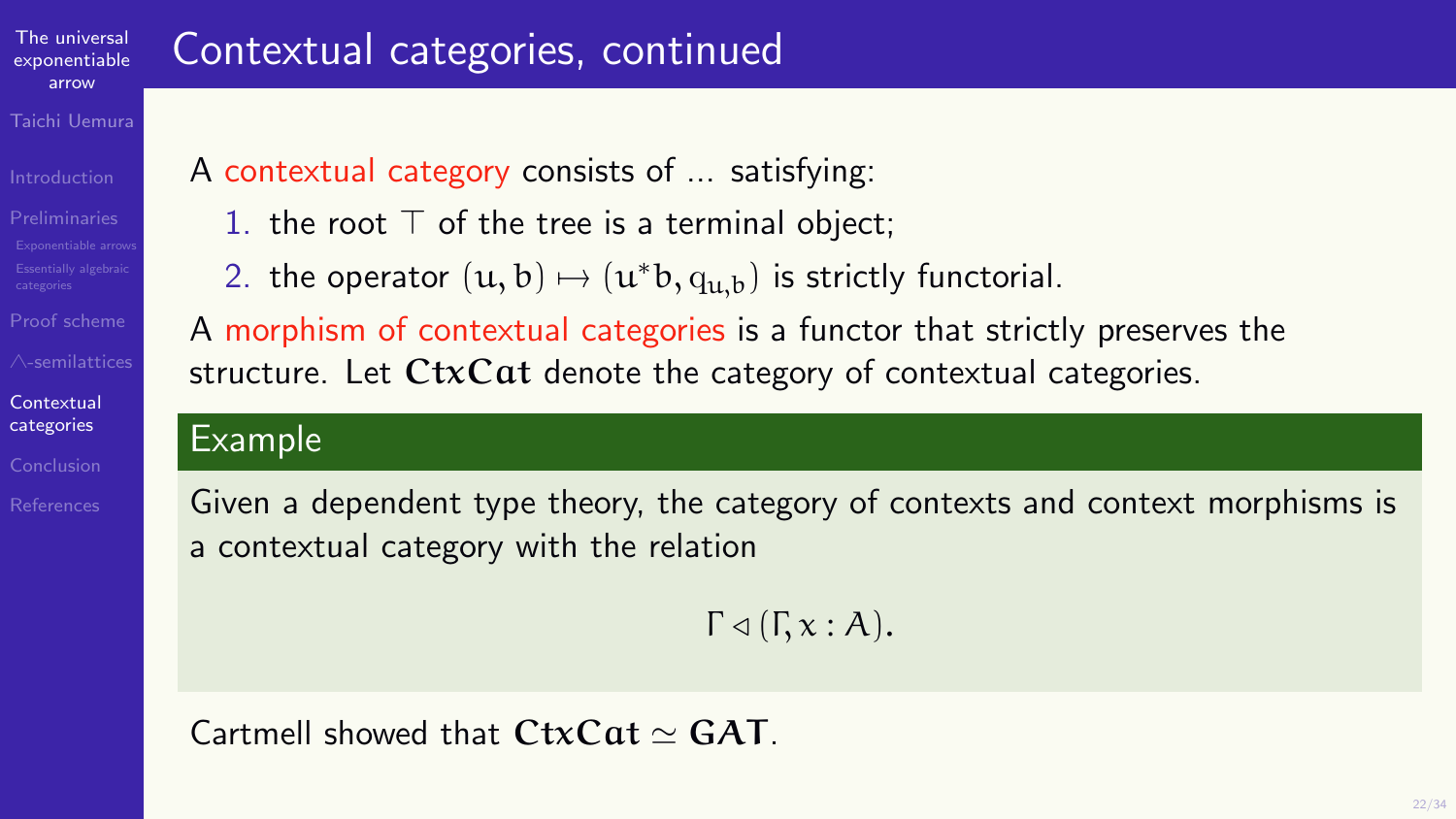#### Taichi Uemura

[Proof scheme](#page-14-0)

[Contextual](#page-30-0) categories

[Conclusion](#page-47-0)

# The essentially algebraic theory of contextual categories

A tree is equivalent to a chain of sets

$$
\{\top\} \leftarrow A_1 \leftarrow A_2 \leftarrow A_3 \leftarrow \ldots,
$$

so the contextual categories are the models of the following essentially algebraic theory: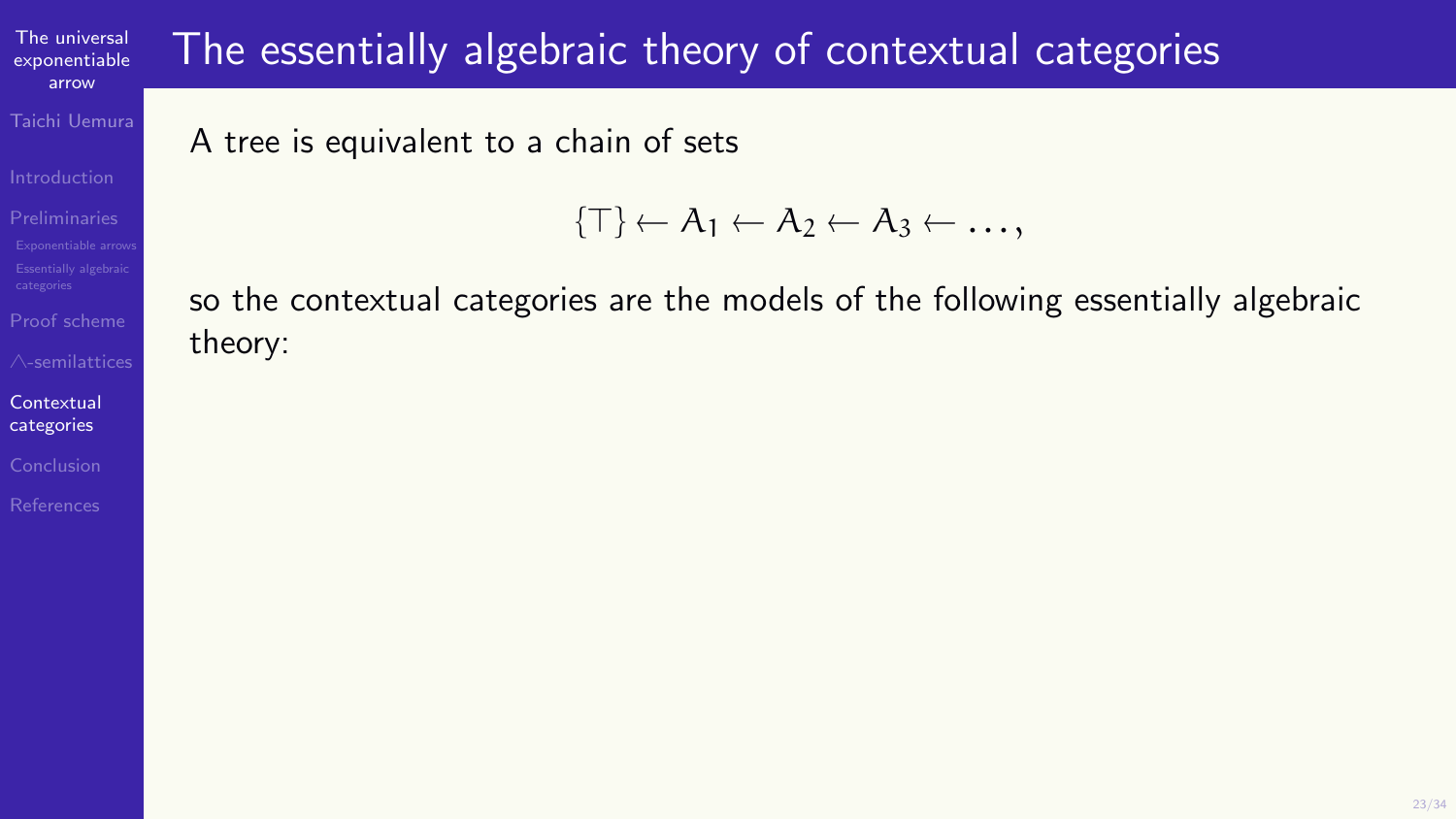#### Taichi Uemura

[Preliminaries](#page-9-0)

[Proof scheme](#page-14-0)

[Contextual](#page-30-0) categories

[Conclusion](#page-47-0)

# The essentially algebraic theory of contextual categories

A tree is equivalent to a chain of sets

$$
\{\top\} \leftarrow A_1 \leftarrow A_2 \leftarrow A_3 \leftarrow \ldots,
$$

so the contextual categories are the models of the following essentially algebraic theory:

 $\blacktriangleright$  a chain

$$
Obj_0 \leftarrow Obj_1 \leftarrow Obj_2 \leftarrow Obj_3 \leftarrow \ldots,
$$

where  $Obj_n$  is the sort of objects of depth  $n$ ;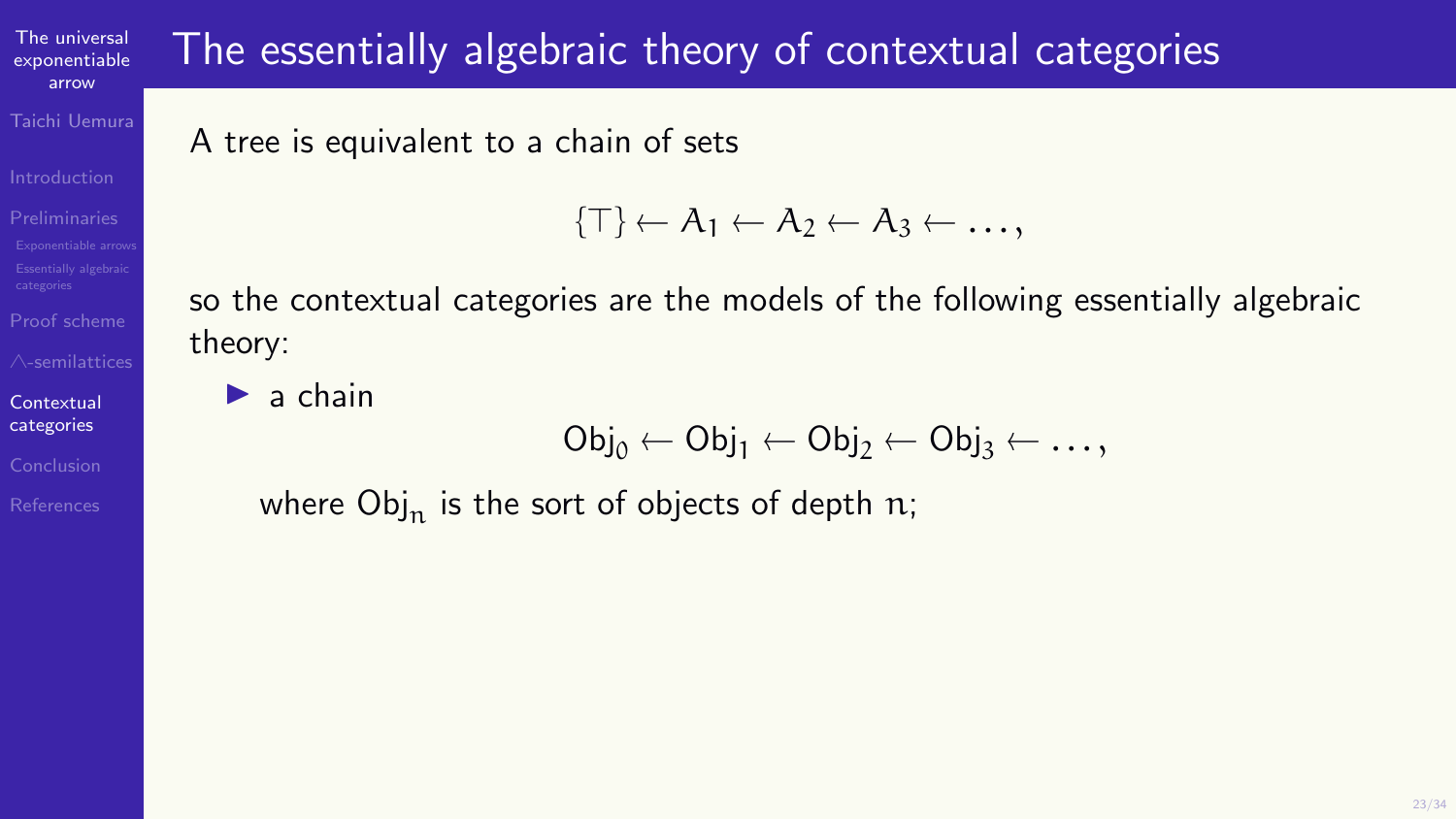#### Taichi Uemura

[Proof scheme](#page-14-0)

[Contextual](#page-30-0) categories [Conclusion](#page-47-0)

# The essentially algebraic theory of contextual categories

A tree is equivalent to a chain of sets

$$
\{\top\} \leftarrow A_1 \leftarrow A_2 \leftarrow A_3 \leftarrow \ldots,
$$

so the contextual categories are the models of the following essentially algebraic theory:

 $\blacktriangleright$  a chain

$$
Obj_0 \leftarrow Obj_1 \leftarrow Obj_2 \leftarrow Obj_3 \leftarrow \ldots,
$$

where  $Obj_n$  is the sort of objects of depth  $n$ ;

 $\blacktriangleright$  for any n and m, a span

 $Obj_n \leftarrow Hom_{n,m} \rightarrow Obj_m;$ 

 $\blacktriangleright$  a bunch of partial operators and equations. Let G be such that  $CtxCat \simeq Lex(G, Set)$ .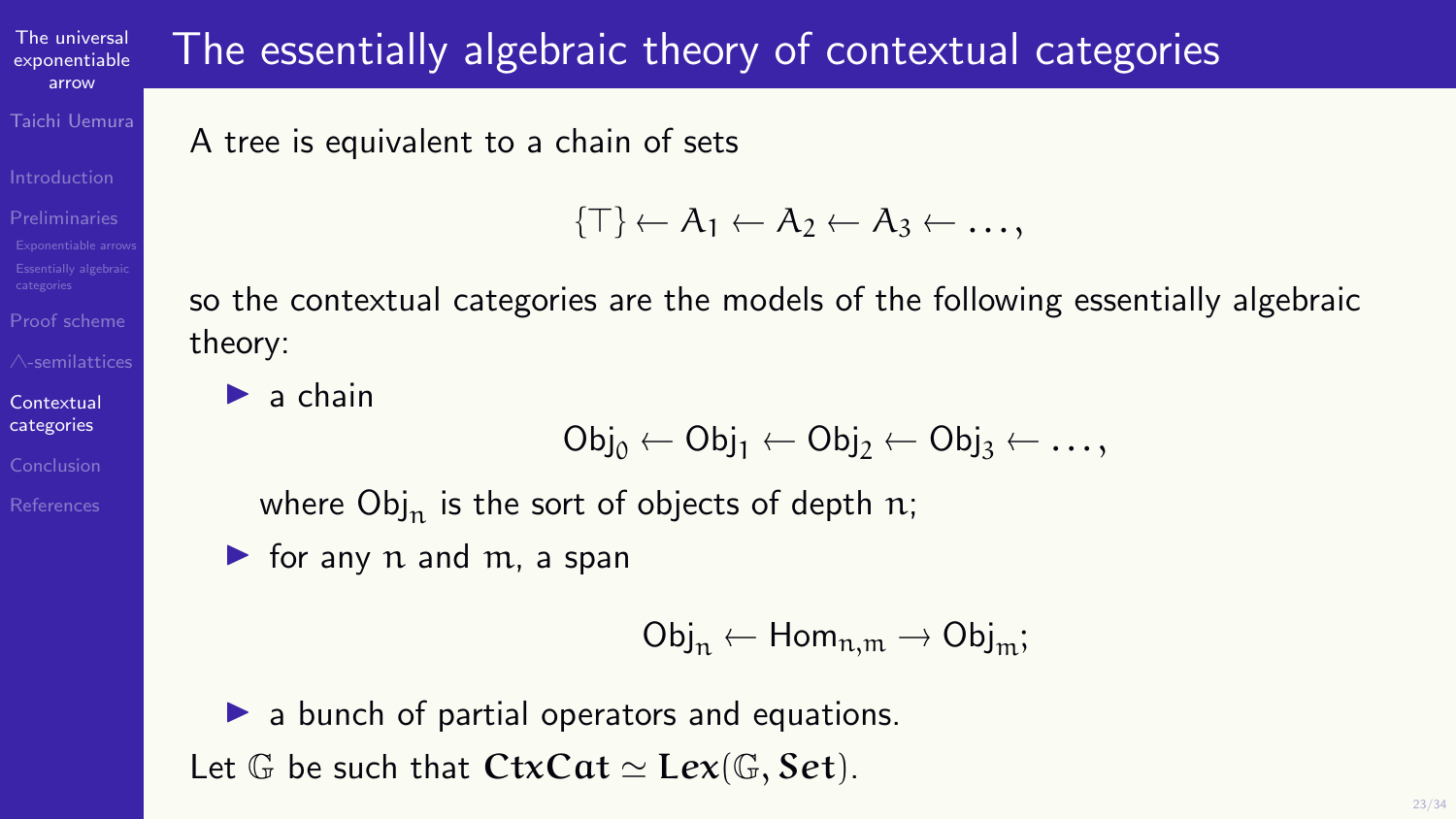### Some free contextual categories

#### Taichi Uemura

- 
- [Proof scheme](#page-14-0)
- 

[Contextual](#page-30-0) categories

[Conclusion](#page-47-0)

### We define some free contextual categories:

- $\triangleright \langle \sigma \rangle$  the contextual category freely generated by an object  $\sigma$  of depth 1;
- $\blacktriangleright$   $\langle \sigma, \theta : \top \rightarrow \sigma \rangle$  the contextual category obtained from  $\langle \sigma \rangle$  by adding a global section  $\theta \cdot \top \rightarrow \sigma$

### We will show the following.

### Proposition

The canonical morphism ι :  $\langle \sigma \rangle \to \langle \sigma, \theta : \top \to \sigma \rangle$  determines an exponentiable morphism in G.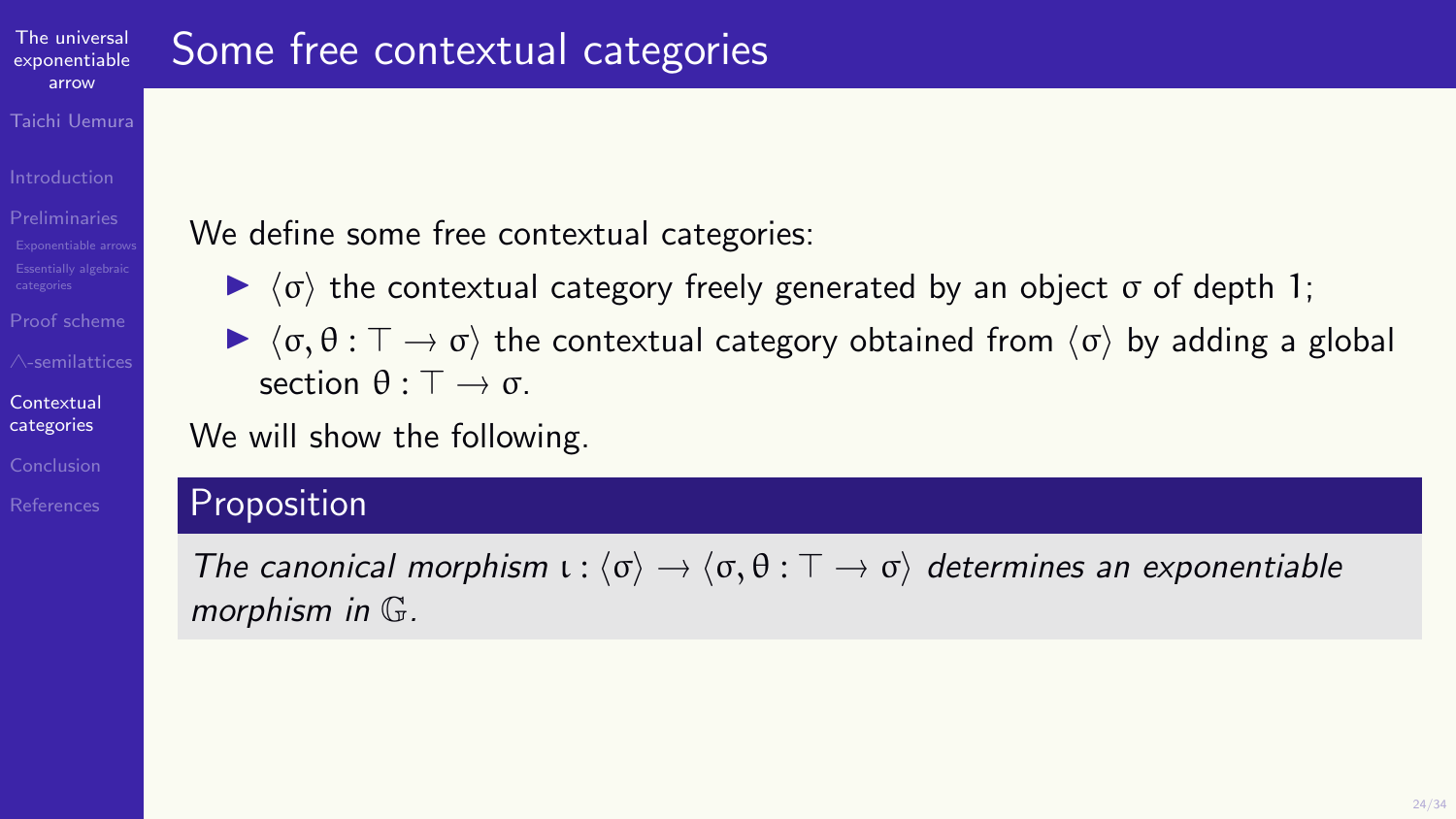### Slice contextual categories

Taichi Uemura

[Proof scheme](#page-14-0)

[Contextual](#page-30-0) categories [Conclusion](#page-47-0)

For a contextual category C and an object  $a \in C$  of depth 1, the objects above a with respect to the tree structure form a contextual category  $C/a$ . An object of depth n in  $C/a$  is an object b of depth  $n + 1$  in C such that

$$
a=b_0\triangleleft b_1\triangleleft\ldots\triangleleft b_n=b.
$$

The pullback along  $p_a: a \to \top$  yields a morphism  $a^*: C \to C/a$ .

$$
\begin{array}{ccccccccc}\nb & & a^*b & \longrightarrow & b \\
\downarrow & & \downarrow & \quad & \downarrow & \\
\vdots & \mapsto & \vdots & & \vdots \\
\downarrow & & \downarrow & & \downarrow & \\
\top & & a & \longrightarrow & \top\n\end{array}
$$

The diagonal arrow  $a \to a \times_\top a$  determines a global section  $\delta_a : \top \to a^*a$  in  $C/a$ .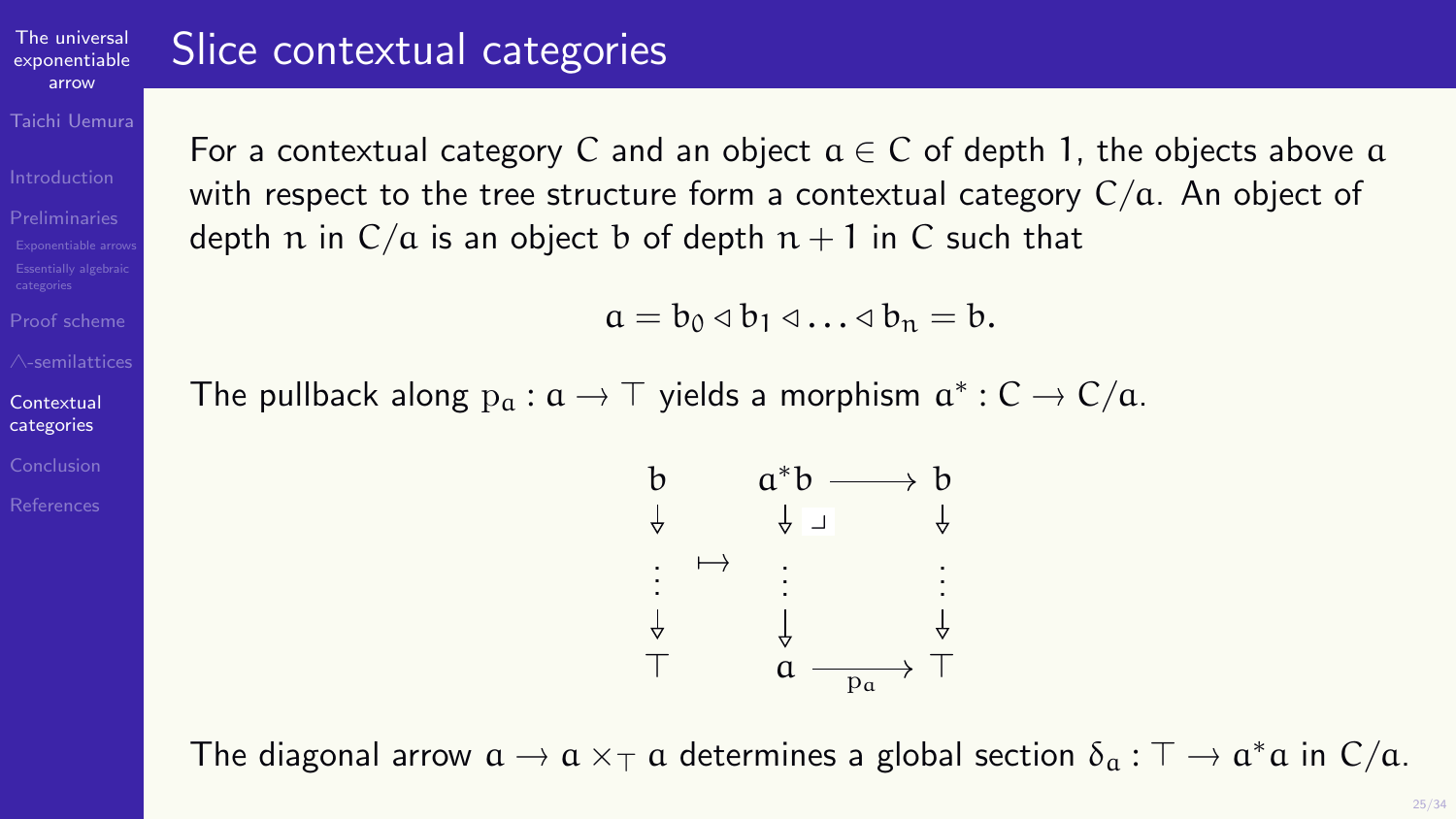[Preliminaries](#page-9-0)

[Proof scheme](#page-14-0)

[Contextual](#page-30-0) categories

[Conclusion](#page-47-0)

# Universal property of a slice contextual category

### Proposition

For any contextual category C and object  $a \in C$  of depth 1, the diagram



#### is a pushout in CtxCat.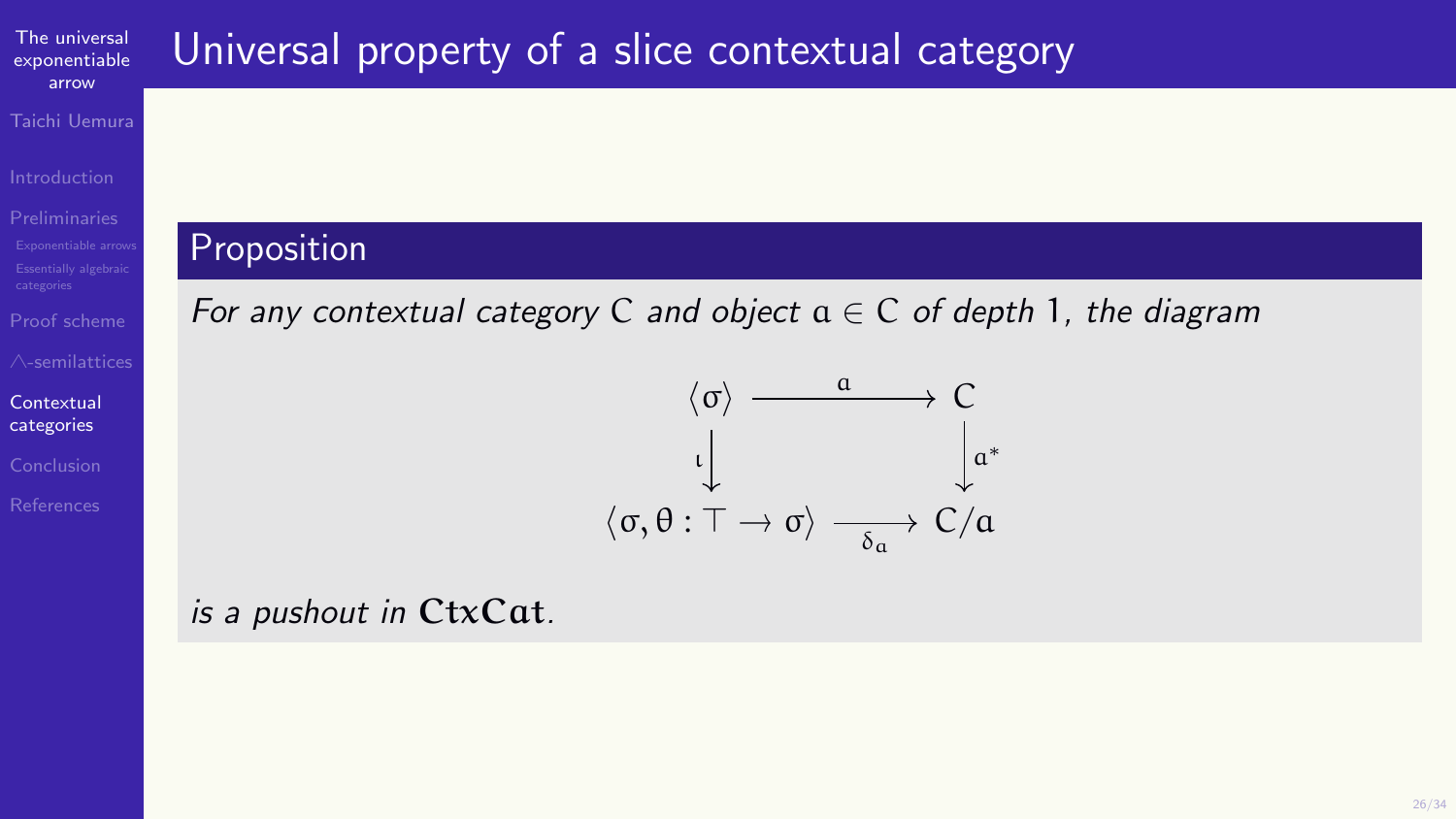## Proof of the universal property

A unique filler

#### Taichi Uemura

# [Preliminaries](#page-9-0)

- 
- [Proof scheme](#page-14-0)
- 

#### [Contextual](#page-30-0) categories

[Conclusion](#page-47-0)



is given a morphism  $f': C/a \to D$  defined by by  $b \mapsto u^*f(b)$ .

$$
\begin{array}{ccc}\nb & f'(b) \longrightarrow f(b) \\
\downarrow & \downarrow \square & \downarrow \\
\vdots & \vdots & \vdots \\
\downarrow & \downarrow & \downarrow \\
\alpha & \top & \longrightarrow & f(a)\n\end{array}
$$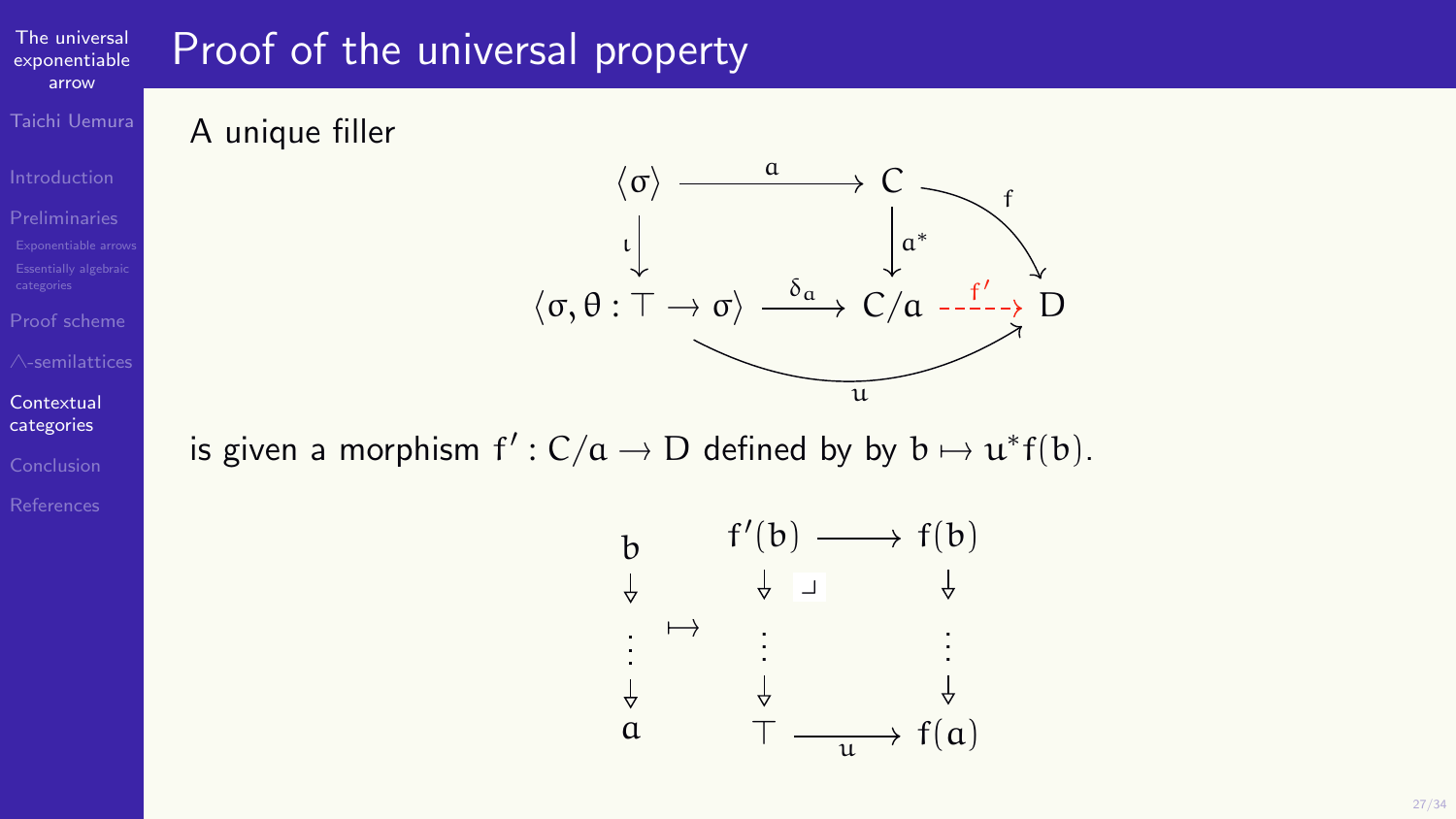### An exponentiable arrow

# Taichi Uemura

- [Preliminaries](#page-9-0)
- [Proof scheme](#page-14-0)
- 

[Contextual](#page-30-0) categories

[Conclusion](#page-47-0)

#### Observe:

- $\blacktriangleright \langle \sigma \rangle$  and  $\langle \sigma, \theta : \top \rightarrow \sigma \rangle$  are finitely presentable;
- $\blacktriangleright$  the slice construction preserves limits.

Then the morphism  $\iota : \langle \sigma \rangle \to \langle \sigma, \theta : \top \to \sigma \rangle$  determines an exponentiable arrow  $\partial : E \to U$  in G, where  $CtxCat \simeq Lex(G, Set)$ .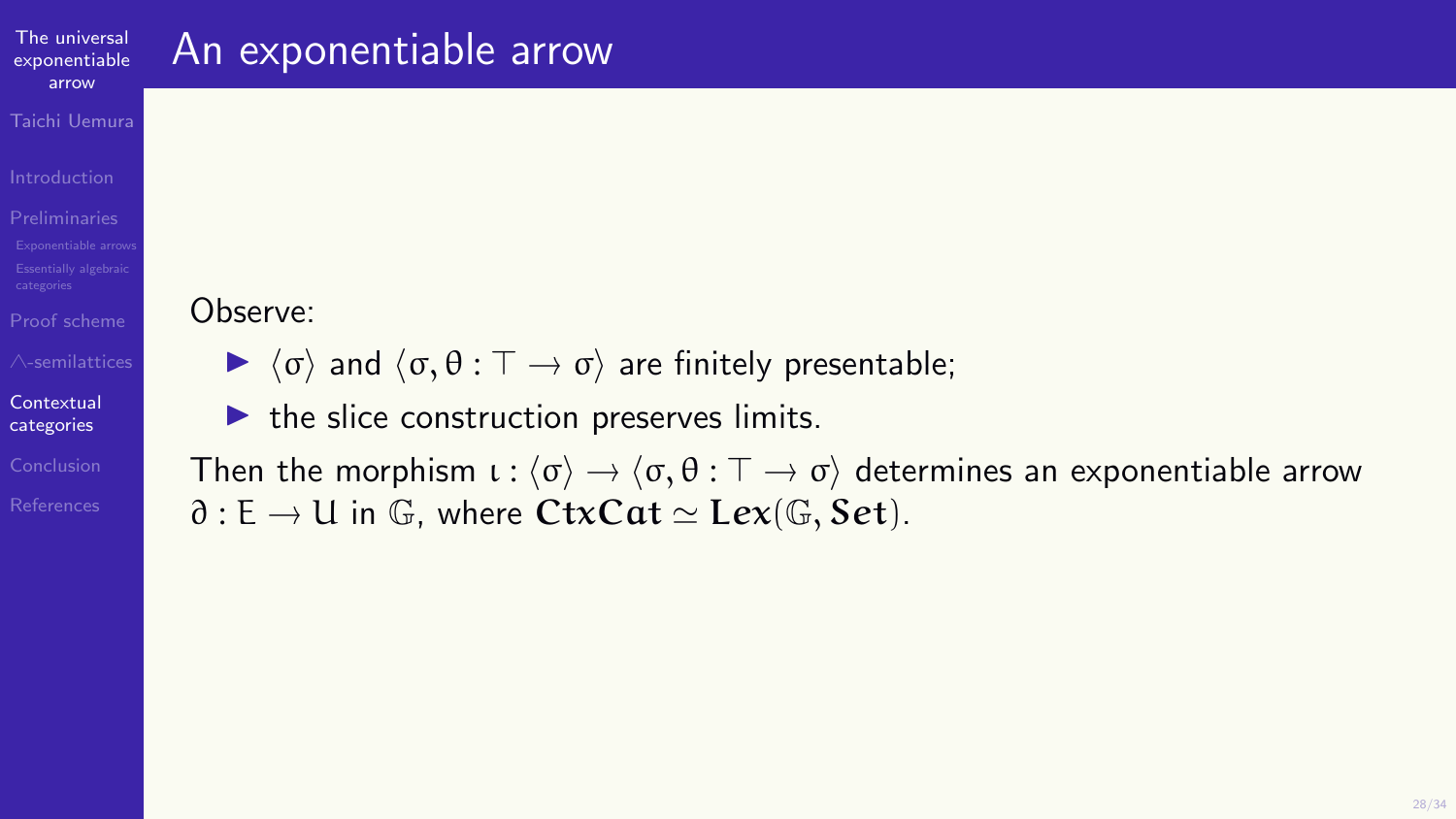[Preliminaries](#page-9-0)

[Proof scheme](#page-14-0)

[Contextual](#page-30-0) categories

[Conclusion](#page-47-0)

### The associated internal contextual category

Since  $\partial : E \to U$  in  $\mathbb{G}$  is exponentiable, we have the *polynomial functor* P<sub>∂</sub>  $\mathbb{G} \xrightarrow{\mathbb{E}^*} \mathbb{G}/E \xrightarrow{\partial_*} \mathbb{G}/U \xrightarrow{U_!} \mathbb{G}.$ 

We have the chain

$$
\top \leftarrow P^1_\partial(\top) \leftarrow P^2_\partial(\top) \leftarrow P^3_\partial(\top) \leftarrow \dots
$$

which is part of an internal contextual category in  $\mathbb{G}$ .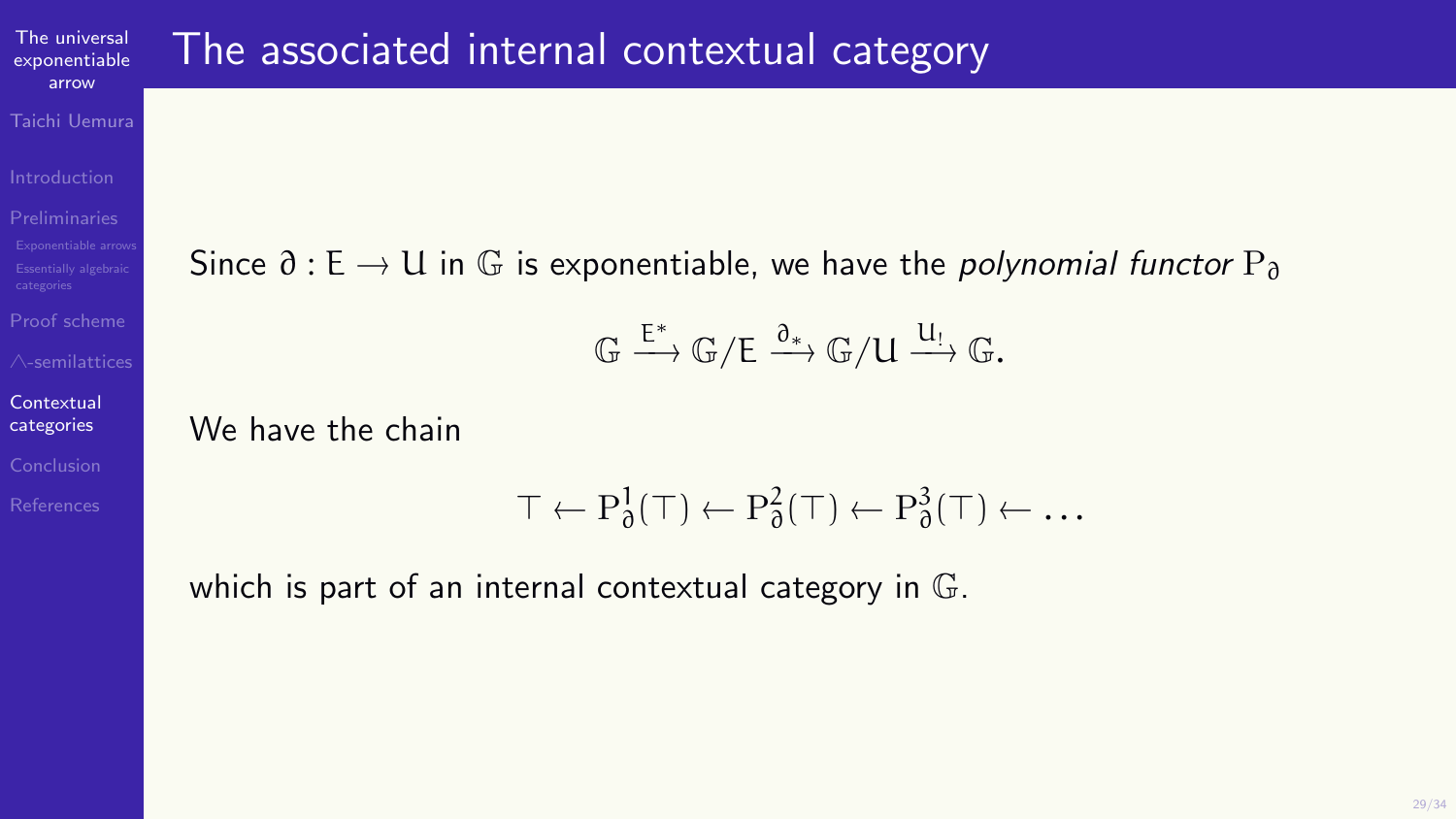### Taichi Uemura

[Proof scheme](#page-14-0)

[Contextual](#page-30-0) categories

[Conclusion](#page-47-0)

### Observe:

#### Proposition

The internal contextual category associated to ∂ coincides with the universal internal contextual category.

Then we get:

#### Theorem

G is the free category with finite limits and with an exponentiable arrow.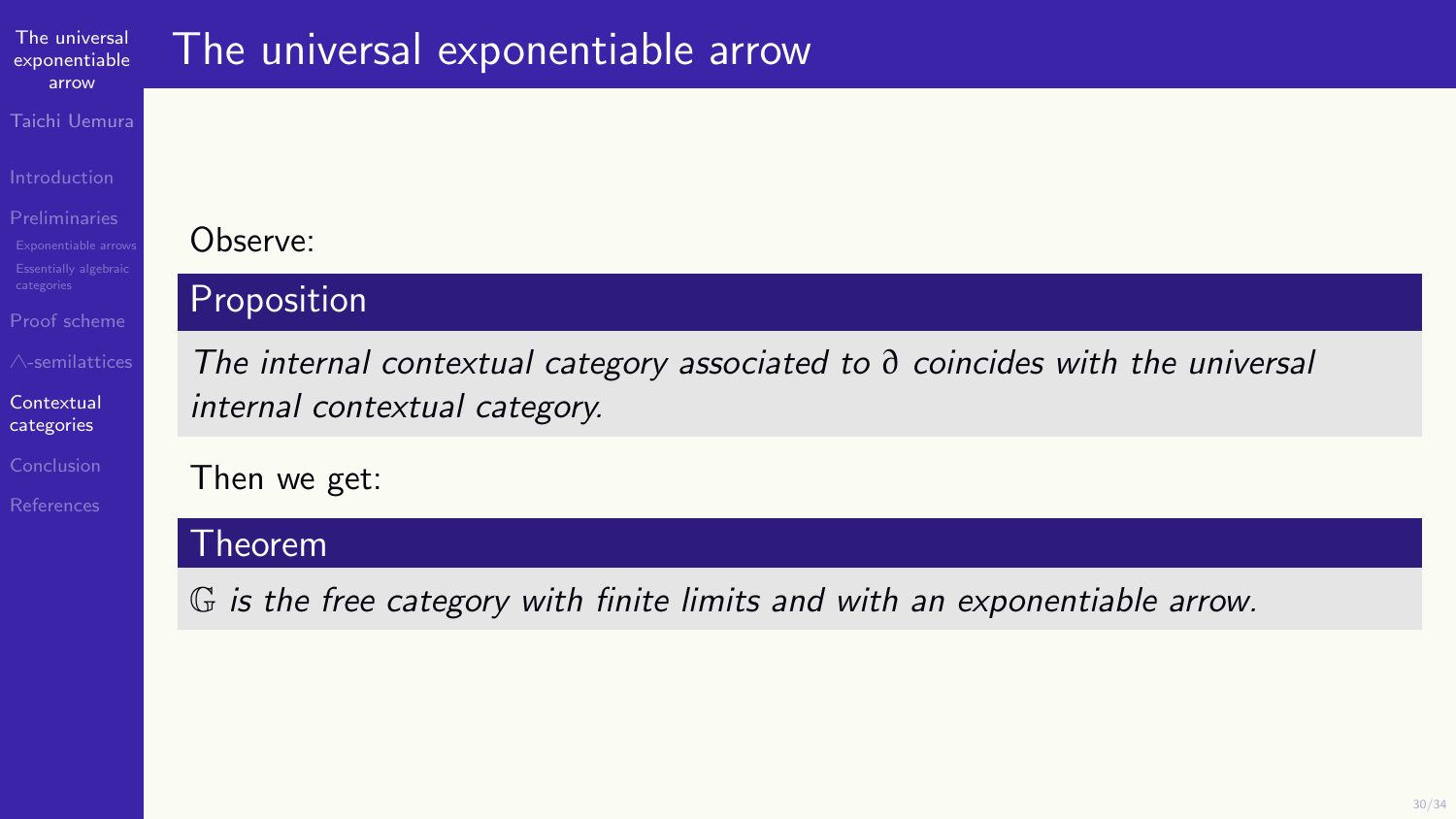#### Taichi Uemura

[Proof scheme](#page-14-0)

[Contextual](#page-30-0)

[Conclusion](#page-47-0)

We can obtain similar results for a variety of categories of theories. The slice construction works for the following categories of theories:

- $\triangleright$  of ( $\infty$ -)categories with finite limits;
- <sup>I</sup> of locally cartesian closed (∞-)categories;
- $\triangleright$  of regular (coherent) categories;
- $\triangleright$  of elementary toposes;

<span id="page-47-0"></span>Further results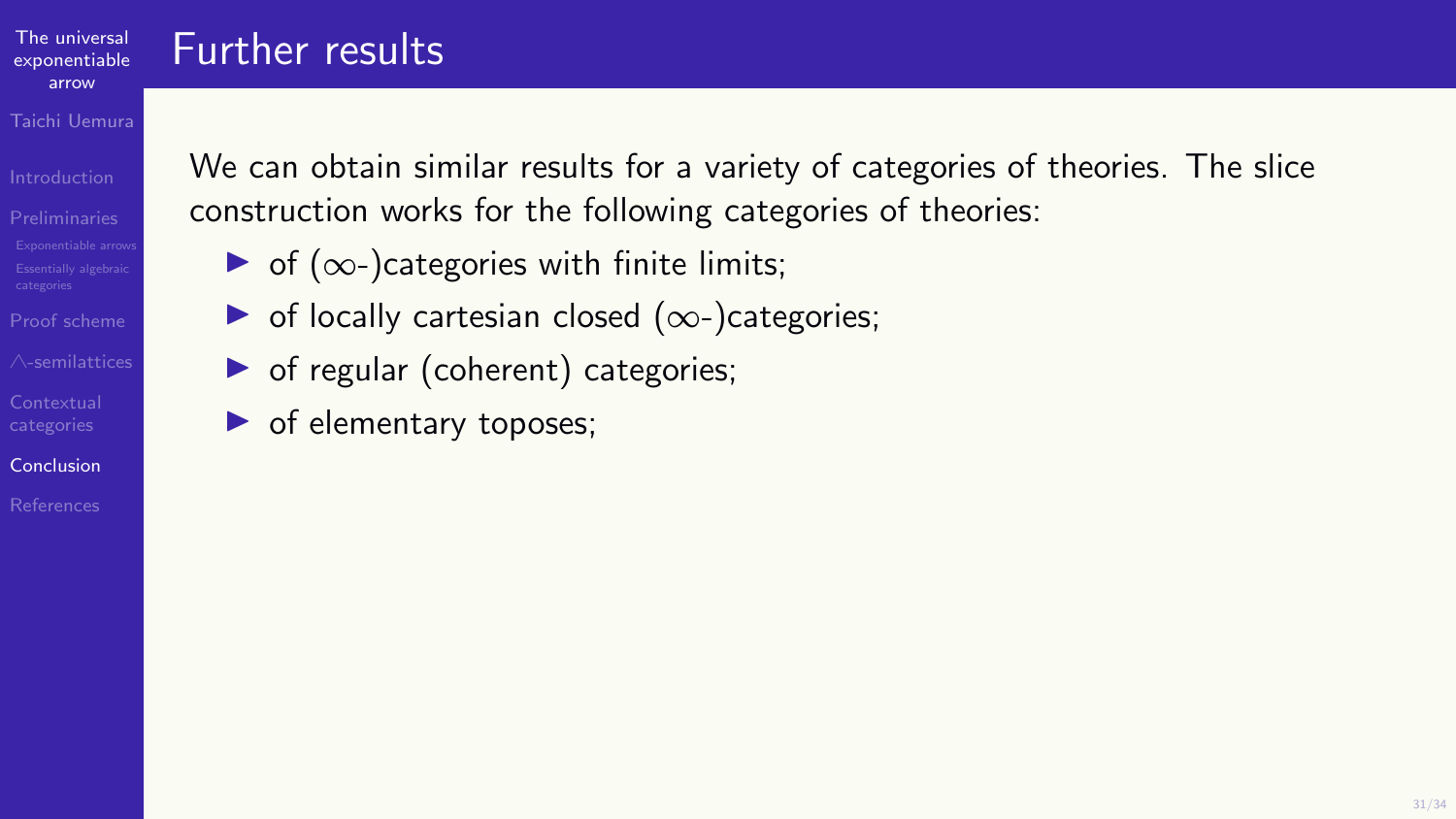### Further results

#### Taichi Uemura

- 
- [Proof scheme](#page-14-0)
- 

[Contextual](#page-30-0)

[Conclusion](#page-47-0)

We can obtain similar results for a variety of categories of theories. The slice construction works for the following categories of theories:

- $\triangleright$  of ( $\infty$ -)categories with finite limits;
- $\triangleright$  of locally cartesian closed ( $\infty$ -)categories;
- $\triangleright$  of regular (coherent) categories;
- $\triangleright$  of elementary toposes;

The *simple slice* construction works for the following categories of theories:

- $\triangleright$  of categories with finite products;
- $\triangleright$  of cartesian closed categories;
- $\triangleright$  of Lawvere theories.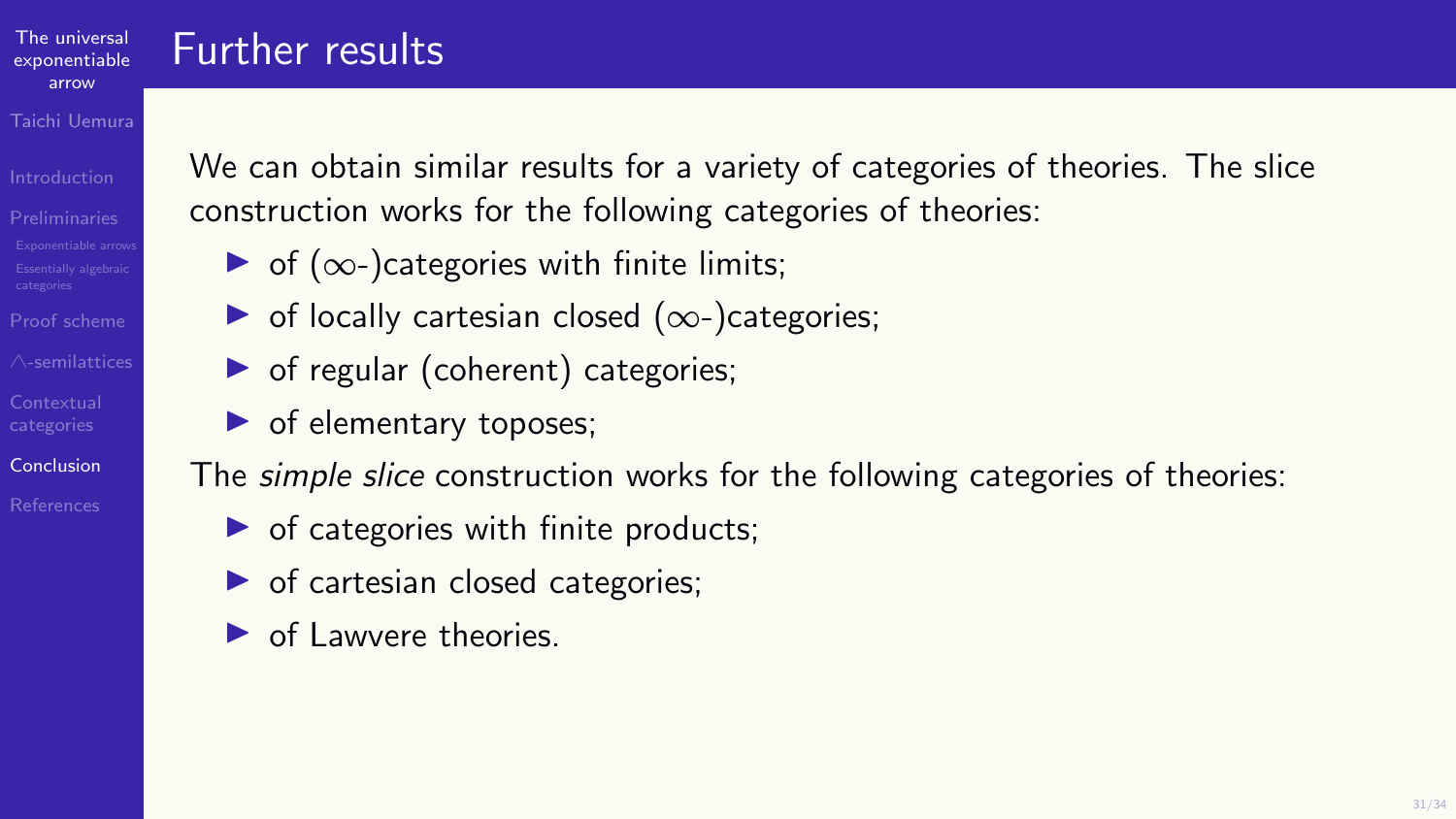#### Taichi Uemura

[Proof scheme](#page-14-0)

[Contextual](#page-30-0)

[Conclusion](#page-47-0)

### Further results

We can obtain similar results for a variety of categories of theories. The slice construction works for the following categories of theories:

- $\triangleright$  of ( $\infty$ -)categories with finite limits;
- <sup>I</sup> of locally cartesian closed (∞-)categories;
- $\triangleright$  of regular (coherent) categories;
- $\triangleright$  of elementary toposes;

The *simple slice* construction works for the following categories of theories:

- $\triangleright$  of categories with finite products;
- $\triangleright$  of cartesian closed categories;
- $\triangleright$  of Lawvere theories.

Fiore and Mahmoud [\(2014\)](#page-50-3) constructed the universal exponentiable object and gave a connection to the theory of clones.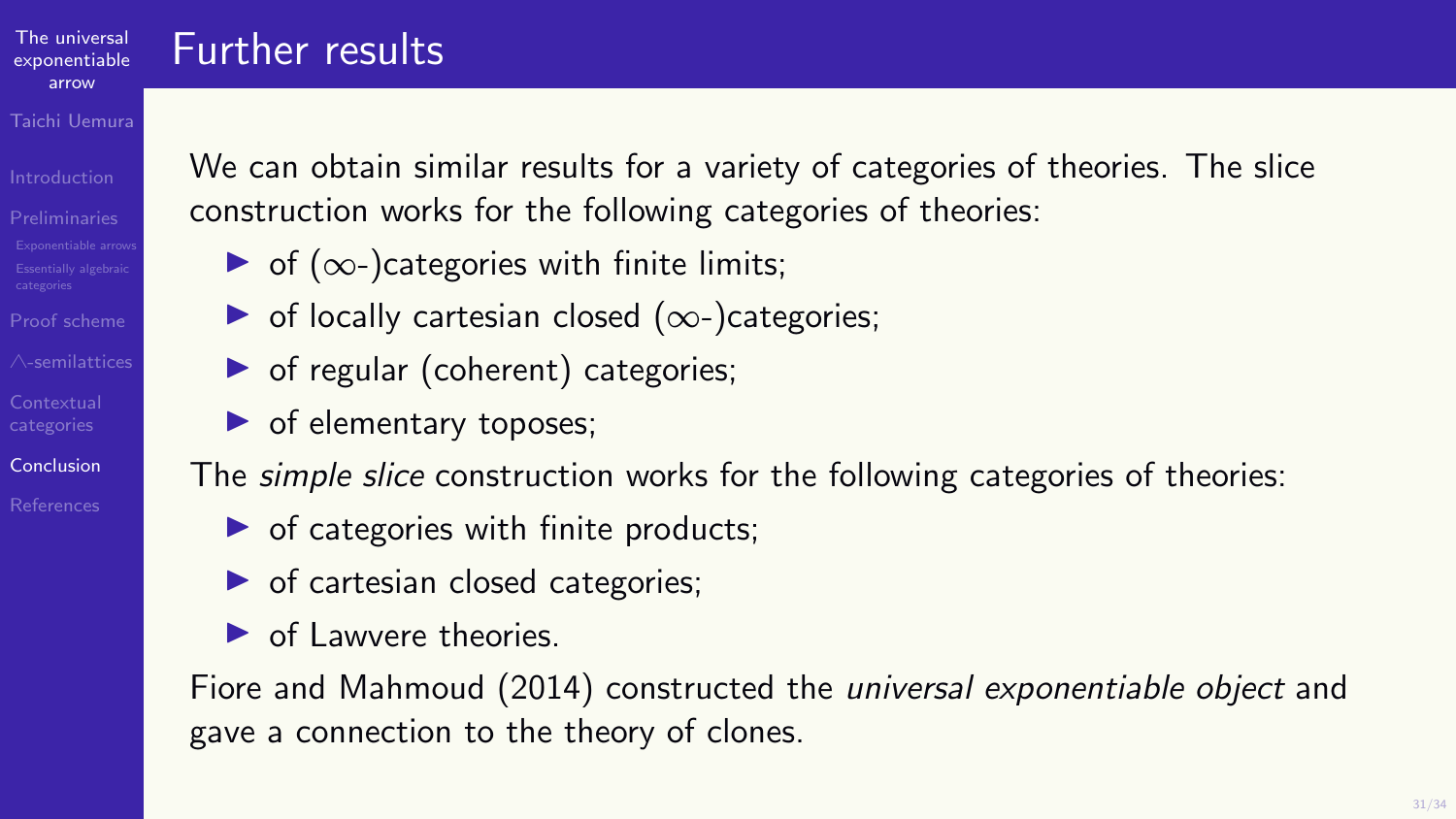### <span id="page-50-0"></span>References I

#### Taichi Uemura

- 
- [Proof scheme](#page-14-0)
- 
- [Contextual](#page-30-0) [Conclusion](#page-47-0)
- [References](#page-50-0)

- <span id="page-50-1"></span>Jiří Adámek and Jiří Rosický (1994). Locally Presentable and Accessible Categories. Vol. 189. London Mathematical Society Lecture Note Series. Cambridge University Press.
- <span id="page-50-2"></span>J. W. Cartmell (1978). "Generalised algebraic theories and contextual categories". PhD thesis. Oxford University.
- <span id="page-50-3"></span>Marcelo Fiore and Ola Mahmoud (2014). Functorial Semantics of Second-Order Algebraic Theories. arXiv: [1401.4697v1](https://arxiv.org/abs/1401.4697v1).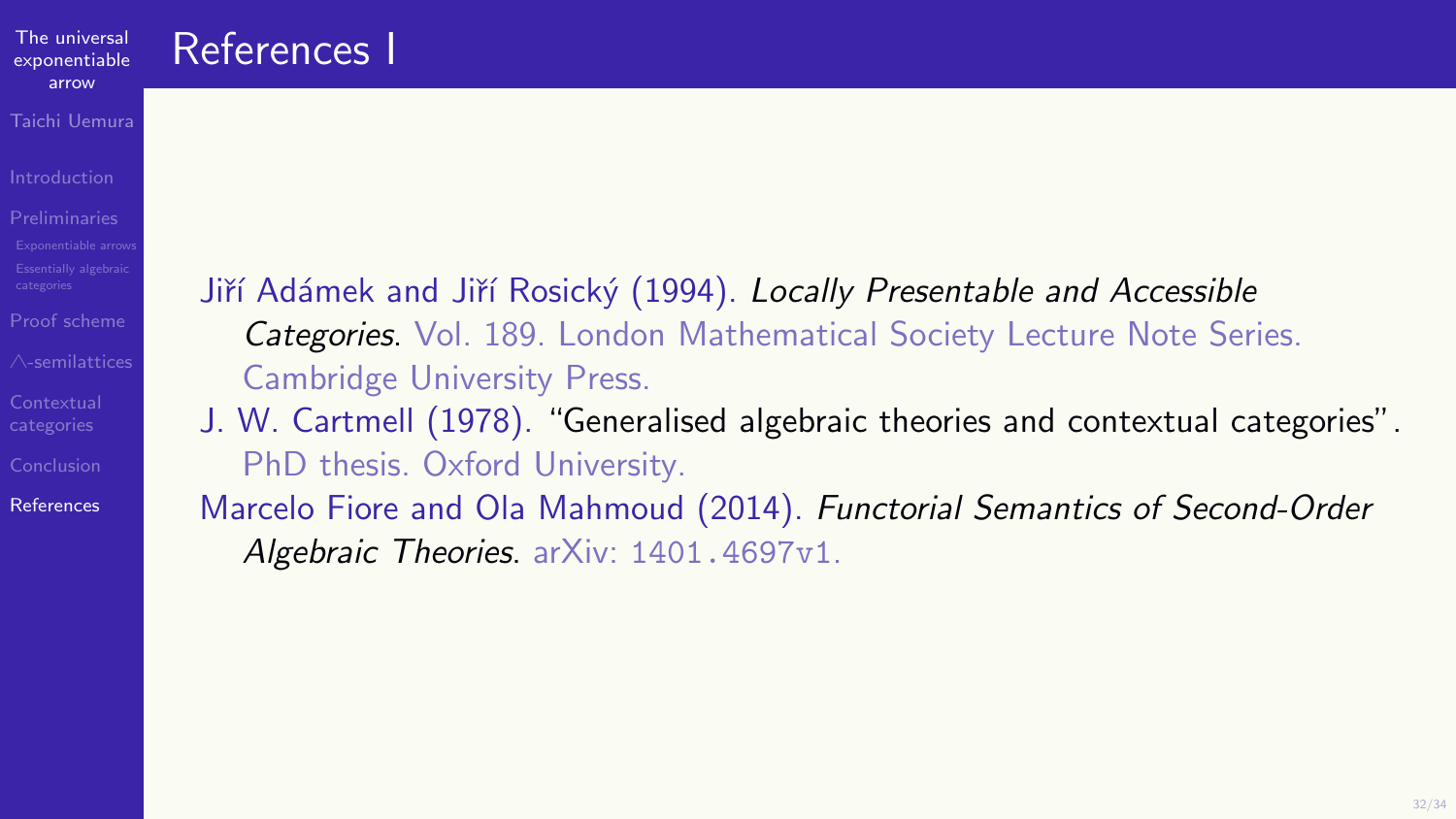- 
- [Proof scheme](#page-14-0)
- 
- **[Contextual](#page-30-0)** [Conclusion](#page-47-0)

[References](#page-50-0)

### The universal internal ∧-semilattice

### The universal internal ∧-semilattice is determined by the cospan

$$
\langle \sigma \rangle \longrightarrow \langle \sigma, \tau, \sigma \leq \tau \rangle \longleftarrow \langle \tau \rangle
$$

in Lat<sub>∧</sub>. A morphism  $\langle \sigma, \tau, \sigma \leq \tau \rangle \rightarrow C$  corresponds to a pair of objects a, b  $\in C$ such that  $a < b$ .

#### Lemma

 $a < b$  iff there exists a (necessarily unique) morphism  $C/b \rightarrow C/a$  under C.

This lemma and the universal property of slices implies that  $\langle \sigma, \tau, \sigma \leq \tau \rangle$  in L has the same universal property as the internal preorder associated to ∂.